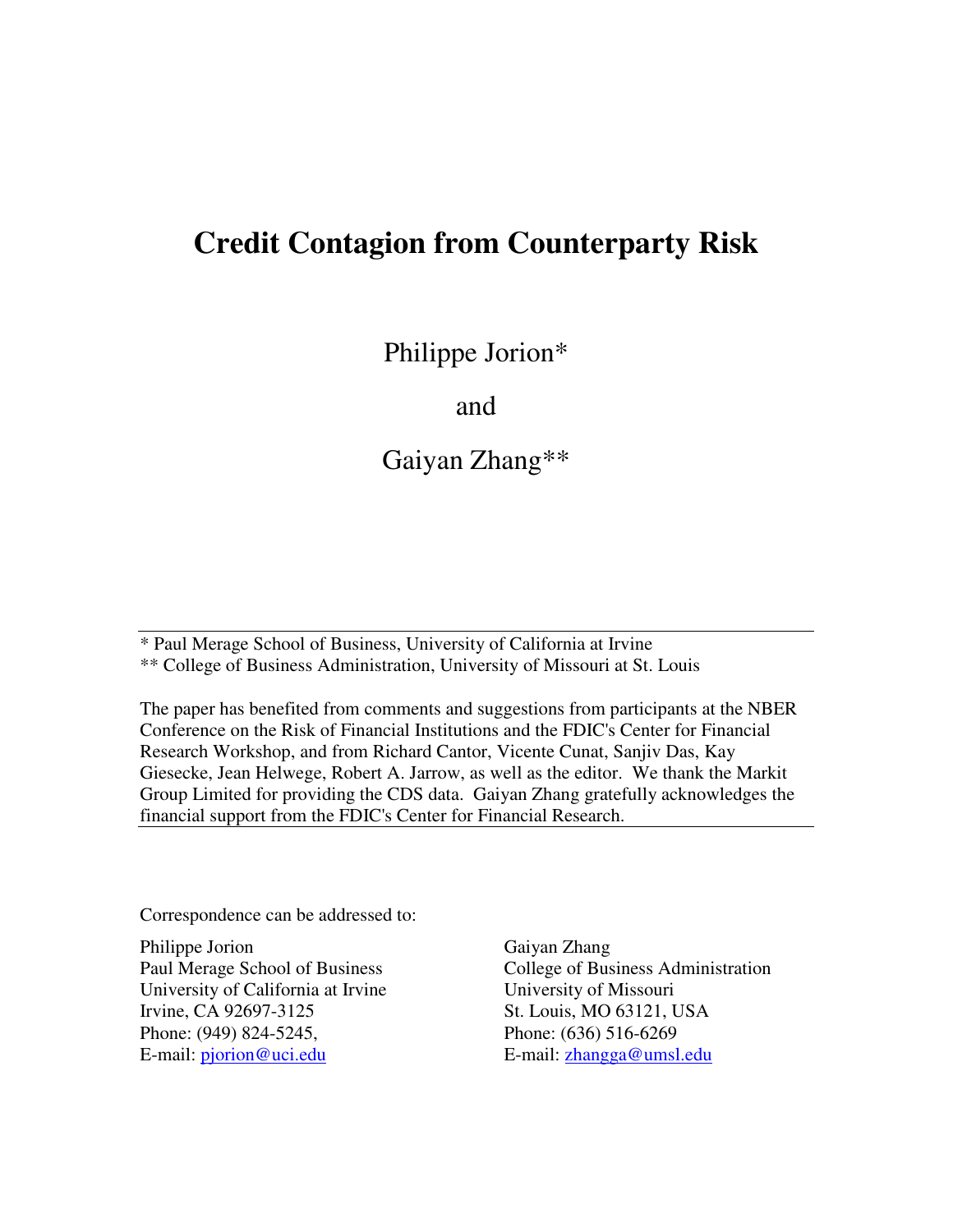# **Credit Contagion from Counterparty Risk**

### **Abstract**

Standard credit risk models cannot explain the observed clustering of default, sometimes described as "credit contagion." This paper provides the first empirical analysis of credit contagion via direct counterparty effects. We examine the wealth effects of bankruptcy announcements on creditors using a unique database. On average, creditors experience severe negative abnormal equity returns and increases in CDS spreads. In addition, creditors are more likely to suffer from financial distress later. These effects are stronger for industrial creditors than financials. Simulations calibrated to these results indicate that counterparty risk can potentially explain the observed excess clustering of defaults. This suggests that counterparty risk is an important additional channel of credit contagion and that current portfolio credit risk models understate the likelihood of large losses.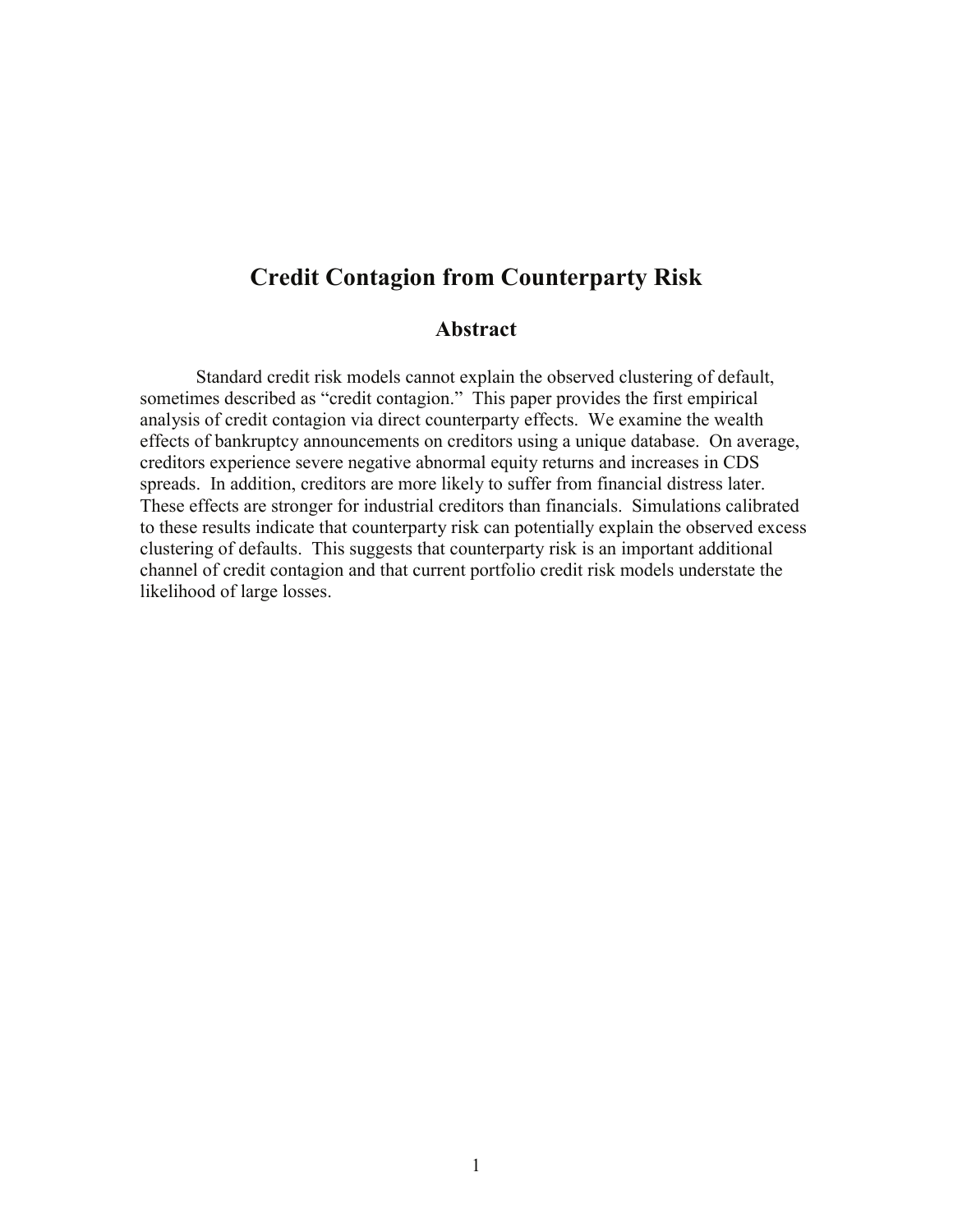Portfolio credit risk models have vastly improved in recent years, allowing financial institutions to measure their distribution of their potential credit losses at the top level of the institution. Such information can be used to infer economic capital, which is the amount of equity capital the institution should carry to absorb a large loss over a specified horizon with a high confidence level. These new credit models are now in widespread use in the financial industry, for instance when structuring Collateralized Debt Obligations  $(CDOs)$ .<sup>1</sup> These models are also the basis for the recently-established regulatory capital charges for commercial banks.<sup>2</sup>

There are, however, nagging concerns about the calibration of these models. In particular, estimation of default correlations is difficult because they cannot be directly measured for specific obligors. In addition, current models for default correlations seem to be unable to reproduce the actual pattern of default clustering, sometimes called "credit contagion". This paper provides an empirical analysis of an important channel of credit contagion, which is counterparty credit risk.

Unexplained default clustering is a major issue for traditional credit risk models because it generates greater dispersion in the distribution of credit losses. This implies a greater likelihood of large losses and an understatement of economic capital. This could lead to a greater number of bank failures in periods of stress, or losses on CDOs that exceed worst estimates. Indeed, losses on CDOs backed by subprime debt have been at the heart of the financial crisis that started in 2007.

In traditional credit models default correlations are inferred from a structural model of the value of the firm or by a reduced-form model of default intensity. A typical simplification uses factor models, where correlations are induced by a common factor that can be interpreted as the state of the economy, plus possibly other factors. Das et al. (2007) indicate that the conditionally

<sup>&</sup>lt;sup>1</sup> The CDO market has experienced exponential growth in recent years, with more than \$550 billion in new issues in 2006 alone.

 $2$  These new rules, called Basel II, impose minimum levels of capital that commercial banks have to hold to guard against credit and other risks. The credit risk charge roughly corresponds to the worst credit loss over a one-year horizon at the 99.9 percent level of confidence.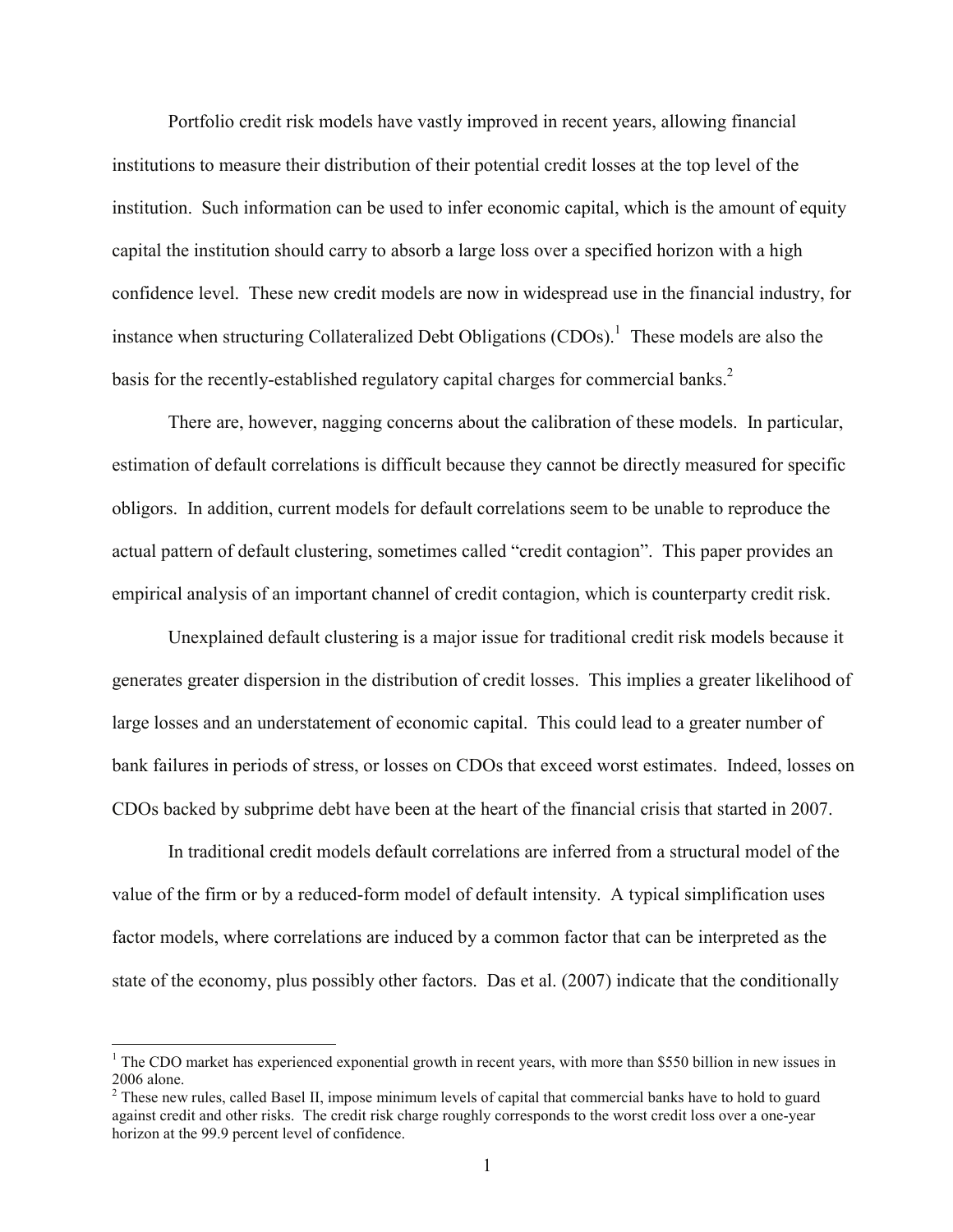independent assumption for factor models forms the current basis of credit risk management practice. Indeed, the new Basel II regulatory capital charges are based on such factor models.<sup>3</sup> This common feature largely explains why recent comparative studies of industry portfolio models show remarkable similarities in their outputs, or measures of economic capital.<sup>4</sup> Such models, however, do not fully capture the clustering in default correlations reported, for instance, in Das et al.  $(2007)$ .<sup>5</sup>

Second-generation models attempt to provide structural explanations for this default clustering. For instance, Duffie et al. (2006) estimate a "frailty" model where defaults are driven by an unobserved time-varying latent variable, which partially explains the observed default clustering. Another extension would be to consider multiple factor effects, or industry factors. When a firms defaults, other firms in the same industry could suffer from contagion effects, reflecting shocks to cash flows that are common to that industry. Examining firms within the same industry, Lang and Stulz (1992) and Jorion and Zhang (2007) present evidence that industry peers are negatively affected by a firm's Chapter 11 bankruptcy, creating higher correlation within the industry. The recent upheaval in securities backed by subprime mortgage debt indicates that the financial industry indeed has missed major common default factors in this segment.

Another, completely different channel of credit contagion is counterparty risk. This arises when the default of one firm causes financial distress for its creditors. In an extreme case, this can push a creditor toward default as well. This in turn can lead to a cascade of other defaults. Such interactions are particularly worrisome for financial institutions, given their intricate web of relationships. Counterparty risk has been analyzed in a theoretical framework by Davis and Lo (2001), Jarrow and Yu (2001), Giesecke and Weber (2004), and Boissay (2006). The empirical measurement of credit contagion created by counterparty risk is the subject of this paper.

<u>.</u>

<sup>&</sup>lt;sup>3</sup> See Vasicek (1991) for an early description of a one-factor model for portfolio credit risk.

<sup>&</sup>lt;sup>4</sup> The IACPM and ISDA (2006) study reports similar measures of economic capital across models when adjusted for other parameters.

 $<sup>5</sup>$  See also De Servigny and Renault (2004) for empirical evidence on default correlations.</sup>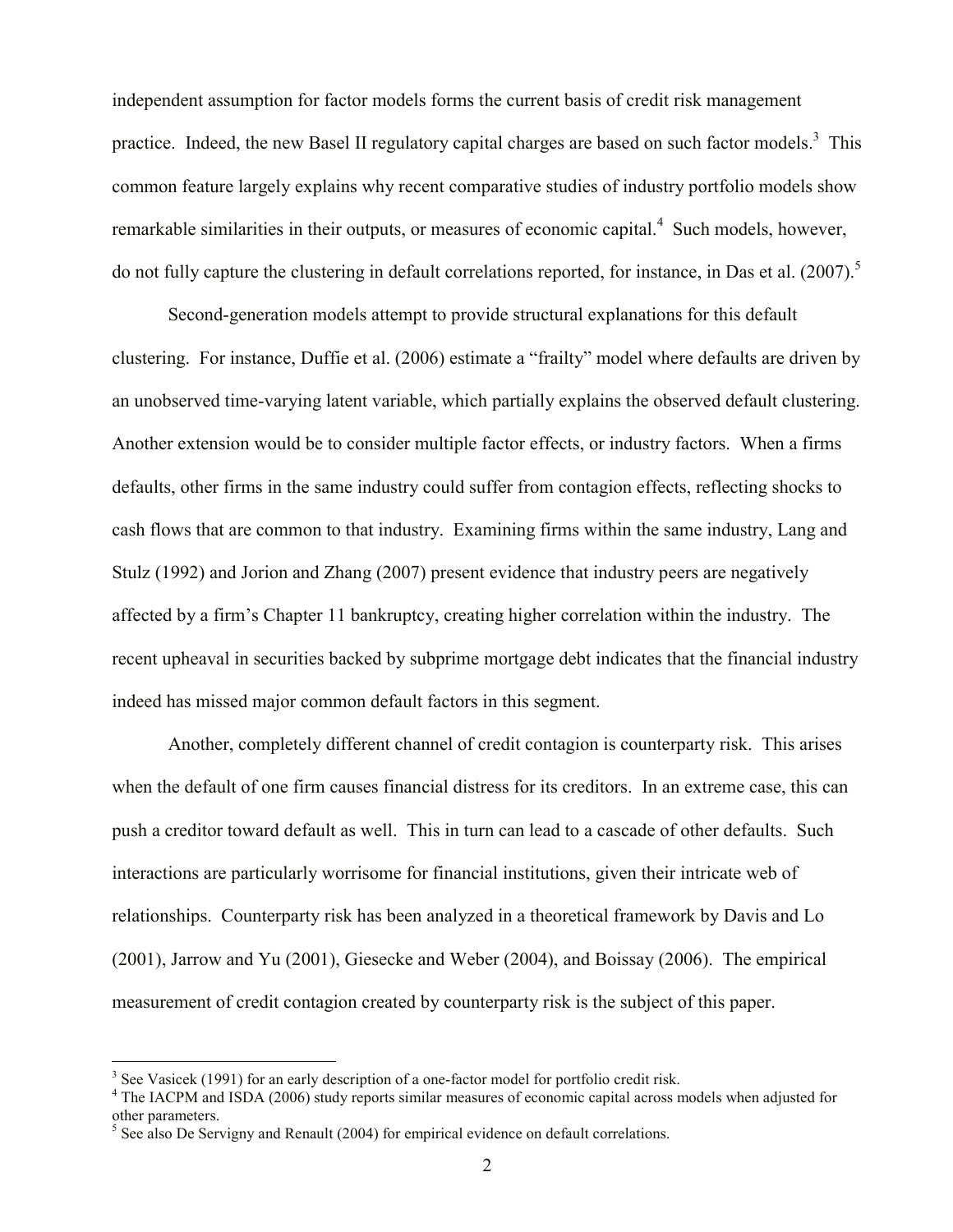This channel is very different from industry or factor effects. It requires detailed information about counterparty exposures. A unique feature of this study is the use of a data source that identifies detailed credit exposures and which has, to our knowledge, not been explored so far in the literature. We collect a sample of bankruptcy filings listing the top unsecured creditors, credit amounts, and credit types for over 250 public bankruptcies over the period of 1999 to 2005. This allows us to investigate the effect of counterparty risk on different types of creditors, industrial firms and financial firms. To our knowledge, this is the first paper that uses direct and identifiable business ties to assess counterparty risk.

For industrial firms, we find that most exposures take the form of trade credit, defined as direct lending in a supplier-customer relationship. Trade credit is important. Indeed, it constitutes the single most important source of external finance for firms and represents about 20% of debtors' assets.<sup>6</sup>

Why do firms use trade credit? Petersen and Rajan (1997) argue that firms prefer to be financed by their suppliers when the latter hold private information about their customers.<sup>7</sup> Such information is not available to financial institutions, which precludes the financing of some valuable projects. This is especially true for smaller firms which have constrained access to capital markets. Cunat (2007) also argues that suppliers have more leverage over borrowers because they can stop the supply of intermediate goods.

On the other hand, trade credit can create severe problems in case of default. Like a bank, the trade creditor will recover only part of the unsecured exposure. However, because the typical trade credit exposure accounts for a large fraction of the creditor's assets, this loss can create financial distress for the creditor. It is indeed not rare for a company to have one large trade credit

<sup>&</sup>lt;sup>6</sup> See Cunat (2007). Boissay (2006) reports that the average trade debt of S&P 500 firms is around 30% to 40% of quarterly sales.

 $\vec{T}$  This is true even though trade credit is more expensive than bank debt. For a partial list of literature on credit trade, see Allen and Gale (2000), Biais and Gollier (1997), Brennan, Maksimovic, and Zechner (1988), Ferris (1981), Lee and Stowe (1993), and Mian and Smith (1992).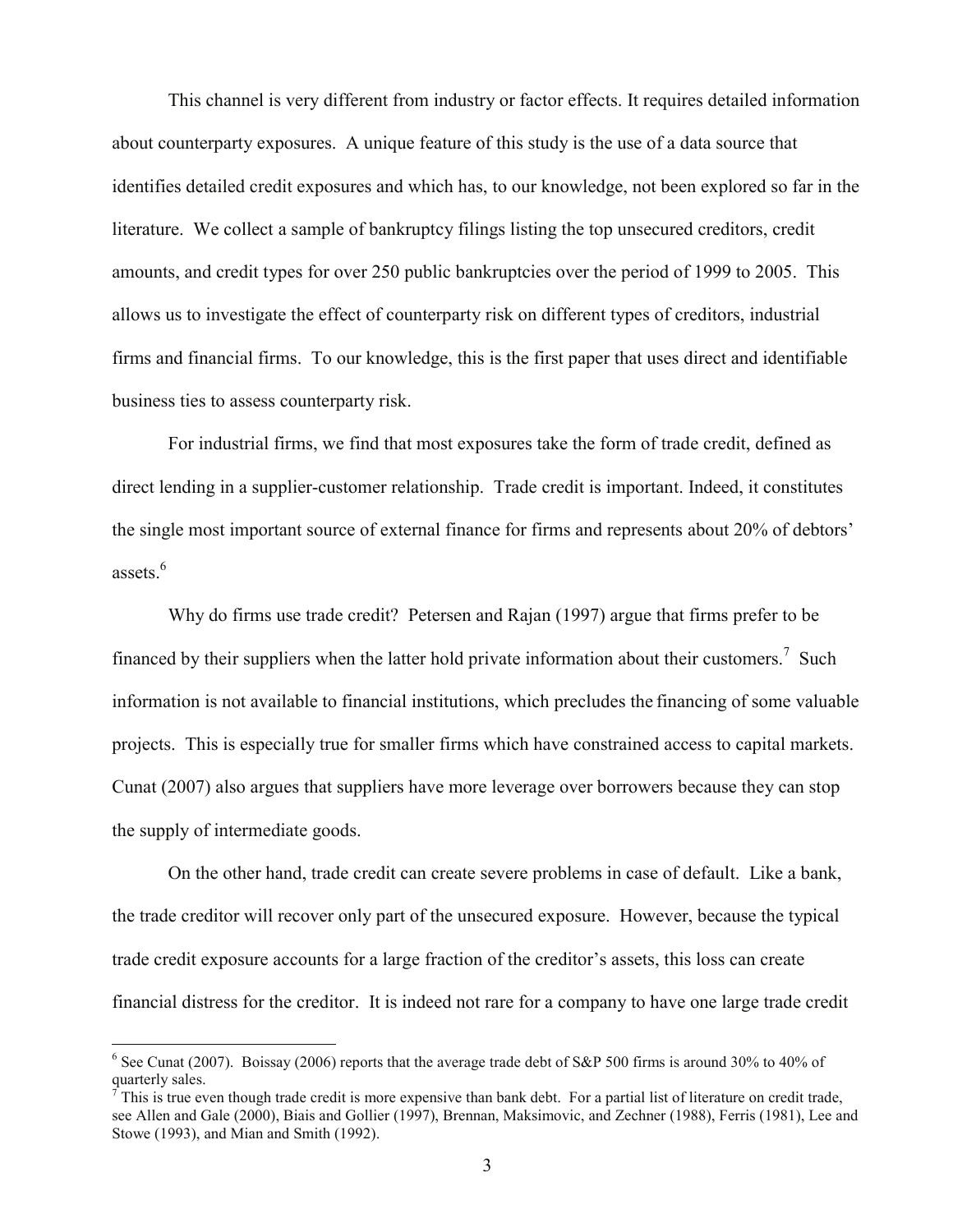with its main client that accounts for the entire profit of the year. Trade credit is generally not well diversified. Moreover, the business of the trade creditor will be impaired by the bankruptcy of its borrower, which is often a major customer. For example, Handleman, a music distributor, was one of Kmart's largest unsecured creditors. Kmart was its second largest customer and had a \$64 million trade credit. Handleman lost over 24% in equity value over the month around the bankruptcy of Kmart in January 2002.<sup>8</sup> This represents a loss close to \$100 million. Thus, in addition to the loss on the current credit exposure, which represents a balance-sheet measure, a client bankruptcy will affect future earnings, which is a flow, if the client cannot be replaced quickly.

The present study also examines financial firms. Exposures take the form of loans or bonds. Exposures are generally larger in dollar amounts than for industrial creditors, but less so in relative terms, when considering the larger balance sheets of financial creditors. Banks can also impose limits on the amount of lending to one borrower. Secondly, there are other mechanisms that can help mitigate risk. Financial institutions have the luxury to choose whom they lend to, in contrast to trade credit, which is generally involuntary. Thirdly, bank loans are generally secured, leading to higher recovery rates than unsecured debt. $9$  Finally, financial institutions can use credit derivatives to protect against client default. In contrast, the bankruptcy of a debtor subjects an industrial firm to a double penalty, loss of trade credit and loss of valuable customer relationship. Therefore, the direct counterparty effects should be stronger for an industrial counterparty than for a financial institution.

This paper makes a number of contributions to the literature. To our knowledge, this is the first paper to present direct empirical evidence of counterparty risk among industrial corporations.

<u>.</u>

<sup>8</sup> Source: "The Kmart effect: Many companies feel the pain", CBS MarketWatch, 1/23/02.

<sup>&</sup>lt;sup>9</sup> A typical bank loan is senior secured debt, and thus has a high recovery rate. The recovery rate for secured debt ranges from 85% to 100%, according to Weiss (1990) and Franks and Torous (1994). Gupton, Gates and Carey (2000) suggest a recovery rate between 50% and 65% for banks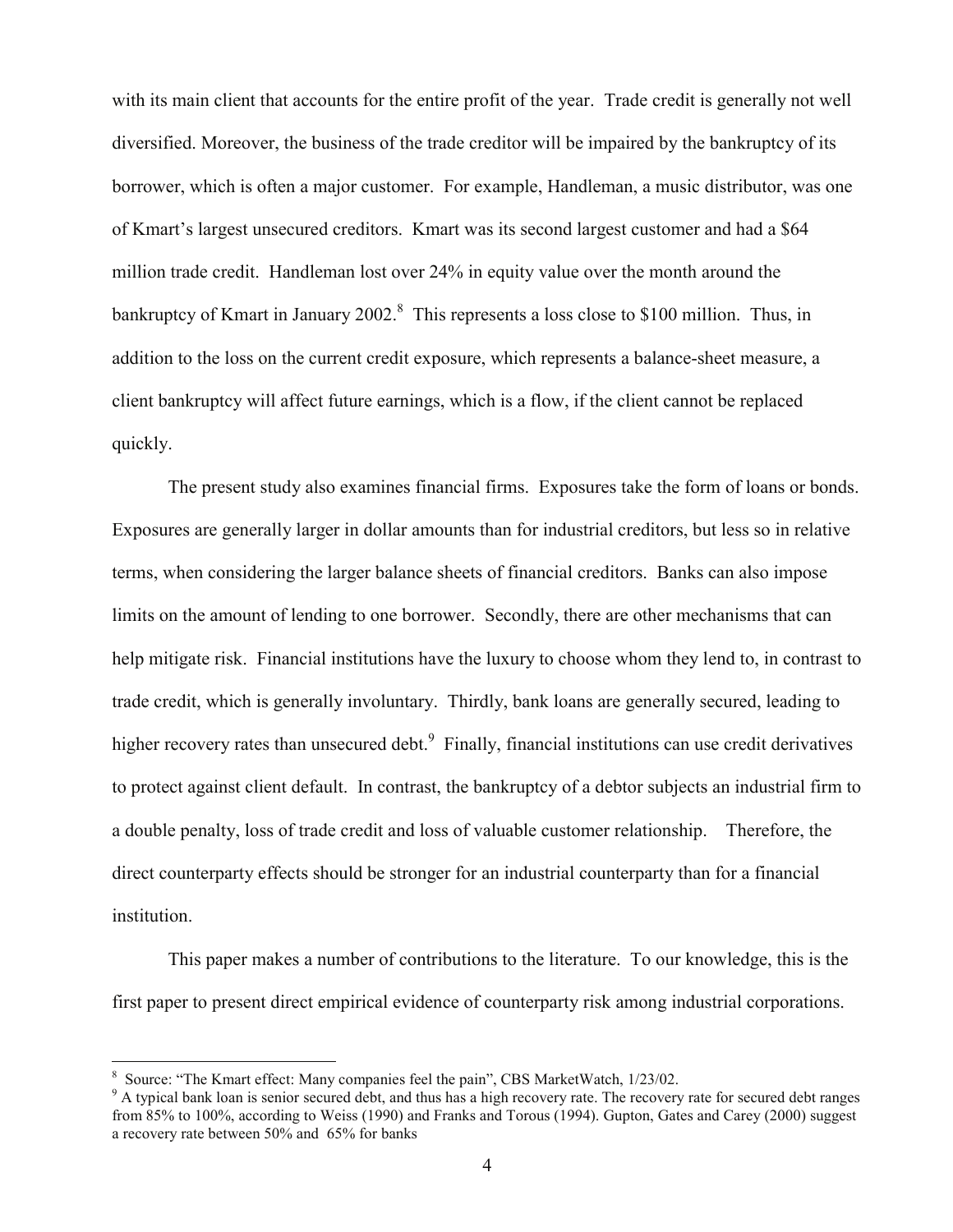We analyze the effect of bankruptcy announcements on the stock prices and credit default swaps (CDS) spreads of creditors. By now, the CDS market is increasingly liquid, with outstanding notional in excess of \$62 trillion as of 2007. It also provides a direct measure of default risk.

As expected, we find negative stock price responses of creditors to their borrower's bankruptcy, and increases in CDS spreads. To control for market-wide factors, movements in stock prices and in CDS spreads are adjusted for industry effects and credit rating effects, respectively. This allows us to focus on direct counterparty effects. The average abnormal equity return for the 11-day window around the bankruptcy filing is −1.9% after accounting for common factors, which is economically and statistically significant. This translates into a loss of \$174 million for the median creditor. CDS spreads increase by 5 basis points over the same window. This corresponds to a drop in credit rating from A to A-, or half a notch when starting from BBB+.

In addition, we track creditor firms that experience a credit loss and find that they are also more likely to fail later than other firms, controlling for industry, size, and rating. Furthermore, our cross-sectional analysis reveals that these counterparty effects are reliably associated with a number of variables, including the relative size of the exposure, the recovery rate, and previous stock return correlations. We also present evidence that the counterparty effect is considerably stronger when the debtor is a major customer of the creditor, and when the debtor liquidates rather than when it reorganizes because the creditor incurs a loss not only from its current exposure but also from future business. Finally, we present simulations of portfolio credit losses calibrated to the empirical data, with and without counterparty risk. The results indicate that counterparty risk has a marked effect on the shape of the default distribution, thus providing an explanation for the observed default clustering.

The rest of the paper is organized as follows. Section I describes counterparty and contagion models and discusses research hypotheses. Section II describes the data and descriptive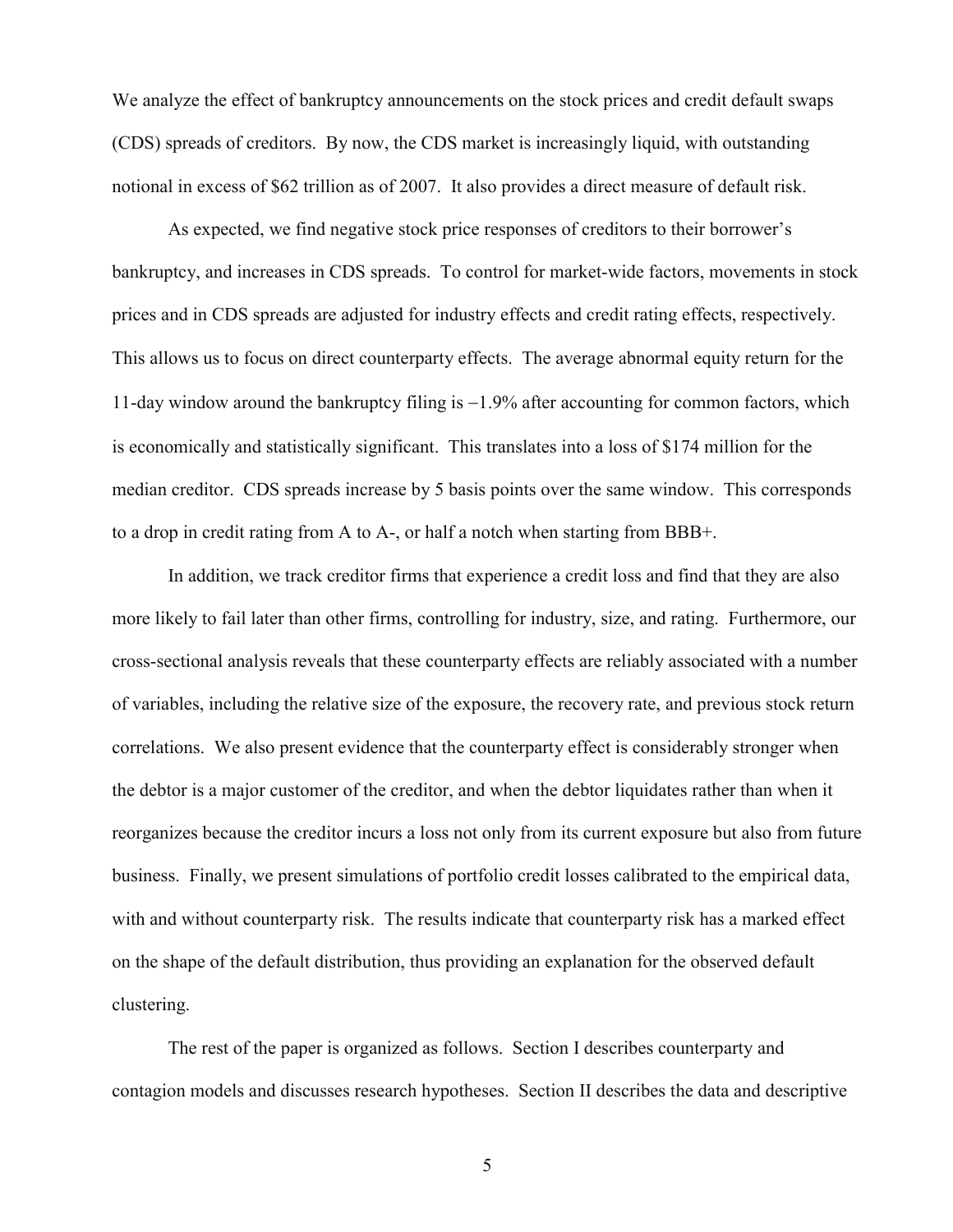statistics. Section III explains the methodology. Section IV then presents the empirical findings. The effect of counterparty risk is explored in Section V, which provides simulation results for portfolio credit losses. The conclusions are summarized in Section VI.

### **I. Credit Contagion**

Figure 1 describes channels of credit contagion. When Firm A defaults, or files for bankruptcy, we generally expect negative effects for other firms in the same industry. Contagion effects reflect negative common shocks to the prospects of the industry, and may lead to further failures in industry A. On the other hand, the failure of a firm could help its competitors gain market share. Generally, however, the net of these two effects is intra-industry contagion. Contagion effects can also arise across industries. Suppose that Industry A is a major client of Industry B. The default of Firm A could then reveal negative information about sales prospects for firms in Industry B.

Another channel, however, is the direct counterparty effect. Say that Firm B has made a trade credit, or loan to Firm A. Default by Firm A would cause a direct loss to Firm B, possibly leading to financial distress. This could cause cascading effects to creditors of Firm B. This paper focuses on the counterparty effects between Firms A and B, measuring the price impact for Firm B while controlling for price effects for all firms in the same industry.

Generally, cascading or looping effects are too complex to model analytically because firms may hold each other's debt and also because of the sheer number of networked firms.<sup>10</sup> Jarrow and Yu (2001), for example, do provide closed-form solutions but only for a simple case with two firms and no cascading effects.

 $10$  The case where firms hold each other's debt more properly describes a banking network. Several papers, summarized for instance in Upper (2007) analyze contagion effects via simulations. One problem, however, is that bilateral exposures are generally not available.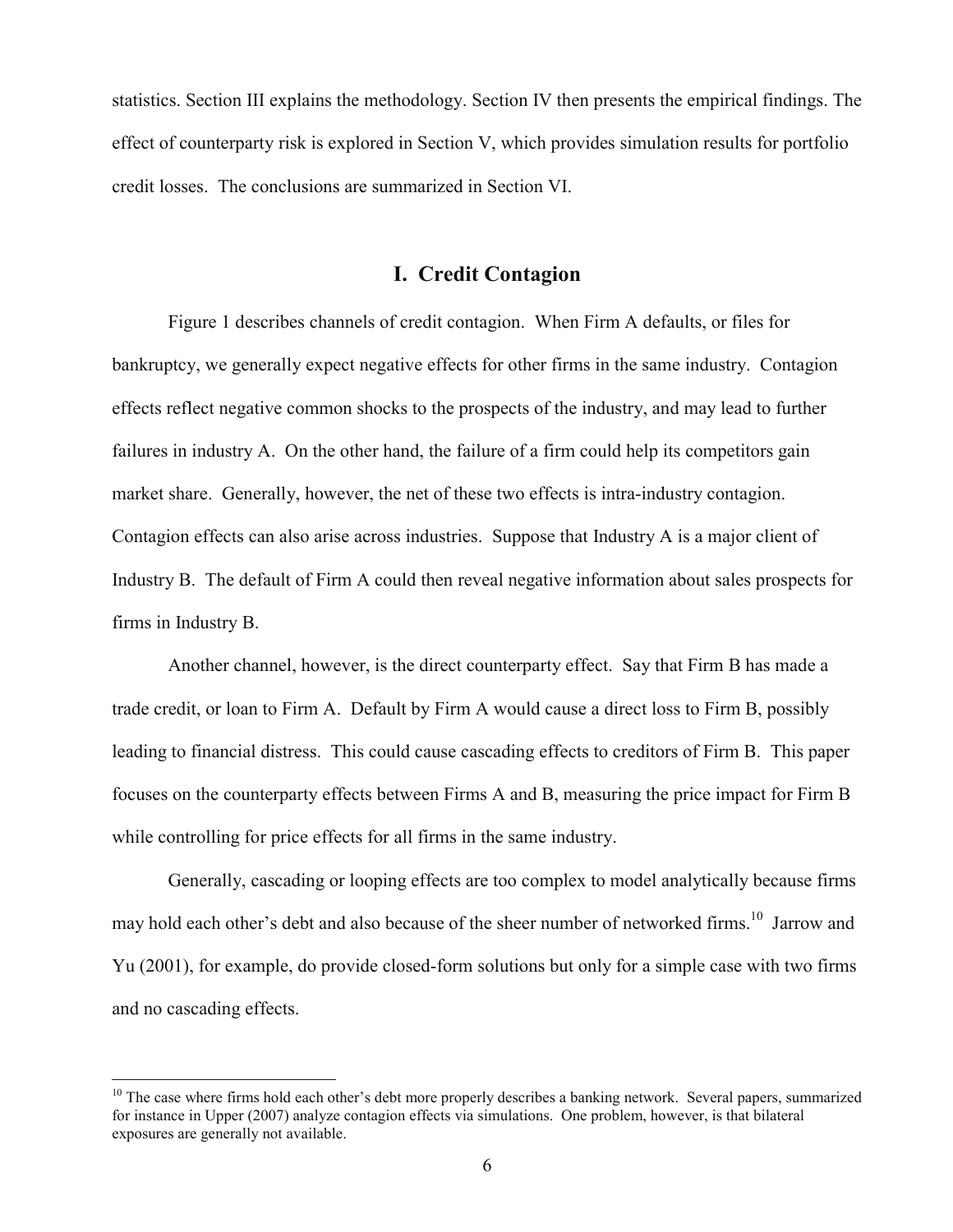

**Fig. 1. Channels of Credit Contagion** 

Empirically, counterparty effects could be analyzed using default data, as in Duffie et al. (2006), from which physical default probabilities could be derived. We provide some evidence that a credit loss due to counterparty risk increases the probability of default for the creditor, relative to others without exposure to the defaulting counterparty. Alternatively, changes in default probabilities could be inferred from changes in stock prices or CDS spreads around the time of the bankruptcy announcement.

Market prices, however, will capture the full effect only if the bankruptcy announcement is entirely unanticipated. In practice, bankruptcy is often preceded by other major public announcements about the debtor, such as some kind of default. We will verify that the bankruptcy announcement is at least partially unanticipated, so that price changes are still informative. In addition, the identity of the creditors in general is not known to market participants. As we will show later, however, even in the cases where the bankrupt firm was previously listed as a major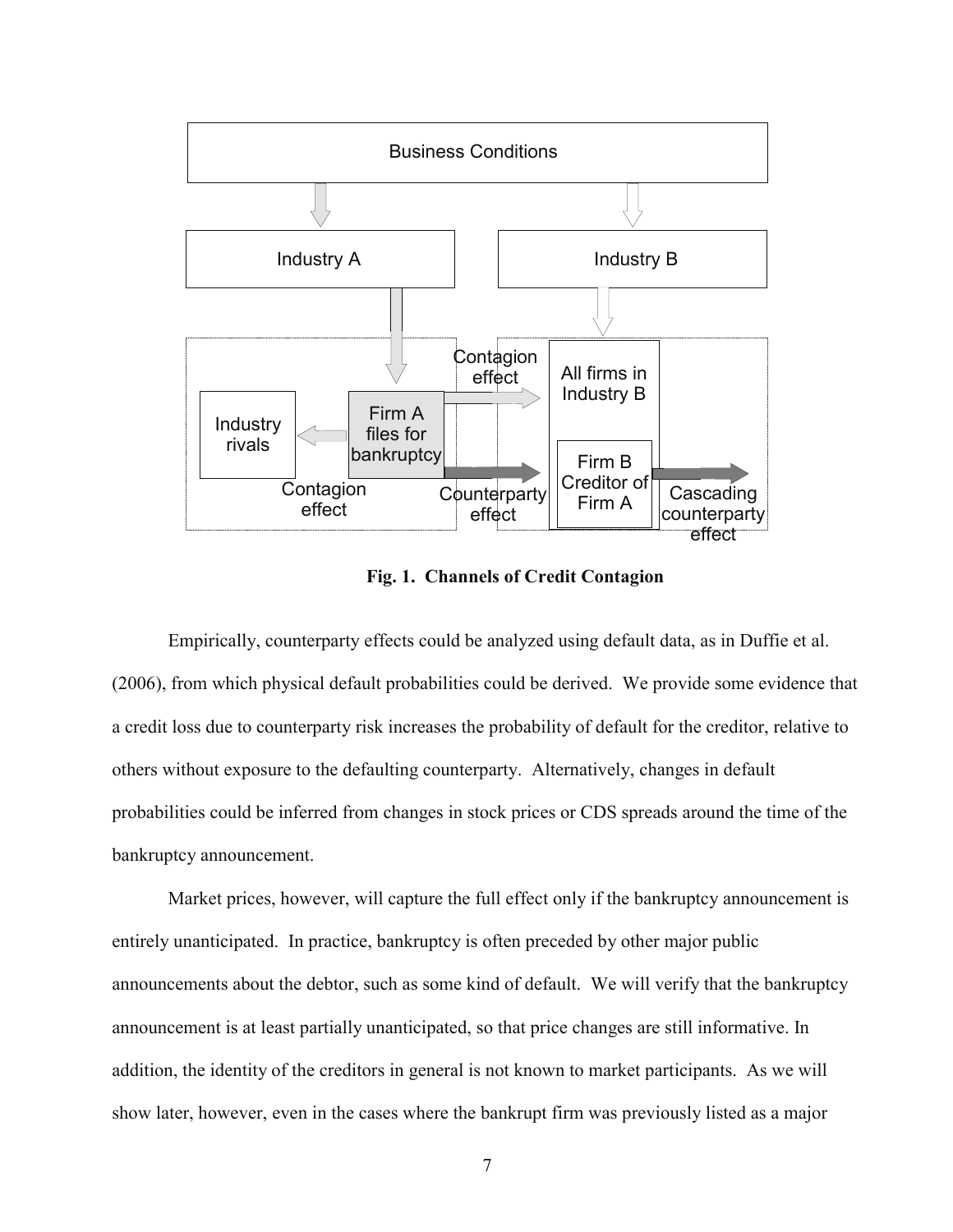customer in the creditor's annual report, creditors suffer a very large price drop upon the bankruptcy announcement.

We expect that the announcement of bankruptcy by Firm A will lead to lower stock prices and wider CDS spreads for creditor firms. To abstract from more general contagion effects, or perhaps cascading effects in Industry B, the analysis controls for average price effects in Industry B. For example, financial distress in the U.S. automobile industry had negative effects on the parts supplier industry. Among part suppliers, however, those with direct credit relationships have suffered more than others. Adjusting for the industry effect should provide cleaner estimates of the direct counterparty effect.

The analysis can be further enriched by cross-sectional information. The stock price effect for Firm B can be decomposed as follows. Define: AMOUNT as the dollar amount of unsecured credit exposure, MVE as the market value of the creditor's equity prior to the announcement, EXP as the scaled or relative exposure, measured as AMOUNT divided by MVE, REC as the fractional recovery rate, and NPV as the dollar amount of losses of future profits from the customer-lender relationship, also scaled by MVE.

In the simple 2-firm model, the direct wealth effect of a debtor's bankruptcy can be measured by the change in the creditor's stock price, which requires dollar amounts to be scaled by the market value of equity. Thus, the rate of return can be conceptually decomposed into:

RATE OF RETURN = 
$$
-EXP(1-REC) - NPV
$$
 (1)

which involves an immediate default loss, i.e., the exposure times one minus the recovery rate, plus an effect expressed as the net present value of lost future business. More generally, cascading effects can also arise. Note that Equation (1) does abstract from frailty effects when the rate of return is adjusted for that of other firms in the same industry.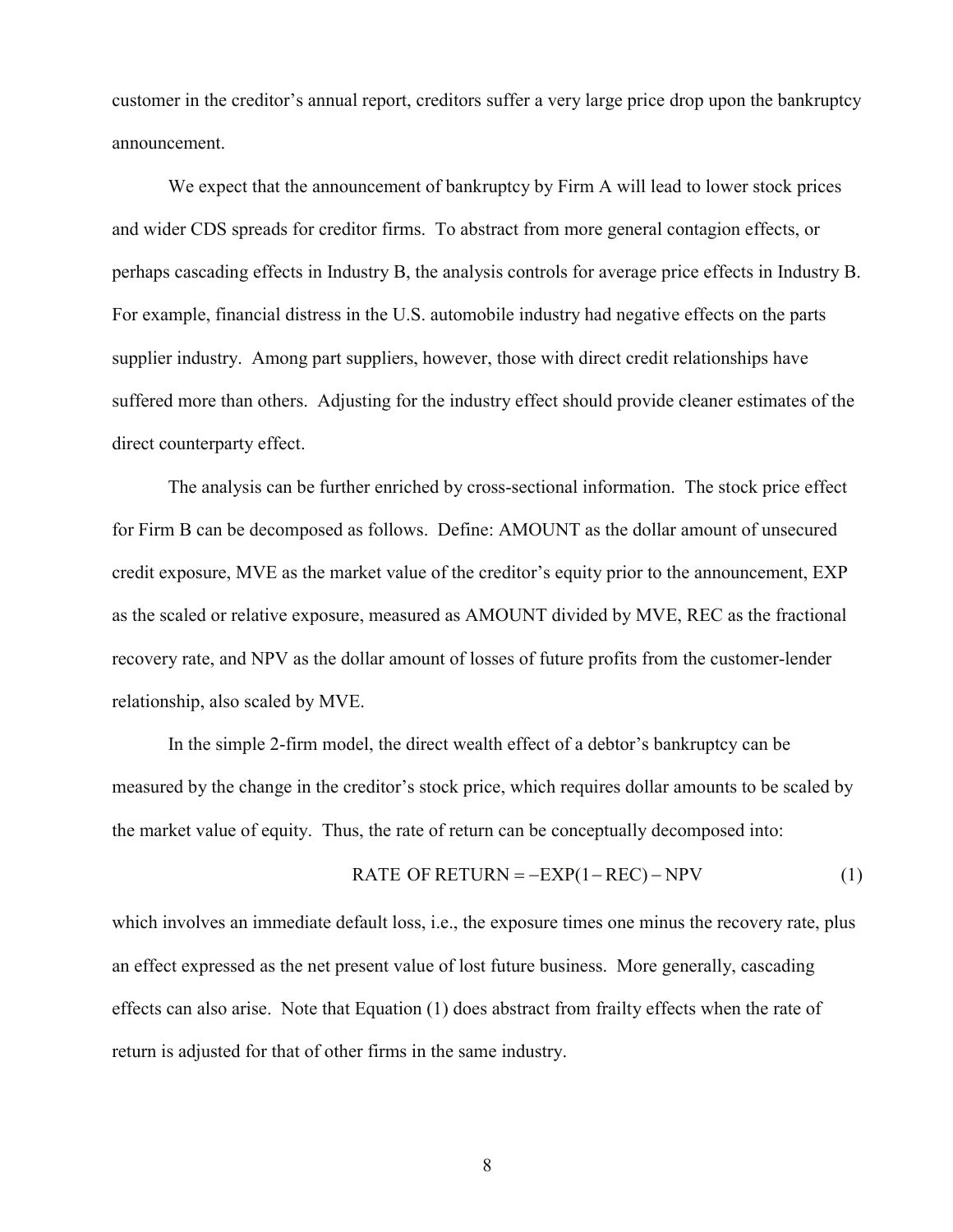For trade credit, the NPV term could be quite large, reflecting the loss of an on-going business relationship with a major customer. For bond investors, this NPV term should be zero because there is no other business flow between the investor and the debtor. For banks, the NPV term should be small if the value of the banking relationship with the client represents a small fraction of profits. We will verify whether counterparty risk is stronger for industrial creditors than financial creditors, holding exposure constant.

Our paper is related to Dahiya et al. (2003), who examine the costs and benefits of banking relationships over the period from 1987 to 1996.<sup>11</sup> They find a significant negative wealth effect for the shareholders of the lead lending banks on the announcement of bankruptcy and default by borrowers. Ours differ from theirs in several important ways. First, they focus on the leading bank in the case of loans, while we examine all major creditors, including financial institutions such as insurance companies, as well as industrial corporations. Second, the only form of credit in their study consists of loans, which are usually senior and secured. Our study includes unsecured loans, bonds, and trade credit, which is a greater variety of debt types. In addition, unsecured debt is more likely to induce contagion effects due to the lower recovery rates on unsecured debt. We also follow the creditor through time, and assess the effect of the initial bankruptcy on the subsequent default probability.

### **II. Data and Descriptive Statistics**

### *A. Identification of Creditors*

<u>.</u>

We collected information on 721 Chapter 11 bankruptcies that occurred between January 1999 and December 2005. The information was retrieved from the website

 $11$  Another paper by Kracaw and Zenner (1996) examine bank share price reactions to nine highly leveraged firms that became financially distressed. They find a negative share price reaction for these banks, but one that was not statistically significant. However these findings were for a very small sample of firms involved in highly leveraged transactions such as LBOs or recapitalizations.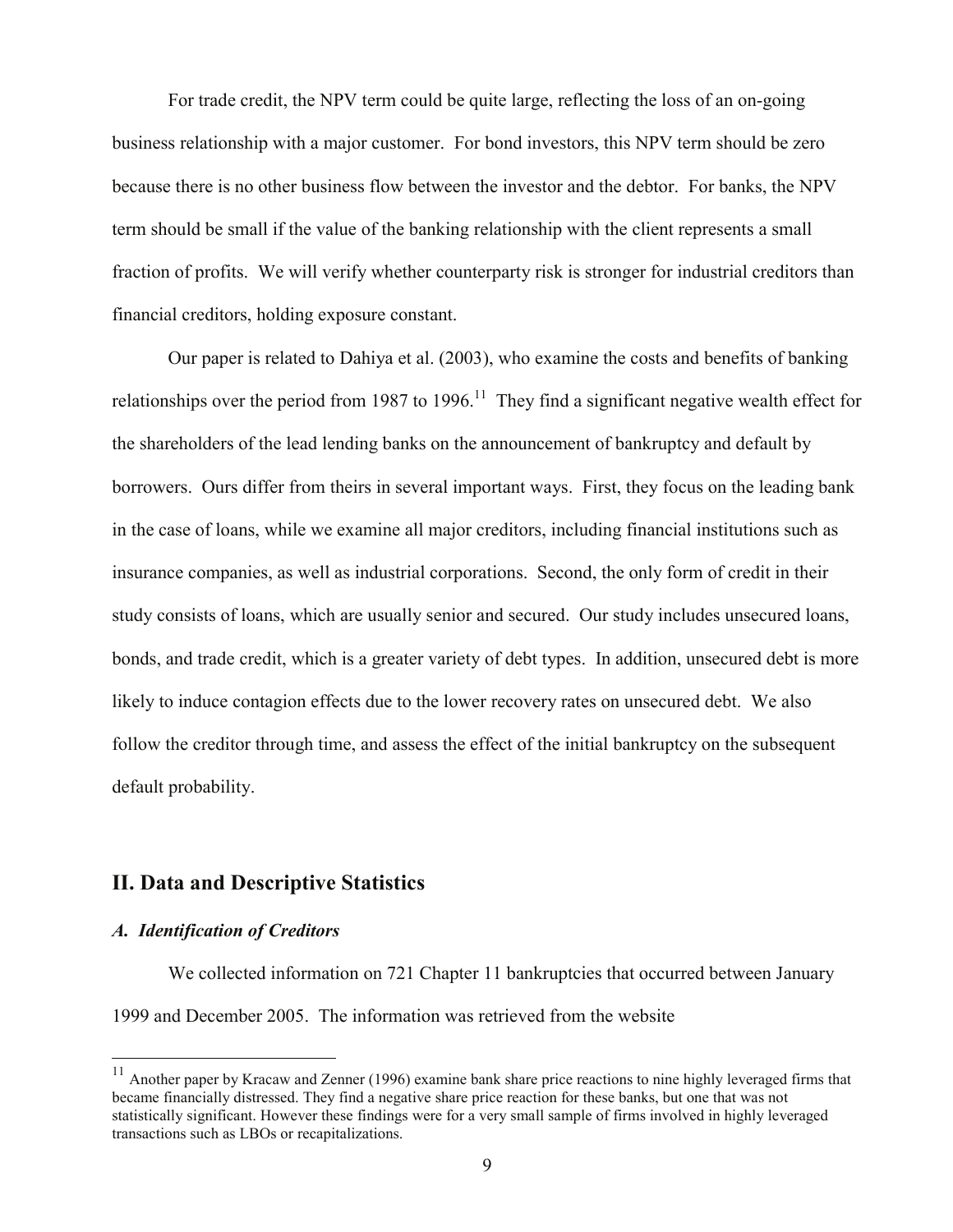www.bankruptcydata.com and includes information on the top twenty unsecured claimholders, i.e., creditor names, credit types, and credit amounts extended to the bankrupt firm. The identity of the creditors is generally not available from public filings.

For example, Enron filed for bankruptcy on December 2, 2001. With \$63.3 billion in assets, this was the second largest bankruptcy in history. In accordance with Federal Regulation bankruptcy 1007(d) for filing under Chapter 11, the petition included the top twenty unsecured creditors. Citibank was the largest unsecured creditor, with \$1.75 billion in claims. The following week, the bank announced a write-down of \$228 million related to unsecured Enron positions.<sup>12</sup> Citibank had not mentioned its exposures to Enron in annual reports before 2001.

We then excluded all claims by individuals as well as claims from local, state, and federal governments, and other non-profit organizations.<sup>13</sup> Bankruptcies must have at least one remaining creditor. This reduced the sample to 351 bankruptcy events, with 4796 event-creditors. We also eliminated all bond debt reported by a commercial bank, investment bank, broker/dealer, and asset manager, because these institutions generally serve as trustees for the bond investors and do not bear the credit loss.<sup>14</sup>

For the purpose of the subsequent analysis, we require creditors to have equity returns available from CRSP. As we also require firm characteristics, we match identifying codes in CRSP and COMPUSTAT for both bankrupt firms and creditors.<sup>15</sup> To avoid a potential contamination issue, we check the [−5, +5] event window around the bankruptcy filing in the ABI/Inform database to make sure that creditors have no other informative corporate news of their own. This is the longest window centered on the event that is used later in the empirical analysis.

<sup>&</sup>lt;sup>12</sup> Source: 'Citigroup Posts 36% Rise in Earnings', by Paul Beckett. Wall Street Journal, Jan 18, 2002, page, A-3.

<sup>&</sup>lt;sup>13</sup> Most of individual claims arise from employment contracts, bonuses, compensations, etc. Local or state government claims usually represent taxes.

<sup>&</sup>lt;sup>14</sup> For instance, the largest single claim in our original sample is listed as a bond claim worth \$17.2 billion to WorldCom held by JP Morgan Chase. In its annual report, however, the bank does not even mention direct exposure to WorldCom. Losses were borne by bondholders. So, this observation is discarded from the sample, as are all similar ones.

<sup>&</sup>lt;sup>15</sup> For firms with a name close to the COMPUSTAT company name, we use an algorithm to look for its 6-digit CNUM code in COMPUSTAT and Permanent number in CRSP. If this method fails, we hand collect the code.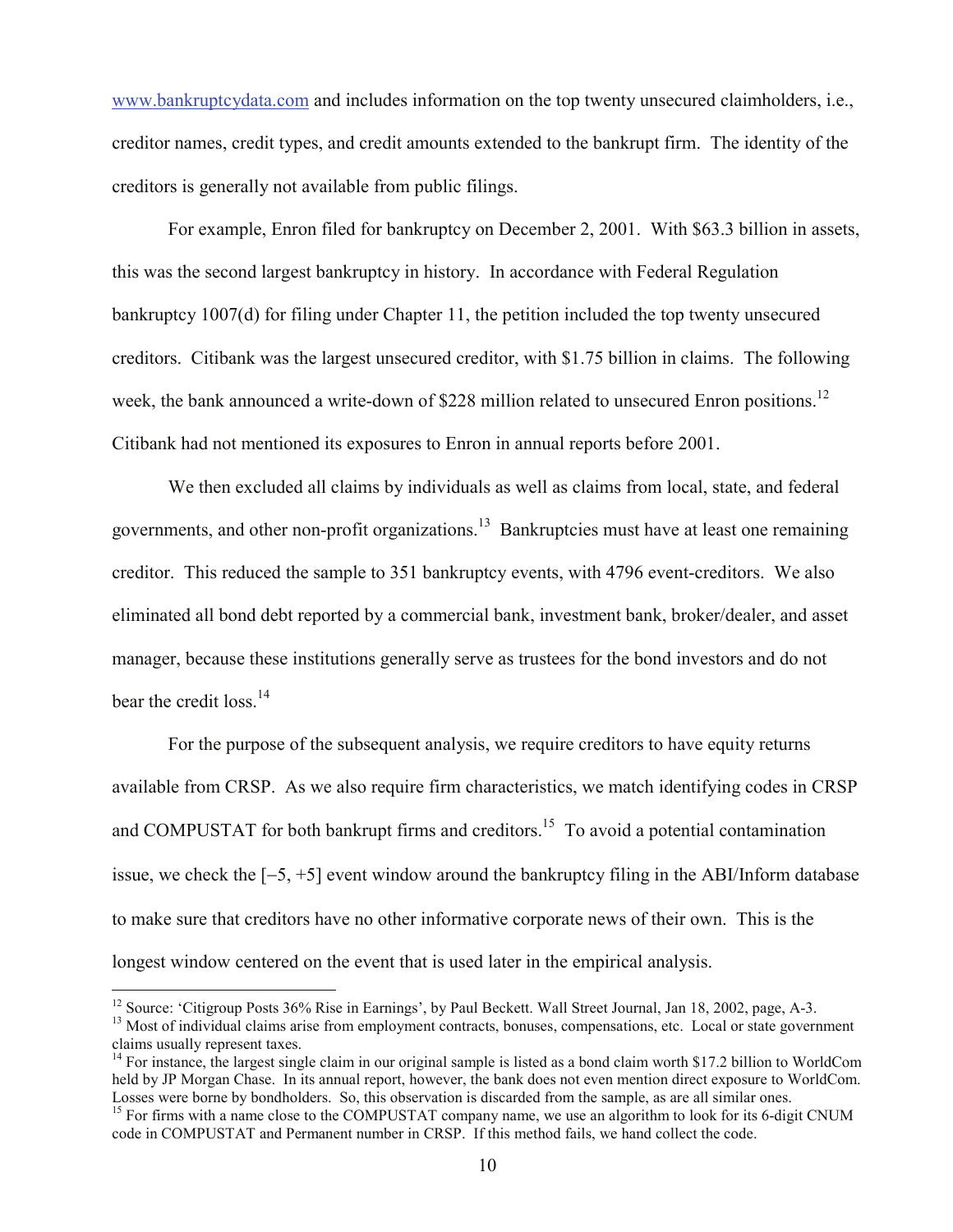Table I shows the final sample for equity returns. Panel A describes the distribution of bankruptcy filings, industry coverage, number of event-creditors, number of creditors, and credit amounts by year. The sample consists of 251 bankruptcies, 146 industries, 694 event-creditor observations, and 570 creditors. The borrowers and creditors are generally in different industries; only 40 creditors out of 570 are in the same industry as the borrower. The aggregate claims add up to \$8 billion for the creditors in this sample.

### [Insert Table I]

Panel B shows that the number of public creditors ranges from 1 to 10, with a mean of 2.8 and median of 2. As shown in Panel C, the median creditor has only one exposure to the 251 bankruptcy events. Some companies have much more exposure, however. The largest number of claims is 19, indicating that this creditor, the commercial bank JP Morgan Chase, is involved in 19 bankruptcies where it is in the top creditor group.

This paper also uses CDS spreads taken from a comprehensive dataset from the Markit Group. The original dataset provides daily quotes on CDS spreads for over 1,000 North American obligors from January 2001 to December 2005. Quotes are collected from a large sample of banks and aggregated into a composite number, ensuring reasonably continuous and accurate price quotations.<sup>16</sup> We use the five-year spreads because these contracts are the most liquid and constitute over 85% of the entire CDS market. To maintain uniformity in contracts, we only keep CDS quotations for senior unsecured debt with a modified restructuring clause and denominated in U.S. dollars. Because there are fewer CDS quotes than stock price quotes, the CDS sample is smaller than the equity sample. The CDS final sample consists of 128 bankruptcies, 209 eventcreditor observations, 178 creditors, and 91 industries.

 $16$  The Markit Group collects more than a million CDS quotes contributed by more than 30 banks on a daily basis. The quotes are subject to filtering that removes outliers and stale observations. Markit then computes a daily composite spread only if it has more than three contributors. Once Markit starts pricing a credit, it will have pricing data generally on a continuous basis, although there may be missing observations in the data. Because of these features, the database is ideal for time-series analysis. These data have also been used by Micu et al. (2004) and Zhu (2006).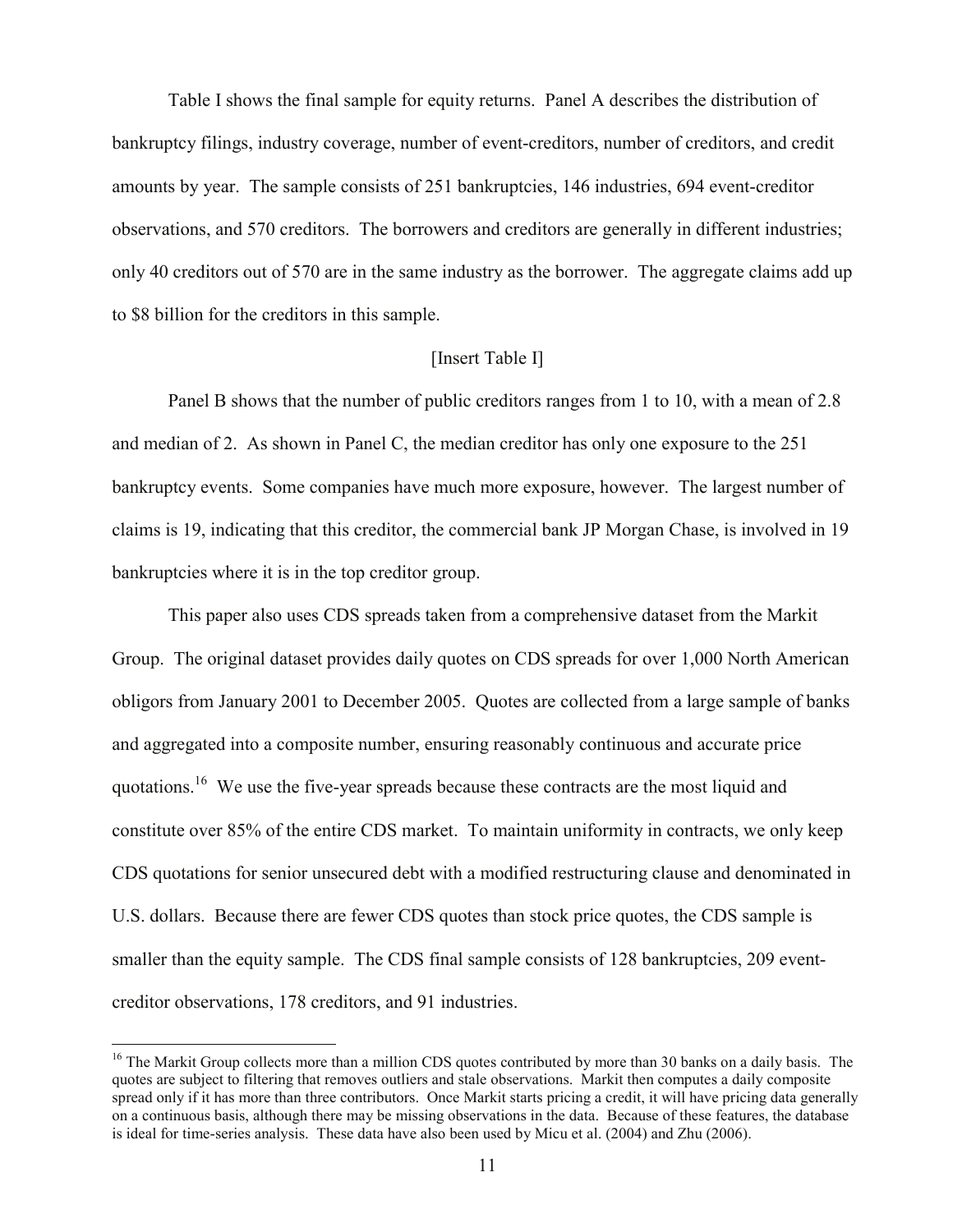#### *B. Description of Credit Claims*

Table II breaks down credit claims by credit type and creditor type. Panel A partitions claims into three major credit types: trade credit, bond, and loan. The trade credit category accounts for a large fraction of the number of events. There are few cases of unsecured loan claims, due to the fact that most bank loans are secured. The average size of the claim differs widely across credit type. For trade credit, the average claim is \$3.2 million, which seems small. For bonds, this is \$17.1 million. Loans have the largest average exposure, at \$163.6 million.

#### [Insert Table II]

Next, Panel B partitions the sample by type of creditors. Firms with industry SIC code falling between 6000 and 6999 are classified as financial institutions. These include commercial banks, savings institutions, securities brokers and dealers, insurance companies, credit-card companies, real estate investment trusts, and other financial services. The rest are grouped as industrial firms. We have a total of 583 event-creditors for industrial firms. As expected, trade credit is the main credit type for industrial creditors, accounting for 98% of 583 cases. The single largest trade credit is \$79 million due to NEC Corporation and recorded when ICO Global Communications Holdings, a satellite firm, filed for bankruptcy in 1999.

For financials, we have 111 event-creditors. Loans are the most important credit types.<sup>17</sup> The single largest exposure is an unsecured loan of \$1.75 billion due to Citibank by Enron in 2001. The average credit amount for financials is \$54.9 million, which is much larger than the average exposure of \$3.3 million for industrials.

<u>.</u>

 $17$  In this sample, all loans are made by commercial banks.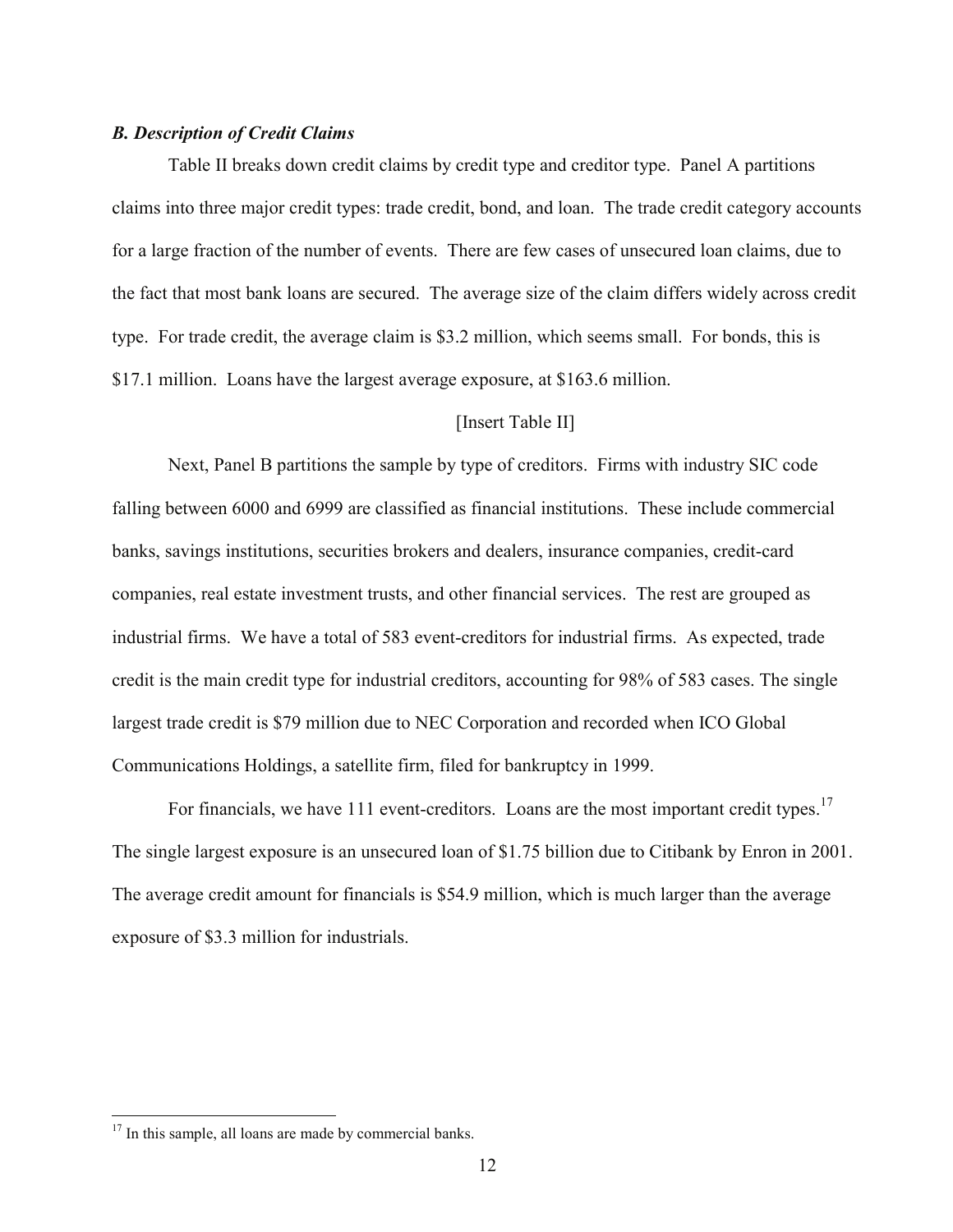Finally, we obtain recovery rates from Fitch (2005), which reports historical recovery rates of senior unsecured bonds for 24 industries over the period 2000 to 2004.<sup>18</sup> We use average recovery rates by industry. In practice, however, actual recovery rates vary by name, industry, and even over time. So, this is an approximation. In addition, these recovery rates are estimated from a bond sample, and may not fully reflect recovery rates for trade credit or bank loans.<sup>19</sup>

### **III. Method**

This paper investigates the market reaction of creditors around bankruptcies. For each event, we construct a creditor portfolio as an equally-weighted portfolio of firms. On average, there are 2.8 firms in the creditor portfolio. Using equally-weighted portfolio matches the method used for the construction of CDS indices; similar results, however, hold using value-weighted portfolios.

We then apply the standard event study method. First, we calculate abnormal returns (AR<sub>it</sub>) for firm *j* at time *t* using the market model methodology following MacKinlay (1997), with parameters estimated over a window ranging from 252 days before the event date to 50 days before the event date. Next, these abnormal returns are averaged across bankruptcy events for creditor portfolios. Cumulative abnormal returns  $(CAR)$  are then computed from time  $t_1$  to  $t_2$ . Finally, tstatistics are computed from the portfolio time-series standard deviation to account for any possible event clustering.

The stock price response of the creditor can be attributed to two types of effects. The first is a direct counterparty effect, due to the immediate loss from default, and is specific to the creditor. The second is a contagion or cascading effect spreading to the rest of the industry. To isolate the first effect, the market model is estimated for each firm relative to two portfolios. The first is the

 $18$  Recovery values are computed from the price of defaulted securities one month after default and are par-weighted averaged. The mean of average recovery rates is 33% across industries, with a low of 12% for insurance and 66% for gaming, lodging, and restaurants.

<sup>19</sup> Moody's (1999) reports that the average recovery rate on trade claims is 74%, which is higher than the 70% rate for senior unsecured obligations, although the sample size is small.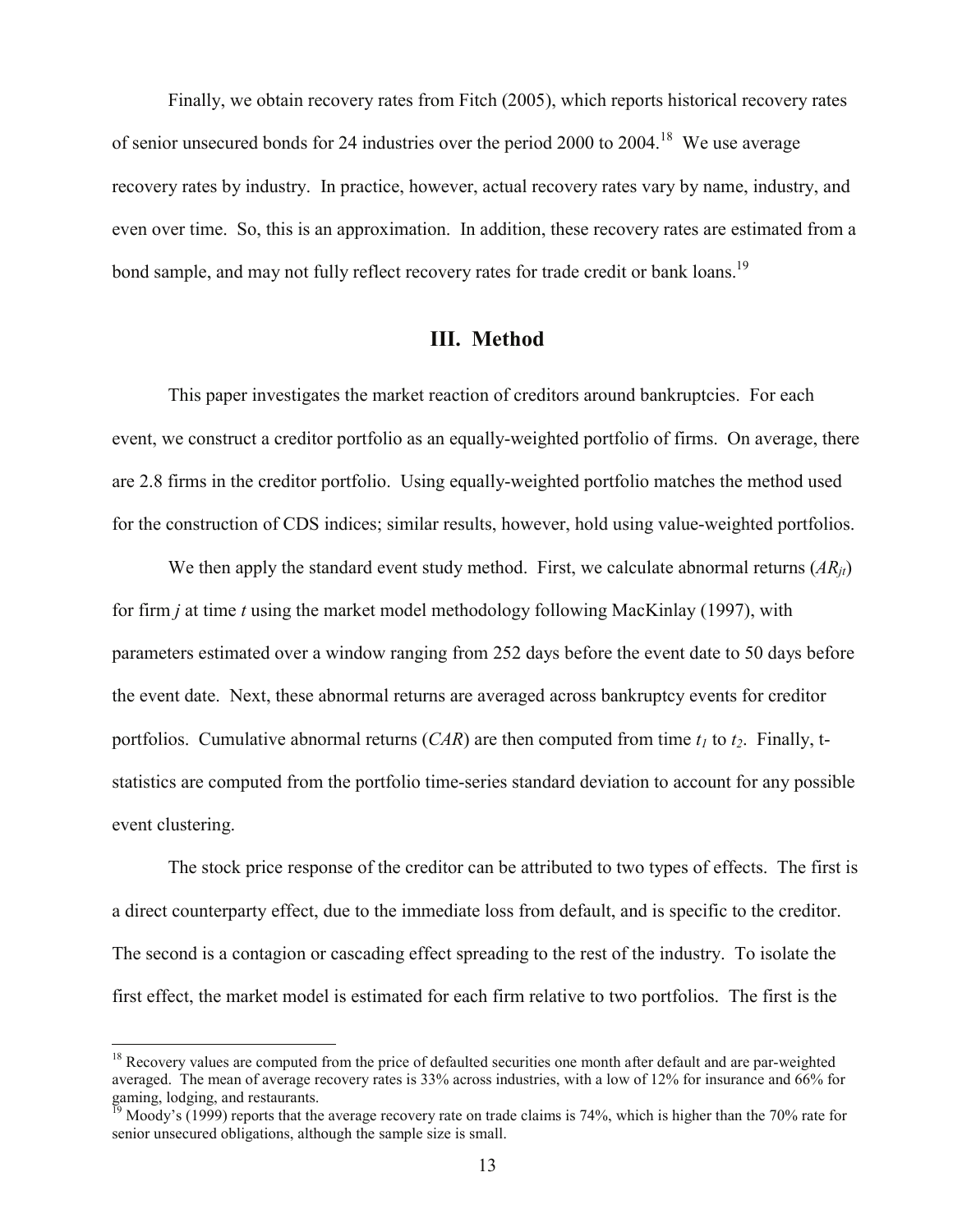market index, proxied by CRSP's value-weighted index for NYSE/AMEX/Nasdaq stocks. The second is a portfolio of firms in the same industry as the creditor. This industry index is constructed as a portfolio of value-weighed industry equity returns for all firms with the same three-digit SIC code.

For CDS spreads, we also report measures that are adjusted for general market conditions, as proxied by the same credit rating category, to obtain the rating-adjusted CDS spread (*AS*). For firm *j* with rating *r* at time *t*,  $AS_{it}$  is defined as  $AS_{it} = S_{it} - I_{rt}$ , where  $S_{it}$  denotes the CDS spread of reference entity *j* at day *t*, and  $I<sub>rt</sub>$  denotes that of the investment-grade or high-yield CDS index at day *t*, depending on whether the rating *r* falls into the investment-grade or the high-yield grade category. We use the actual spread levels for the Investment Grade CDX (CDX.NA.IG) and the High Yield CDX (CDX.NA.HY) to represent these two CDS indices since their inception in April 2004. We extend the indices backwards to January 2001 following the CDX index construction methodology.<sup>20</sup> The Investment Grade CDX is an equal-weighted index made up of 125 firms with the most liquid investment-grade credits. The High Yield CDX is an equal-weighted daily index composed of 100 high-yield entities. Both indices cover companies domiciled in North America. For each event, *cumulative abnormal CDS spread changes* (CASCs) are calculated as  $CASC_j(t_1, t_2) = AS_{jt_2} - AS_{jt_1}$ , and then processed as in the case of equity returns.

### **IV. Empirical Results**

### *A. Market Reaction for Bankrupt Firms*

1

Before we examine the effect of financial distress on the creditor's equity returns, we first measure the effect of distress on the borrower itself. To the extent that the bankruptcy announcement is unanticipated, we expect the borrower's stock price should experience significant

<sup>&</sup>lt;sup>20</sup> The methodology can be found at the website:  $\frac{http://www.mathit.com/information/affiliations/cdx.html}$ . The list of component companies as of April 2004 was used to backfill the series.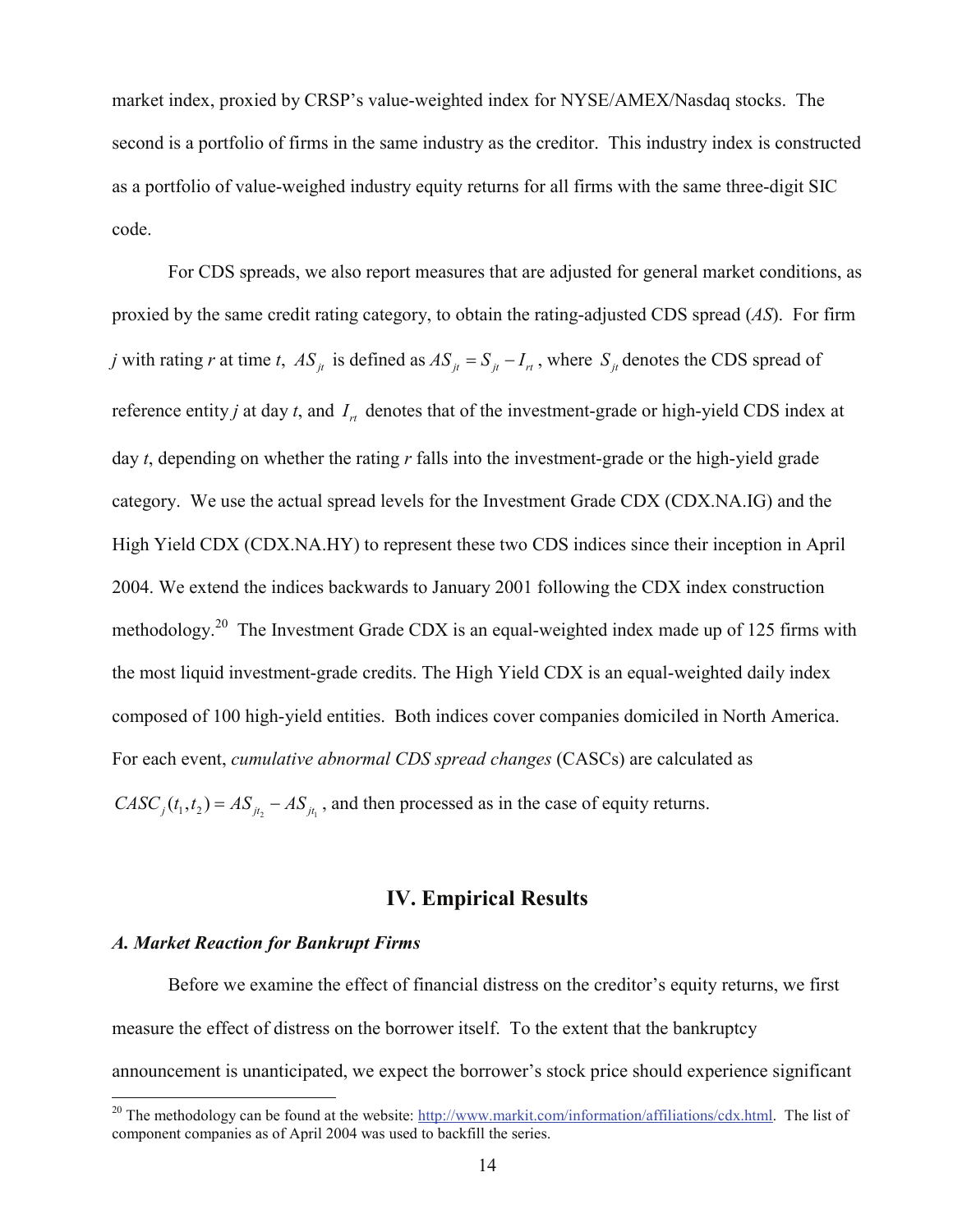negative abnormal returns upon the bankruptcy filing. Since many companies had been delisted before the bankruptcy event, the number of borrowers for which these returns are available is considerably smaller than the size of the creditor sample.

We find an average announcement day abnormal return of  $-16.6\%$  for 66 firms that file for bankruptcy. This is economically and statistically significant. Over a 3-day period, the cumulative abnormal return amounts to -30.0%. These results are comparable to the 2-day loss of -21% reported by Lang and Stulz (1992) and indicate that bankruptcy announcements are not fully anticipated by the market, justifying the use of market data in the analysis.

#### *B. Market Reactions for Creditors*

Even if a firm's bankruptcy is not totally unexpected, the announcement also reveals the identity of creditors and the size of their exposures. This brings new information to markets and allows us to quantify the effect of counterparty risk, net of industry effects. The principal results are presented in Table III. Panel A reports abnormal returns for the creditor portfolio using the entire sample of 251 events. The average CAR for the portfolio is negative, at  $-0.90\%$  (t =  $-4.09$ ) for the 3-day event window and  $-1.90\%$  (t =  $-4.51$ ) for the 11-day event window. The fraction of firms with negative returns is greater than 50 percent, indicating that these averages are not skewed by just a few observations. Thus, there is a significant negative wealth effect on a creditor' equity when a borrower files for Chapter 11 bankruptcy protection, as expected. Note that the magnitude of this effect is greater than the intra-industry contagion observed for industry peers. Jorion and Zhang (2007) report an 11-day return of −0.41% for firms in the same industry as the bankrupt company. The effect here is four times greater. The total effect of -1.90% does not seem very large in absolute terms, but the average exposure is only about 0.30% of the market value of equity, as will be seen later. Thus the wealth effect is much bigger than the immediate credit loss.

#### [Insert Table III]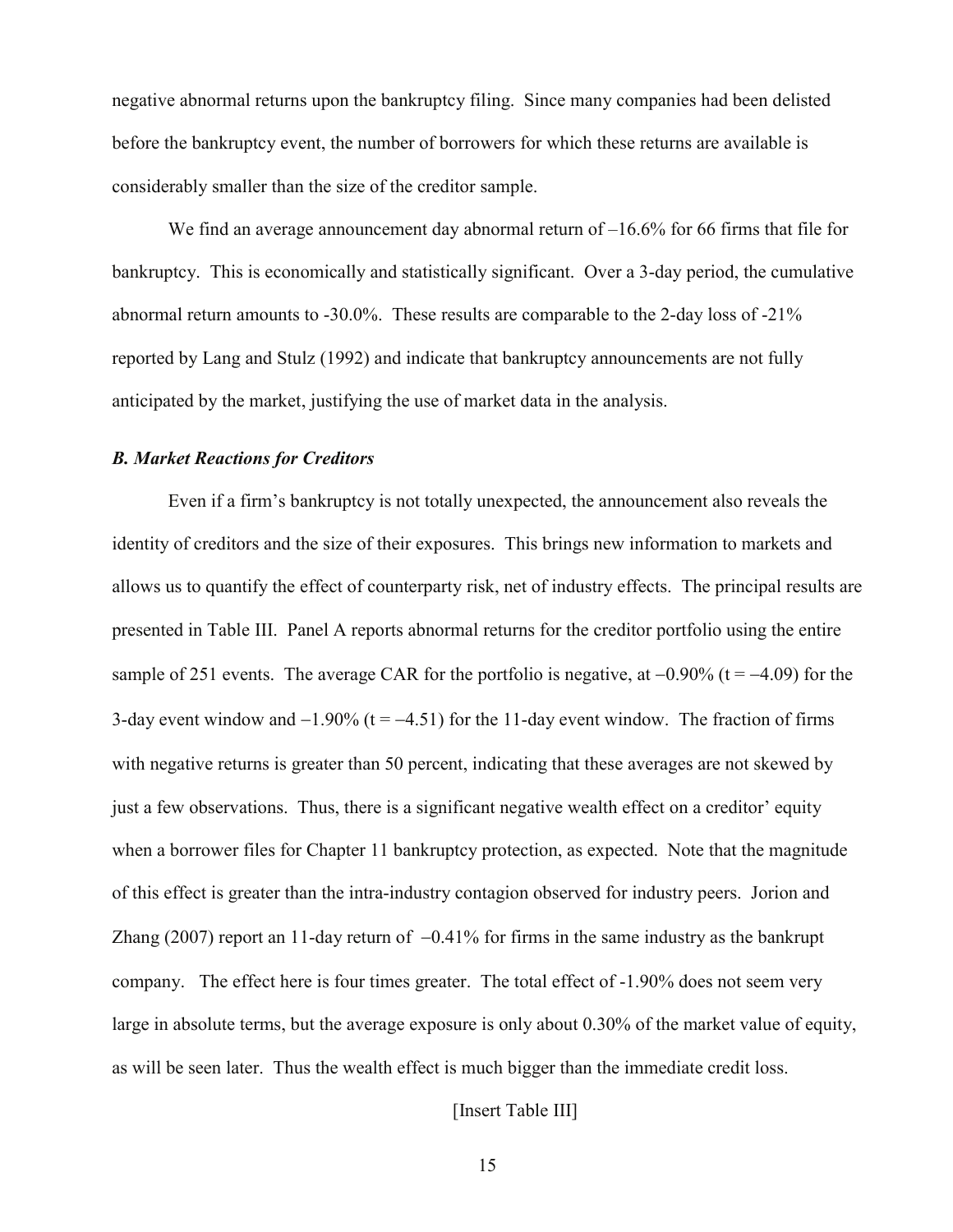We then examine whether this effect differs across industrial or financial creditors, by constructing two creditor portfolios for each event, one containing industrial creditors, and the other containing financial institutional creditors. Results are presented in Panel B of Table III. For industrial creditors, the average CARs is −2.29% for the 11-day window. Furthermore, the negative price impact persists over longer windows.

For financial institutional creditors, the average CARs is −0.34% for the 11-day window. The effect is much less than for industrials and not statistically significant. Dahiya et al. (2003) report slightly stronger effects, with 5-day returns of −0.91% for the lead banks exposed to bankruptcy events, over a different sample period.

As previously noted, Table III reports abnormal returns adjusting for industry effects, which represent pure counterparty risk. We also performed the analysis adjusting for the overall market rather than the creditor's industry. Results are similar and are not presented here.

Panel C reports test statistics of differences across groups, which are statistically significant for the 11-day and 70-day windows. Therefore, financial institutions are less affected by counterparty credit losses than industrials, conditional on being in the list of top creditors. Potentially, this could be explained by a smaller exposure relative to their assets. To further understand the drivers of this effect, we need to turn to cross-sectional regressions.

Next, Table IV reports effects on creditor's CDS spreads.<sup>21</sup> For the entire sample, the average CDS spread, adjusted for the ratings, increases by 2.11 basis points (bp) for the 3-day window and by 5.17 bp for the 11-day window. Both numbers are significant, and confirm the information from equities. This 5bp spread increase can be compared to the level of CDS spreads for different credit ratings. Over the 2001-2006 period, the median spread was 30bp for A credits, 37bp for A−, 46bp for BBB+, 59bp for BBB, and 87bp for BBB−. Thus the 5bp increase in spreads

<sup>&</sup>lt;sup>21</sup> We also calibrated the Jarrow and Yu (2001) (JY) model to the term structure of CDS spread for creditors before and after the bankruptcy event. Due to its simplifying assumptions, however, the model is unable to reproduce the actual change in CDS spreads.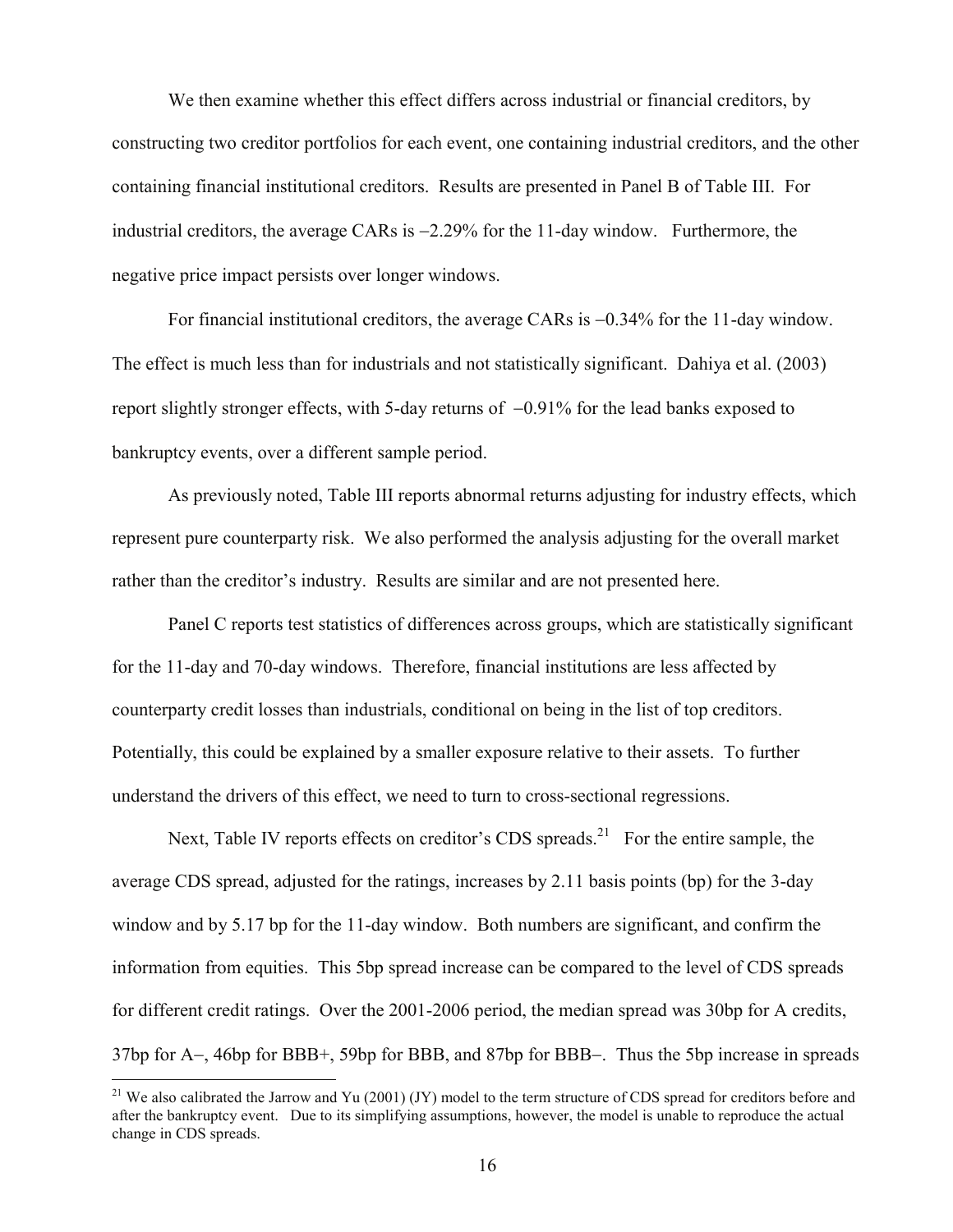corresponds roughly to a drop in credit rating from A to A−, or to less than half of the difference between BBB+ and BBB spreads. Further, to the extent that the bankruptcy is anticipated, the increase in default probability should be even higher. Later, we will see that this signal indeed translates into a higher failure rate for the creditor.

### [Insert Table IV]

Panel B splits the sample into industrials and financials. For the first group, the 11-day effect is an increase of 5.58bp, versus 2.66bp for the second group. These numbers confirm the findings from equity prices that industrials are much more affected by this credit loss than financials. Here, the difference is statistically significant across the 3-day, 11-day, and 70-day windows.

### *C. Cross-Sectional Reactions*

This section examines to what extent counterparty effects are related to creditor characteristics. This is useful to understand the drivers of counterparty risk. To this end, we estimate cross-sectional regressions where the dependent variable is the 3-day industry-adjusted CAR around the event date. The most general specification is:

$$
CAR = \alpha + \beta_1 EXP + \beta_2 REC + \beta_1^* EXP(1-REC) + \beta_3 CORR + \beta_4 VOL + \beta_5 LEV + \varepsilon
$$
 (2)

where EXP is the exposure ratio, or ratio of credit amount to the total market value of the creditor's equity, REC is the recovery rate for firms in the same industry as the bankrupt firm, CORR is the correlation of equity returns between the creditor and the borrower for 252 days preceding the event, VOL is the equity return volatility of the creditor for the year preceding the bankruptcy, and LEV is the average of leverage ratio of the creditor over the previous four quarters, defined as the ratio of book value of debt over the market value of assets, taken as the market value of equity plus the book value of debt.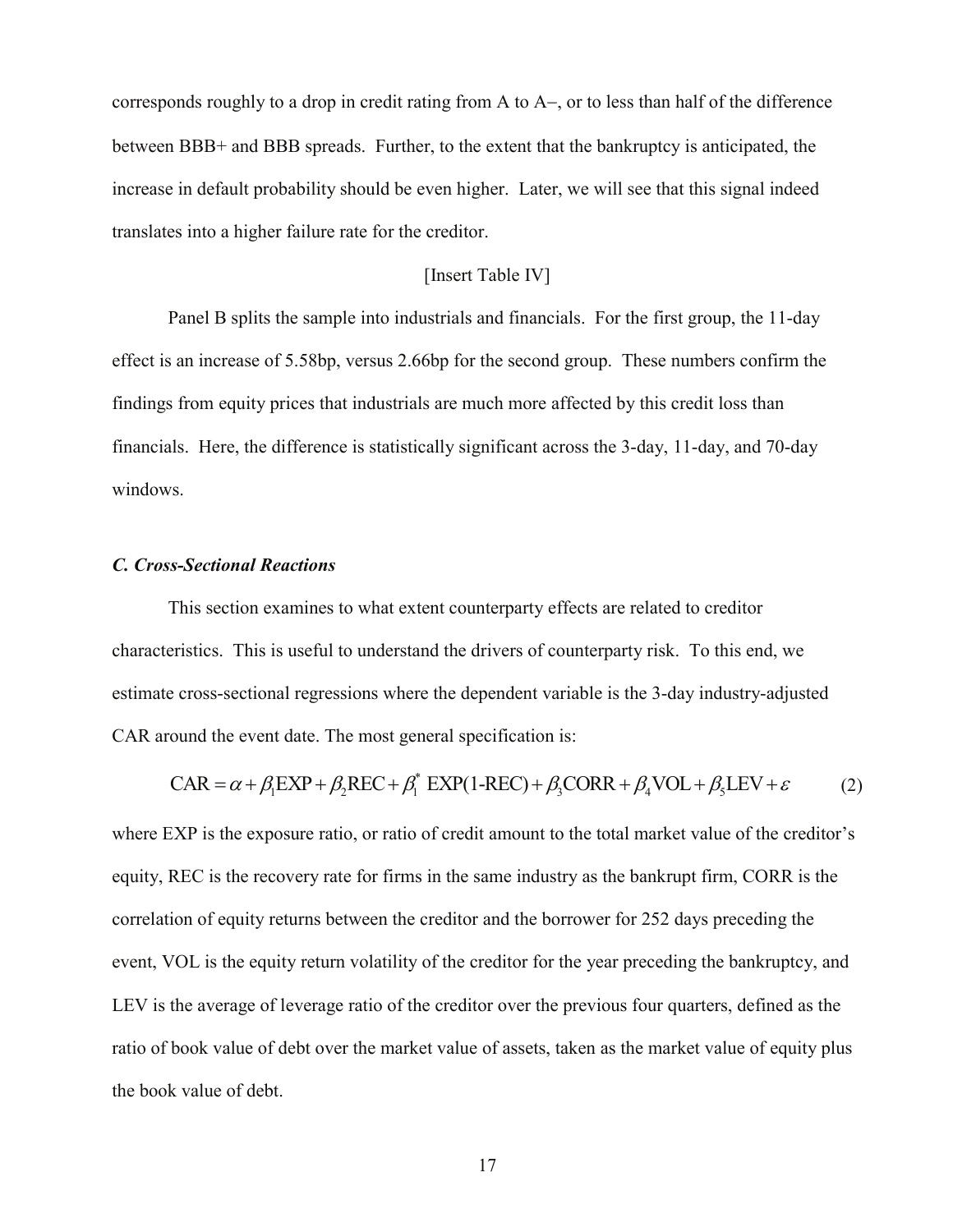In what follows, we give the predicted sign of the coefficient for the equity regressions. For the CDS spread regressions, all signs should be inverted.

A creditor with greater exposure to the distressed firm is more likely to be hurt from the bankruptcy, so we hypothesize the coefficient on EXP to be negative. For industries with a greater recovery rate, the expected credit loss should be less, and the price impact more muted. We hypothesize a positive coefficient for REC.

In our specifications, we also use the variable EXP(1-REC), which is the expected credit loss upon default. If default was totally unexpected and these variables measured without error, we should find a coefficient of −1 on this variable for the regression on equity returns. In practice, these conditions are not totally satisfied, which should bias the coefficient toward zero. However, Section I argued that a business loss effect may also arise. Assuming this is proportional to the expected credit loss, this should increase the size of the slope coefficient, taken in absolute value. The observed coefficient should reflect the net of these two effects.

We also include CORR as an additional variable, to control for previously observed correlation between the creditor and debtor. Contagion effects are expected to be greater for creditors with higher equity correlation with the borrower, due to commonality in cash flows. As a result, the coefficient on CORR is expected to be negative.

We also add variables that proxy for the creditor's future default probability. Merton-type structural model suggests that companies with higher equity return volatility and higher leverage are associated with a higher default probability. We expect such firms are more vulnerable to negative shock from their borrowers, implying negative coefficients for LEV and VOL. Also included in the regression is a set of year dummies and industry dummies based on the one digit SIC code of the borrower.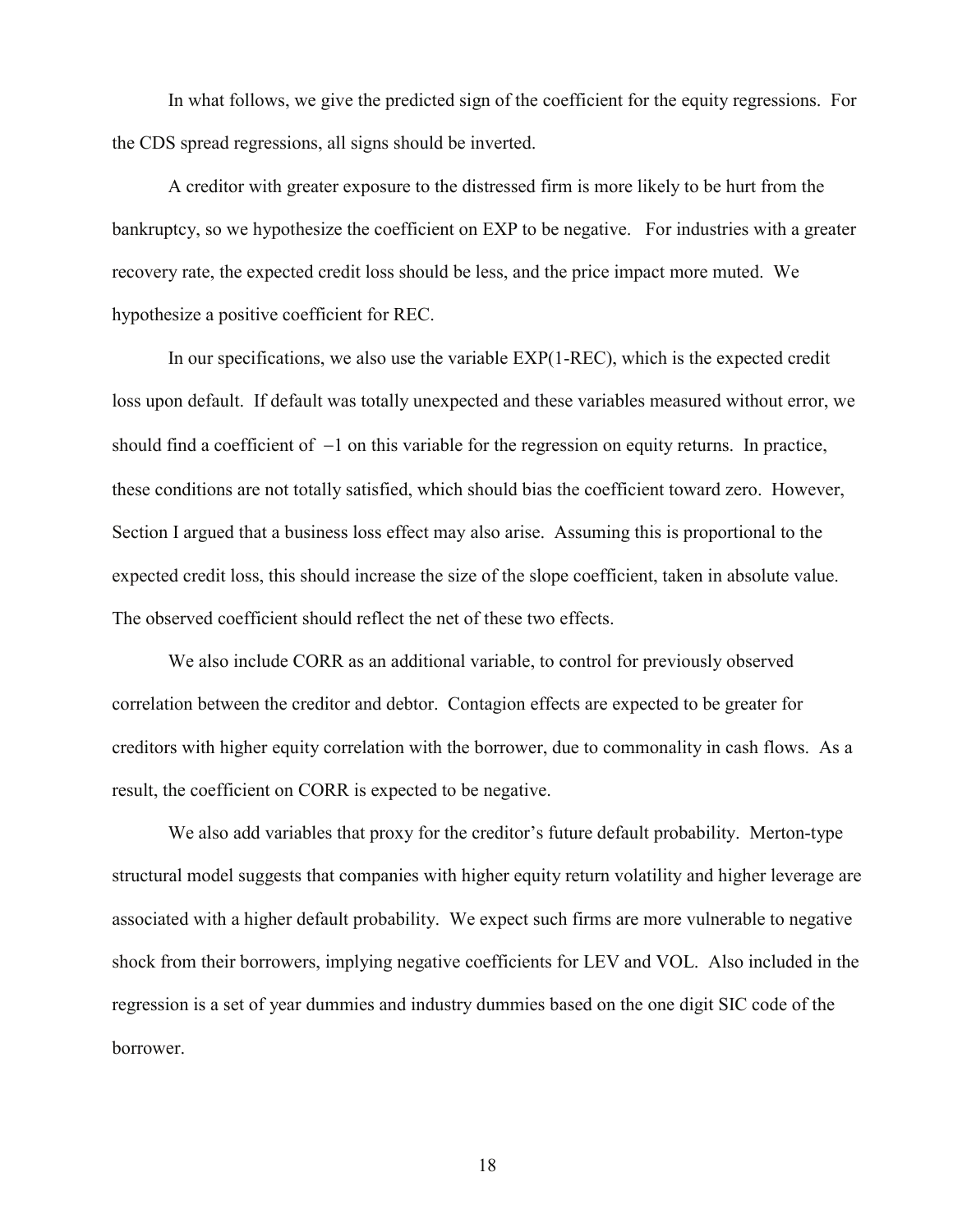We also examined the extent to which credit derivatives use by commercial banks can affect exposure. Only seven banks in our sample have such information, however, and the results were not significant.

Summary statistics for the main variables are presented in Table V. Several points are noteworthy. The average size of bankrupt firms is \$1.9 billion in terms of assets. This is much smaller than the average size of creditors, which is \$97.9 billion. The average credit amount is \$11.5 million only, from Table II. This explains why the average exposure is fairly small, at 0.32% of creditor equity. Average recovery rates are around 0.30. The average rating of creditors is 9.3, which is close to BBB.

There are differences across industrials and financials, however. Table II has shown that the average credit exposure for industrial creditors is \$3.3 million, much smaller than the average of \$54.9 million for financials. However, taking into account the fact that industrial creditors are much smaller than financial creditors, the average credit exposure is 0.32% for industrial creditors, against 0.16% for financial institutions.

### [Insert Table V]

Table VI presents the results of the cross-sectional regressions. OLS regressions are estimated separately for the entire sample, for industrials, and for financials. While the slope estimates are consistent, standard errors should account for the fact than many of these CARs are measured over the same period, for each bankruptcy event. As a result, we report t-statistics based on clustered standard errors, which are adjusted for event clustering.

#### [Insert Table VI]

As predicted, the coefficients on EXP are negative and statistically significant. We also find that the coefficients on REC are positive, as expected, but barely significant for the overall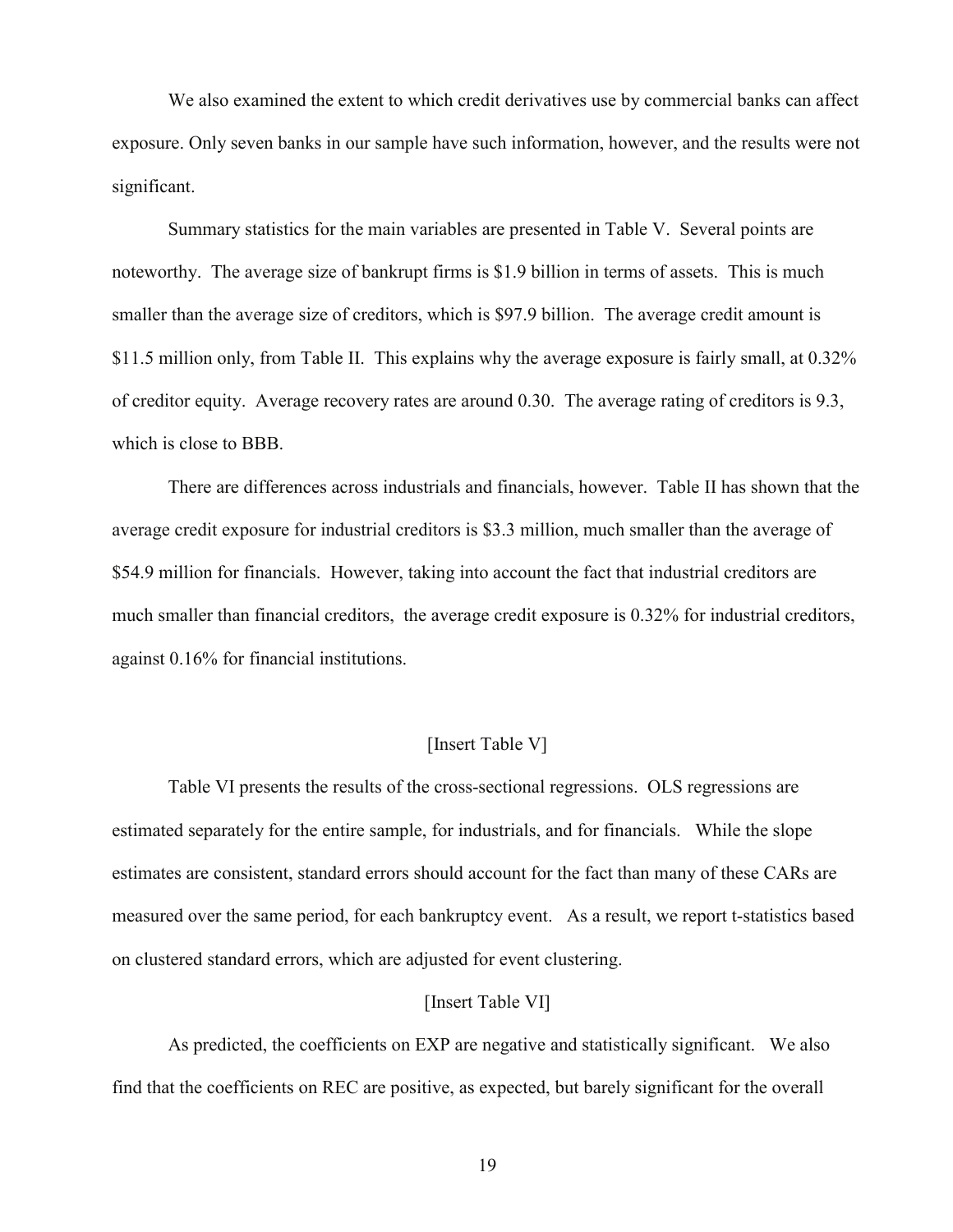sample, perhaps because there is not enough meaningful variation within this sample, or because of measurement error. $^{22}$ 

Model 3 uses the expected credit loss, EXP(1-REC), conditional on default. For the entire sample, the coefficient is −1.01, which is significantly different from zero but not from one. The size of the coefficient is particularly interesting. A coefficient of −1 would indicate that, when a creditor unexpectedly defaults, an exposure of 1% of equity market value is associated with a wealth loss of 1%. This number can differ from −1 for two reasons. First, if the bankruptcy announcement is not totally unexpected or if the variables have measurement errors, the slope should be biased toward zero. Second, if the bankruptcy implies a loss of future business, the slope should be even lower than −1. The actual coefficient should reflect the net of these two effects.

For industrials, the coefficient on EXP(1-REC) is −0.996. For financials, this coefficient is −2.09. Both coefficients are significantly different from zero but not from one. The size of the latter number is somewhat puzzling. This could be due to the use of 3-day equity abnormal returns, which were similar for the industrial and financial subsamples, but much more different over longer intervals and for the CDS data. A possible explanation for this large number is that the loss due to bankruptcy may induce investors to reconsider the risk of the entire bank portfolio, as in the learning hypothesis advanced by Collin-Dufresne et al. (2003). An alternative explanation for the high coefficient for financials is that there could be some additional unrecorded exposure. For example, financial letters of credit or similar off-balance sheet items create bank commitments that are exercised by a third party if the underlying credit fails. Alternatively, the recovery rate could be underestimated for banks either because they choose loans that are more likely to have higher recoveries, or because they take a more active part in the resolution of the bankruptcy process.

 $^{22}$  Dahiva et al. (2003) find that a recession dummy (July 1990-March 1991) is significant, which can be interpreted as an indicator of lower recovery rates during recessions. If so, assuming fixed recovery rates will induce measurement errors.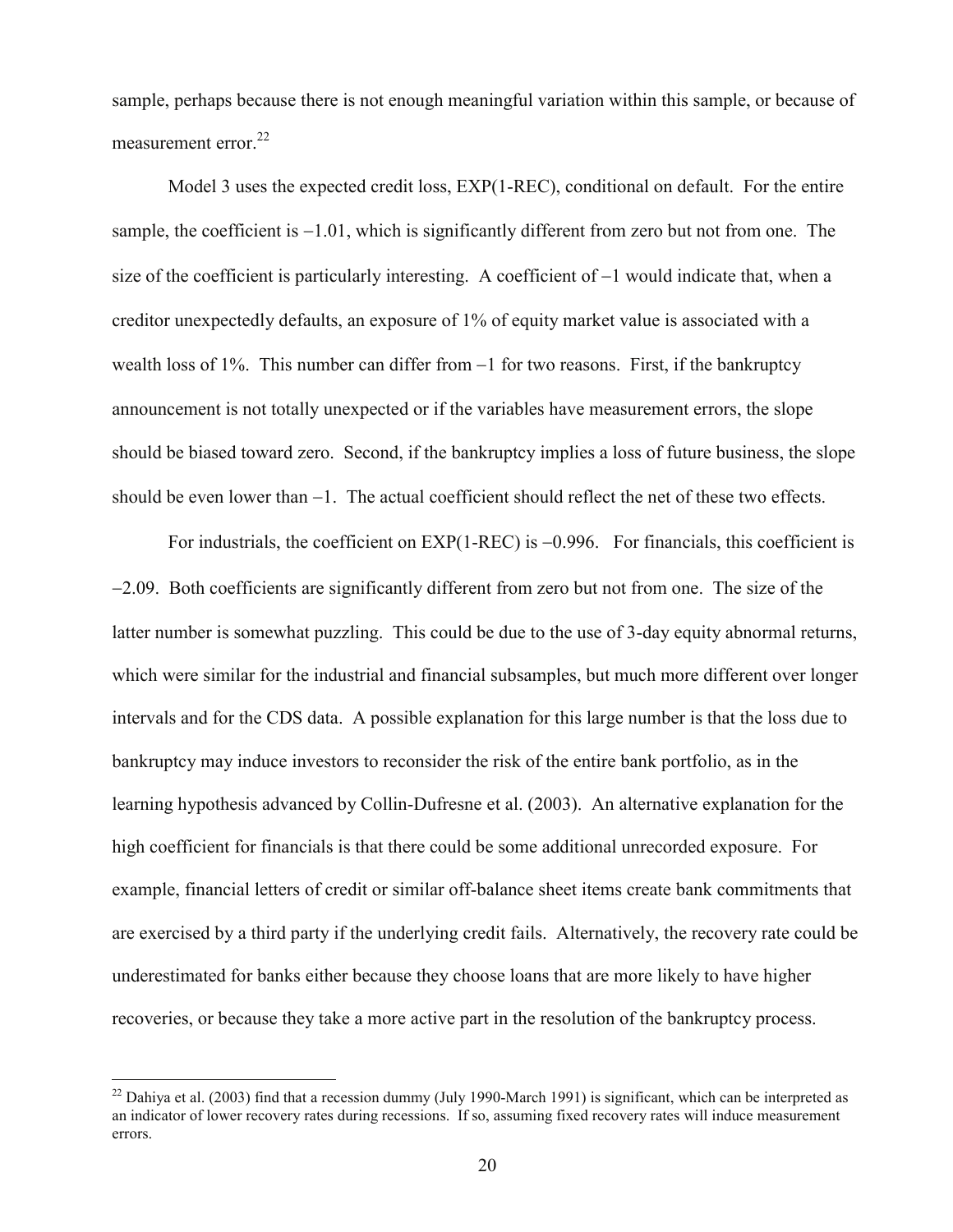Next, the CORR coefficients are negative and significant for the entire sample and the industrial sub-sample, as expected. Including this coefficient does not affect much the coefficients on expected credit loss, however. The latter are slightly lower, but still significant. Consistent with our hypothesis, the coefficients on VOL are negative, and generally significant. The coefficients on the LEV variable are all negative but insignificant.

Table VII repeats the cross-sectional regressions for CDS spread changes. The coefficients have systematically opposite signs to those in Table VII. As predicted, changes in spreads are positively related to exposure, negatively to recovery rates, positively to prior equity correlation, equity volatility, and leverage. The slope coefficient on exposure is around 8, indicating that a credit exposure of 1% is associated with an increase of 8bp in the credit spread over the 3-day interval. Given that the average exposure is only 0.3% in this sample, this explains the small increase of 2bp only reported in Table IV over these 3 days.

Here, industrials are more affected by credit events than financials. The coefficient on the expected credit loss, EXP(1-REC), is 17.08 as compared to 7.65 for financials. The results for this sample conform better to our expectations.

### [Insert Table VII]

#### *D. Discussion and Additional Evidence*

Counterparty risk should be greater under a number of conditions. Creditors must have a substantial portion of their economic value tied up with the bankrupt firm. In addition, the recovery rate must be low, and the bankrupt firm must shrink sufficiently to affect future business opportunities. For cascading effects to be important, the bankrupt firm must be large as well. We provide additional evidence on these conditions.<sup>23</sup>

Market losses for industrials are generally greater than the direct default losses, which suggests that price changes also account for the net present value of lost future business. Such

<u>.</u>

 $2<sup>23</sup>$  This section substantially benefited from the referee's comments.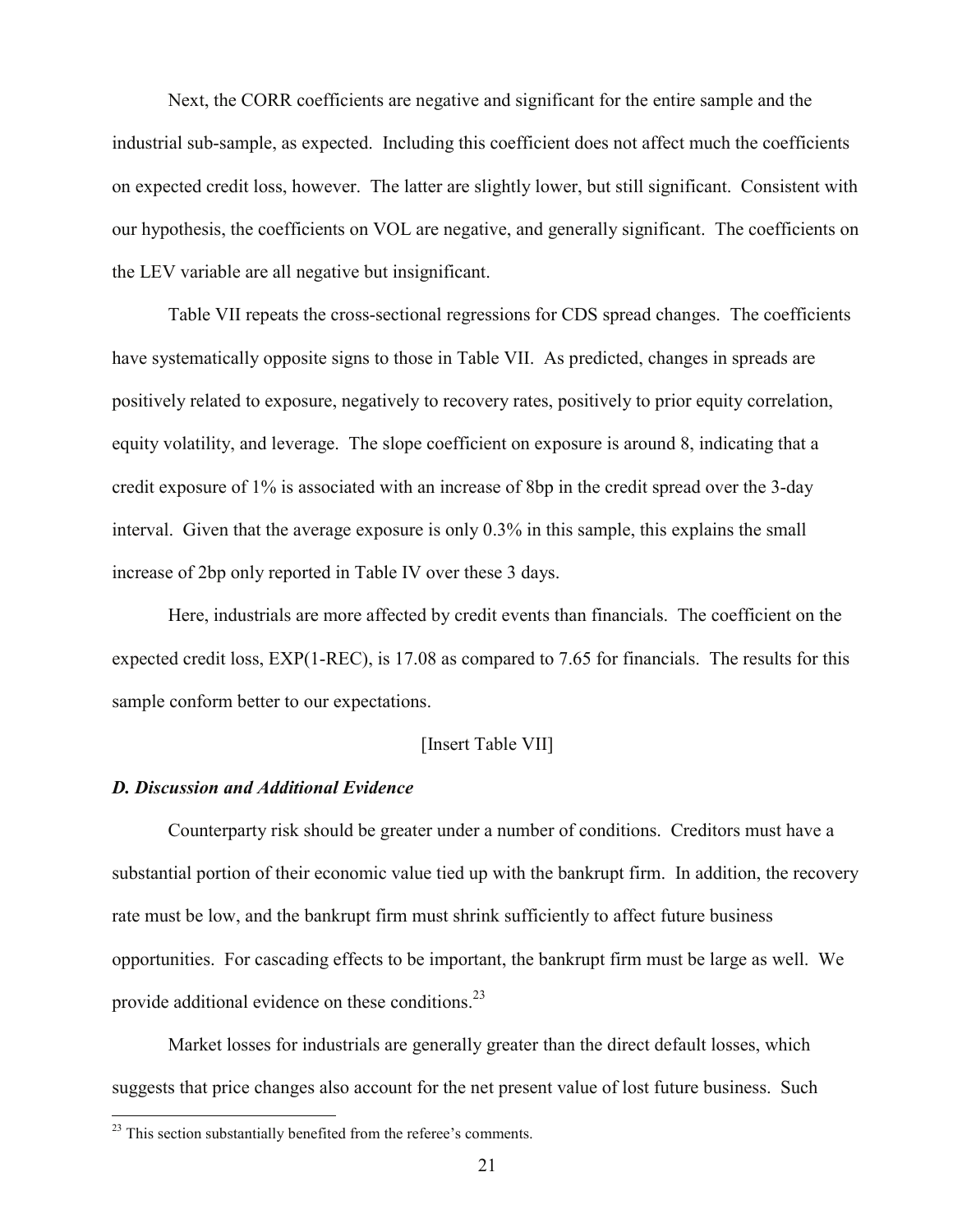losses may not always materialize, however, especially when companies continue to operate under the protection of Chapter 11 bankruptcy code. On the other hand, the NPV term is more likely to be substantial when the bankrupt firm liquidates. As an additional check, we construct a subsample of bankrupt firms that were likely to be liquidated.<sup>24</sup> The average 3-day CAR for creditors is  $-1.32\%$ , with a t-statistic of -2.66, which is greater in absolute value that the CAR in Table III. In addition, the cross-sectional regression coefficient on EXP(1-REC) in Model 3 changes from −1.01 to −2.26. These additional results confirm our hypothesis. The price reaction when the debtor liquidates is stronger than when it reorganizes because the creditor will incur a loss not only on its exposure, but also from its future business.

Overall, however, market losses due to counterparty default on average are small for this sample. This is because the average exposure is small, at 0.32% of equity only. Using Model 3 in Panel A of Table VI, this translates into a fitted loss of −1.01, close to the average loss of −0.90 reported in Table III. This market loss, however, should be much greater for larger exposures. From Table V, the maximum exposure is 37.3%, which translates into a fitted loss of −27.2%. This appears serious enough to cause financial distress for the creditor.

Alternatively, we also examine a subsample of creditor firms for whom the bankrupt firm represents a large fraction of sales. Firms have to disclose in their 10-Ks the identity of any customer representing more than 10% of total sales. For this sample, we find six cases where the creditor lists a firm subsequently filing for bankruptcy as a major customer in the previous two fiscal years. The average exposure ratio is 11.11% for this group. Around the bankruptcy announcement, we find that the average 3-day, 11-day, and 70-day industry-adjusted CARs are −9.23% (t=−2.10), −23.34% (t=−2.99), and −53.17% (t=−2.91), respectively. Around the default

 $24$ We searched the bankruptcy announcement for terms such as "use Chapter 11 as a vehicle to facilitate its liquidation", "orderly liquidation of the company's assets", "wind down operations", "for a sale of substantially all of the assets", and so on. This gave a subsample of 32 events with 79 creditors.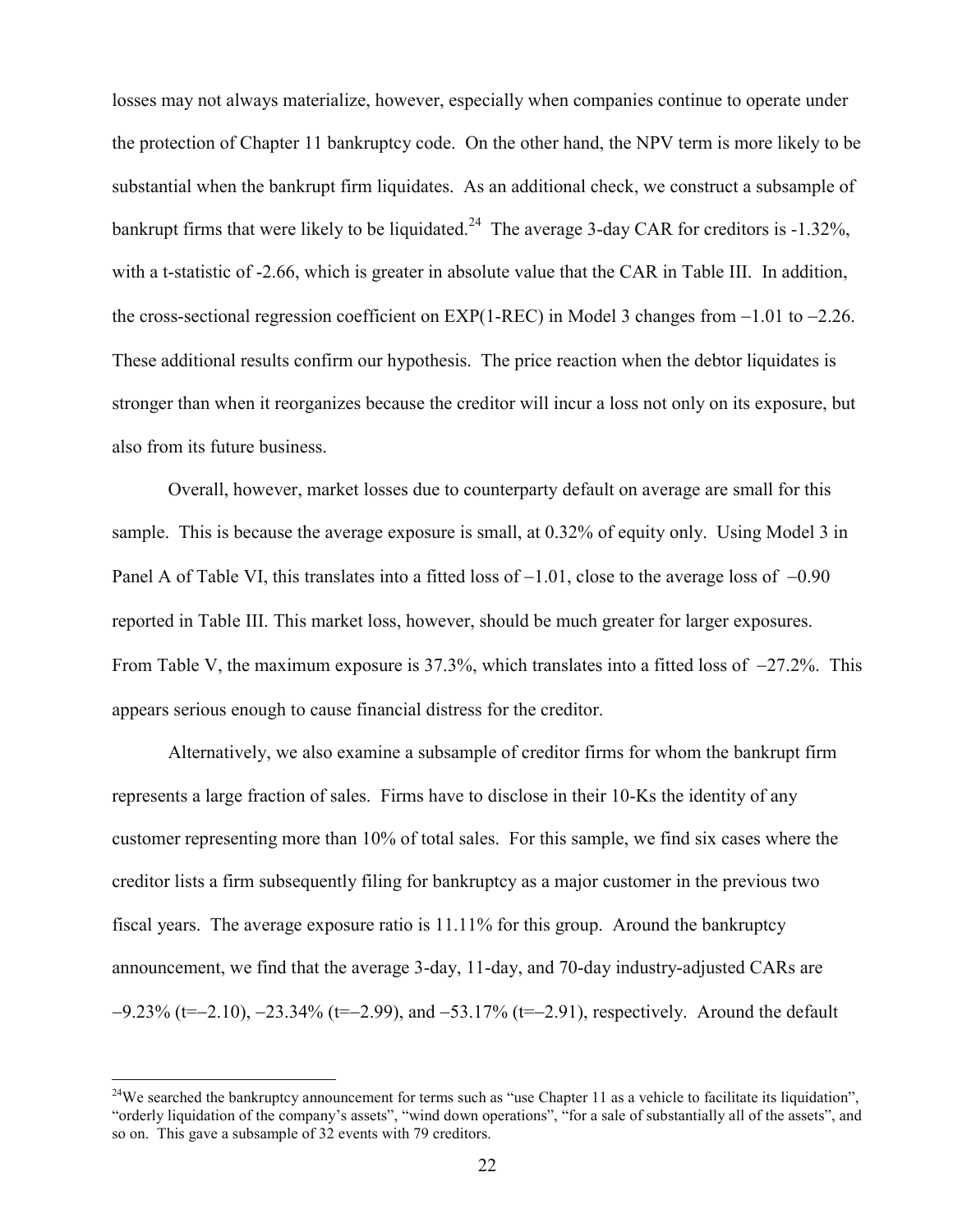date, the average 3-day, 11-day, and 70-day industry-adjusted CARs are −12.19% (t=−2.42),

−18.71% (t=−2.89), and −51.21% (t=−3.06), respectively. Thus, for firms with large exposures, counterparty default creates substantial market losses, which are a harbinger of subsequent financial distress.

### *E. Subsequent Financial Distress*

1

We now examine the effect of the bankruptcy on our creditor sample. Counterparty risk arises if a credit loss increases the probability of default of the creditor, compared to others. Table VIII follows the creditors through time, examining the fraction of firms that are delisted or downgraded within one and two years.

### [Insert Table VIII]

First, examine the group of 461 industrial creditors with a credit rating. Of these, 9 companies are delisted due to distress within one year, and 12 are delisted within two years.<sup>25</sup> This represents 1.95% and 2.60% of the sample, respectively. To test whether these numbers are abnormally high, we construct a control sample for each creditor that consists of all firms in the same industry, with the same credit rating, and in the same size group, using a partition around the median of total assets. The fraction of firms that are delisted in this control sample within one year and two years is 0.28% and 0.56%, respectively. Therefore, the control sample has a much lower fraction of firms experiencing a delisting. The table reports tests of equal fractions, which show that differences are significant at the 1% level. The difference between the two samples is also economically important. For instance, an increase in the annual default rate from 0.28% to 1.95% is equivalent to pushing a BBB rated borrower into the BB− category.

 $25$  In this section, the delisting information is obtained from CRSP. We confine our attention to delisting due to financial distress. This corresponds to delisting code starting with 4 and 5.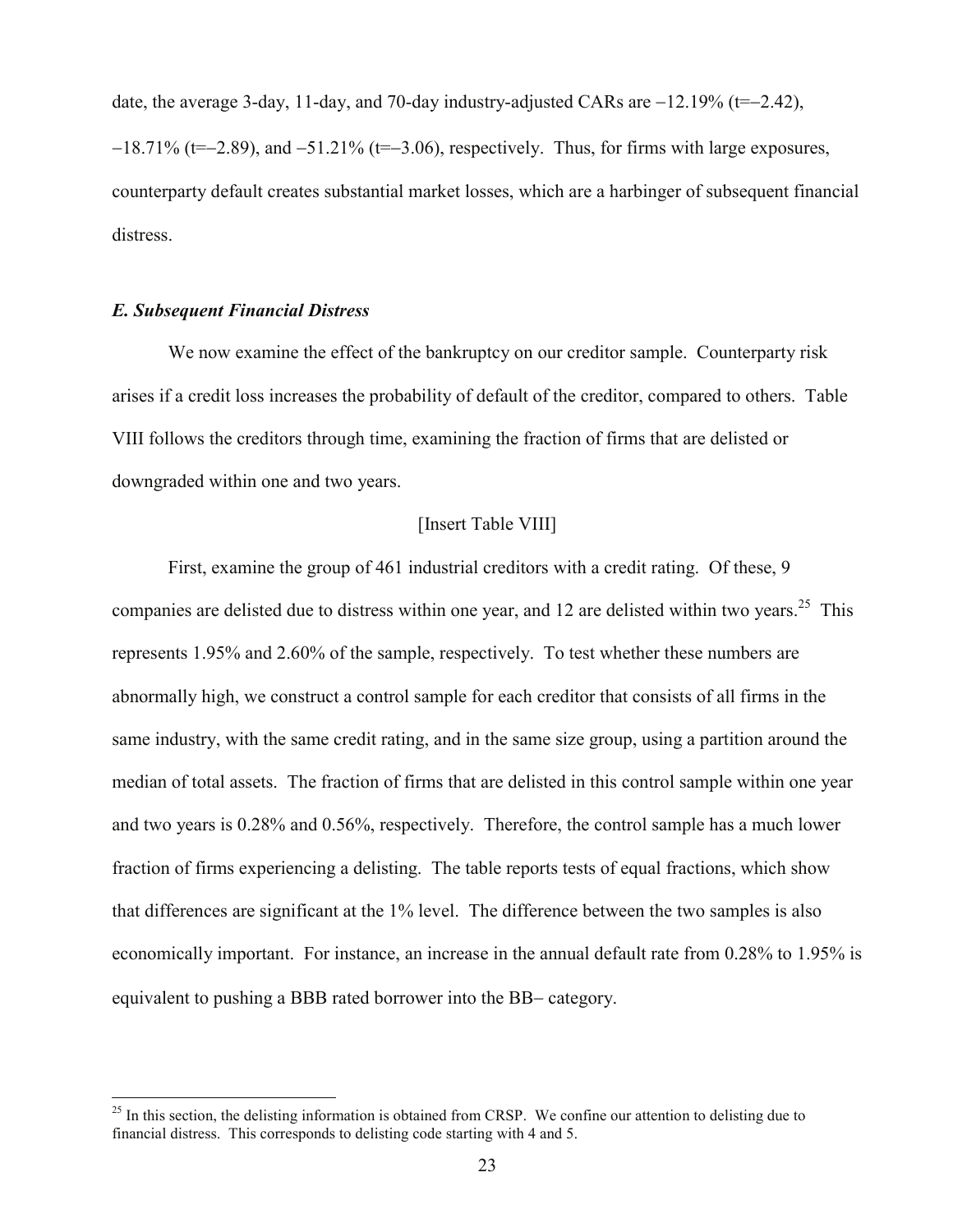The table also compares the fraction of firms downgraded within one and two years of the events for the creditor sample and the control sample. The difference is striking. Within one year, the fraction of downgraded firms is 23.64% for industrial creditors and 8.33% for the control sample. The difference is statistically significant at the 1% level. Thus, the probability of a downgrade of a company suffering a credit loss is about three times the unconditional probability.

For the sample of 100 financial creditors with a credit rating, only one company was delisted within the following one or two years. Thus the counterparty effect on financials is minor in this sample. We observe, however, that 14% and 20% of these companies experienced a downgrade in the ensuing one and two years. These fractions are twice those in the control sample, with both differences significant at the 1% level. Financial creditors that suffer a credit loss are more likely to experience downgrades later.

Even so, financial distress is more acute for industrials, where a greater fraction of firms are delisted or downgraded later. This largely confirms the evidence in Table IV that 11-day CDS spreads increase by 5.58bp for industrials, against 2.66bp for financials.

The comparison with the control sample indicates that credit losses are associated with significantly greater financial distress for the creditor. This evidence is indirect, however. We also searched multiple databases for news stories for the 13 delisting and 169 downgrade cases. Among the 13 delisting cases, one news story explicitly linked the delisting to the previous bankruptcy. Among the 169 downgrade cases, there are 8 cases indicating that the creditor was severely affected by the prior bankruptcy, 25 cases where the creditor-debtor relationship was explicitly mentioned, 53 cases where it was pointed out that the creditor and debtor are in the same industry, and 83 cases with no news. We would not expect full coverage of downgrades for small companies, however. Thus, there is some direct evidence of contagion from news reports, but it is limited.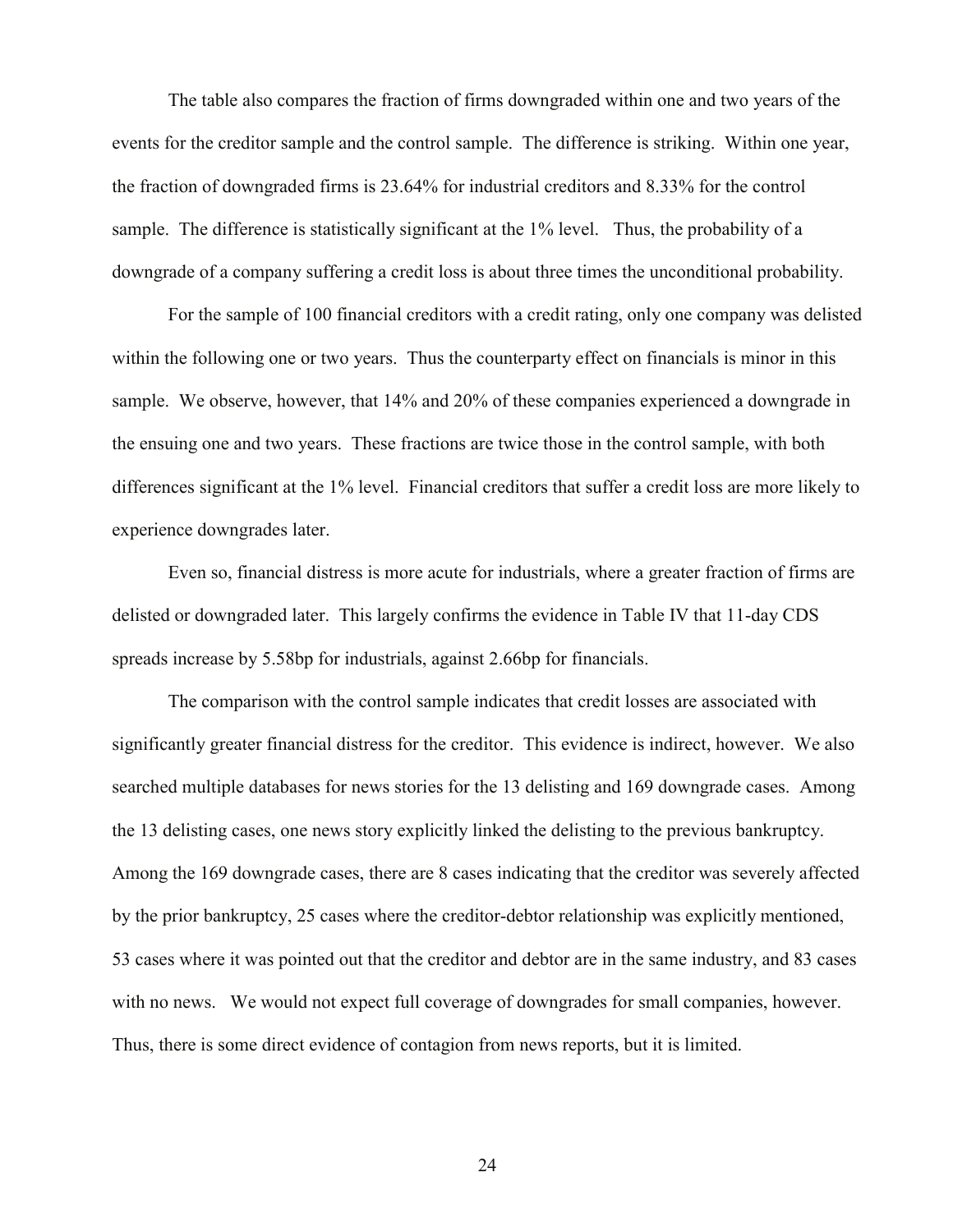### **V. Implications for Portfolio Risk**

The economic importance of these results is now investigated using simulations calibrated to the empirical findings in this paper. Take a homogeneous sample of *N*=100 companies, all with unconditional probability of default (PD) of 1% over one year. This number represents the average default rate of BB rated firms. The goal of this analysis is to derive the distribution of number of defaults in this portfolio, using first a conventional factor model and then introducing counterparty risk. The question is whether counterparty risk can explain the greater clustering of defaults observed in practice.

Defaults are simulated by generating normal random variables that represent latent factors such as firm values, and choosing a cutoff point calibrated to the desired default probability. Using the 1% percentile of a normal distribution, the default probability can be translated into a distance to default of 2.326. Asset values start at +2.326, and companies default when asset values fall below a cutoff point of  $c = 0$ . Correlations are introduced between defaults by assuming equal pairwise correlations of  $\rho = 0.20$  between multivariate normal asset values. So, the model generates a vector of joint default state variables  $d_{it}$  from asset values  $V$ :

$$
V_{it} = bI_{it} + \varepsilon_{it}; \quad d_{it} = 1 \text{ when } V_{it} < c \tag{3}
$$

where *d* is a vector of binary variables set to 0 or 1 upon default, *I* is the single common factor and *b*  is the exposure to this factor, set to  $\sqrt{\rho}$ . It can be shown that this specification implies a default correlation of 0.0240.

This one-factor model corresponds to the assumption behind the Basel II rules. This model therefore describes the standard methodology for the measurement of portfolio credit risk. We run simulations with 100,000 replications. Results are reported in Table IX.

[Insert Table IX]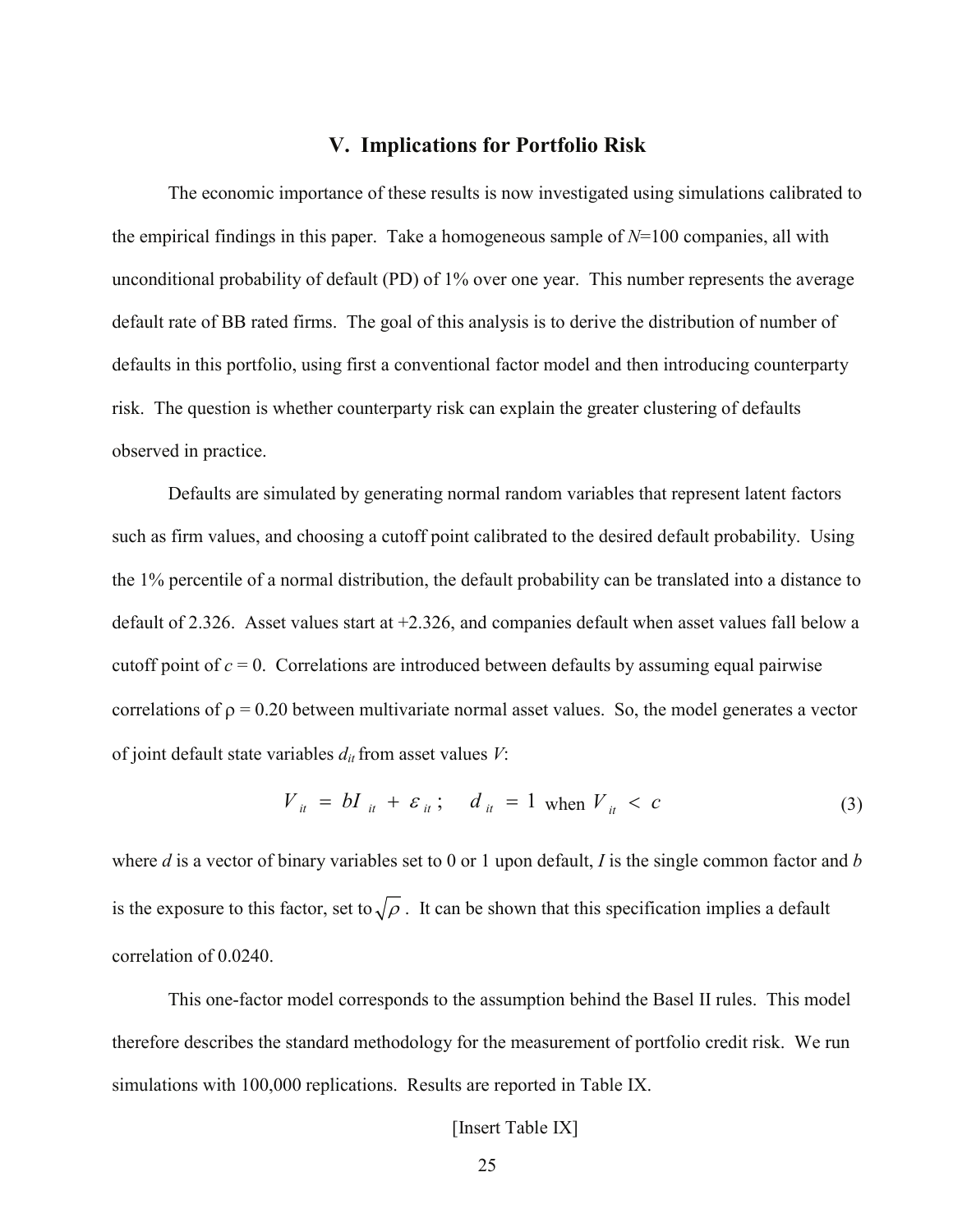The first column describes simulation results for the standard model. Initially, there is no counterparty risk. The replications produces an average default rate  $d_t$  across the 100 obligors. In the first column, the average default rate across all replications is 1.00%, which is in line with the underlying PD of 1%. The default correlation is estimated at 0.0237, which is very close to the theoretical value of  $0.0240$ <sup>26</sup>. The table also shows the percentiles of the distribution. For example, the 99.99% quantile, which is often used as a measure of economic capital by commercial banks, has 23 defaults. In other words, there is only a probability of 0.01% or less that 23 firms or more out of 100 will default over the next year based on this model. This type of information is routinely used to create tranches on a portfolio of debt obligations.

The next step is to introduce counterparty default. In Table I, the mean number of creditors was 2.8, so we initially assume that each company has  $N=3$  counterparties only. When the borrower goes into default, the creditor's default probability is increased. Table IV shows an increase in CDS spread of 5bp over a 11-day window. Assuming a recovery rate of 30%, this implies an increase in the risk-neutral default probability of 5/0.30, or 0.17% for the creditor. The actual increase in PD is probably higher because this is the purely unanticipated component. Table VIII show a much higher increase in actual PD for the affected creditors. So, we start with an increase in default probability of 0.50%. This shock is represented by an immediate fall in the asset value. Increasing the unconditional PD from 1.00% to 1.50% changes the normal deviate from 2.326 to 2.170, which represents a fall of  $k = -0.156$ .

The model for asset values *V* with counterparty risk is described in Equation (4). The second term now represents counterparty risk, with the vector of defaults *d* affecting *V* through a matrix *A*. Without loss of generality, firms are sorted by counterparty exposure. For example, firms 2, 3, and 4 have exposure to obligor 1, and so on. Thus, the first column in *A* has zeroes

 $26$  The default correlation is estimated from the variation in the average default rate across replications, as explained in De Servigny and Renault (2004).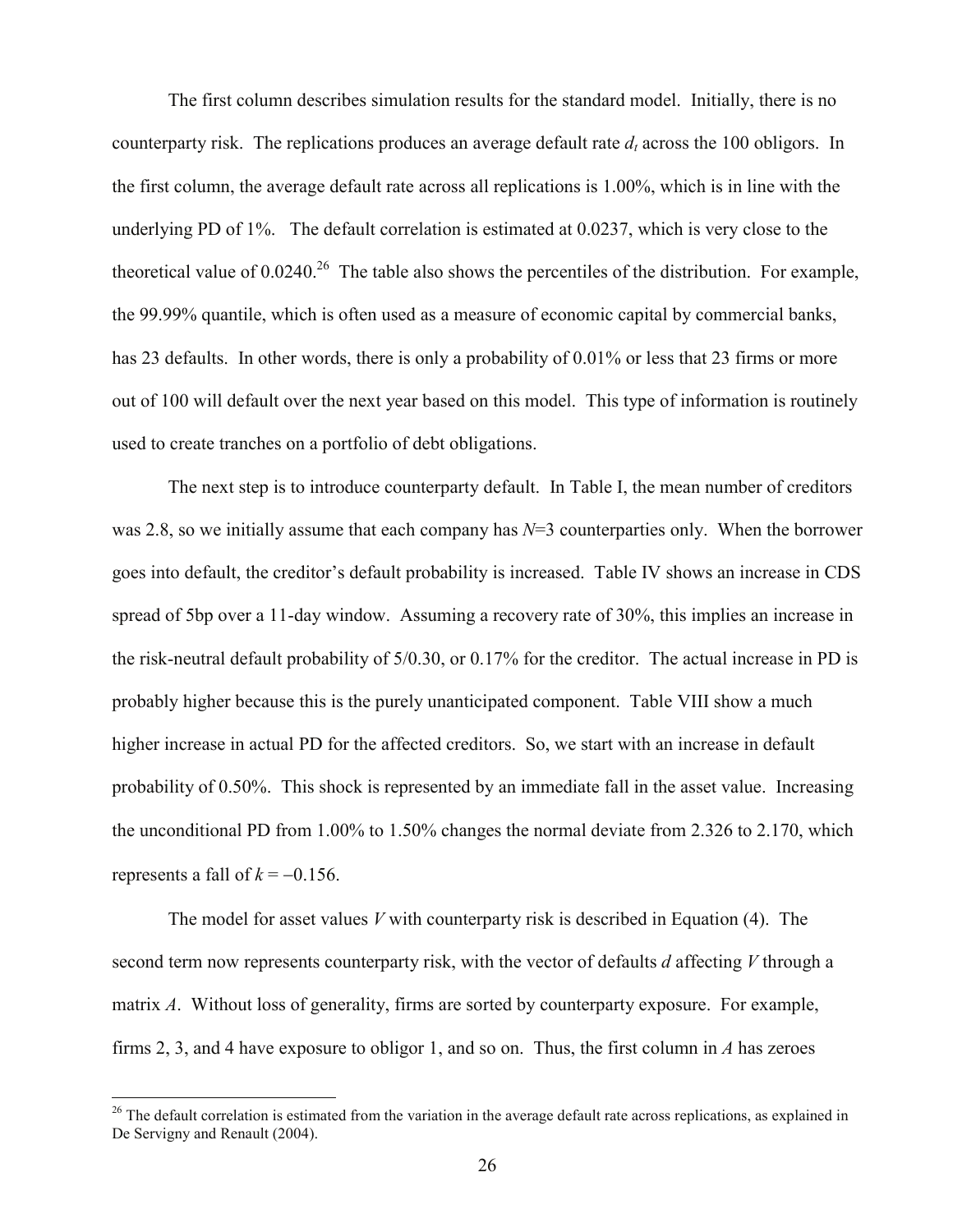except for the entries two to four, which are set to 1. Upon default by the first company, the asset values for firms 2, 3, and 4 are immediately decreased by *k*, which may cause default for any of these three companies. In turn, this may precipitate other defaults. If so, this process can be iterated up to the point where the number of defaults stabilizes.

$$
V_{it} = bI_t + kAd_t + \varepsilon_{it} \tag{4}
$$

This framework allows us to model the effect of cascading defaults. Consider, for example, the first column under "Counterparty Risk" in Table IX, with *N*=3 and conditional PD of 1.50%. Without counterparty risk, the default correlation is 0.0237. With the first counterparty default, this increases from 0.0237 to 0.0278. With multiple defaults, this increases further to 0.0291. This increase in default correlation can be translated back into a higher asset correlation for the baseline model, Equation (3). Here, we would need to have an increase from 0.200 to 0.226, which is substantial. Indeed Das et al. (2007) report that, even after fitting a time-varying intensity model for U.S. corporate defaults, there is still substantial clustering of defaults. They calibrate a normal copula to the residuals and find an excess correlation ranging from 0.01 to 0.04. The increase of 0.226-0.200=0.026 reported here falls within this range. Thus, counterparty risk provides a potential resolution to the observed excess clustering of defaults.

These counterparty effects have important implications for the shape of the default distribution. The table shows that the 99.99% percentile has increased from 23 to 29 defaults when counterparty effects are included and *N*=3. Relying on the baseline model would underestimate the number of defaults that could occur in a bad scenario.<sup>27</sup> Thus, ignoring this credit contagion effect implies that the likelihood of large losses would be underestimated.

<u>.</u>

<sup>&</sup>lt;sup>27</sup> When counterparty effects are added, the average default rate goes up slightly, from 1.00% to 1.05%. So, strictly speaking, the results with counterparty risk should be compared to the standard model with no counterparty risk and PD=1.05%. The second column, however, shows that this increase in the PD has no effect on the tails in the usual factor model.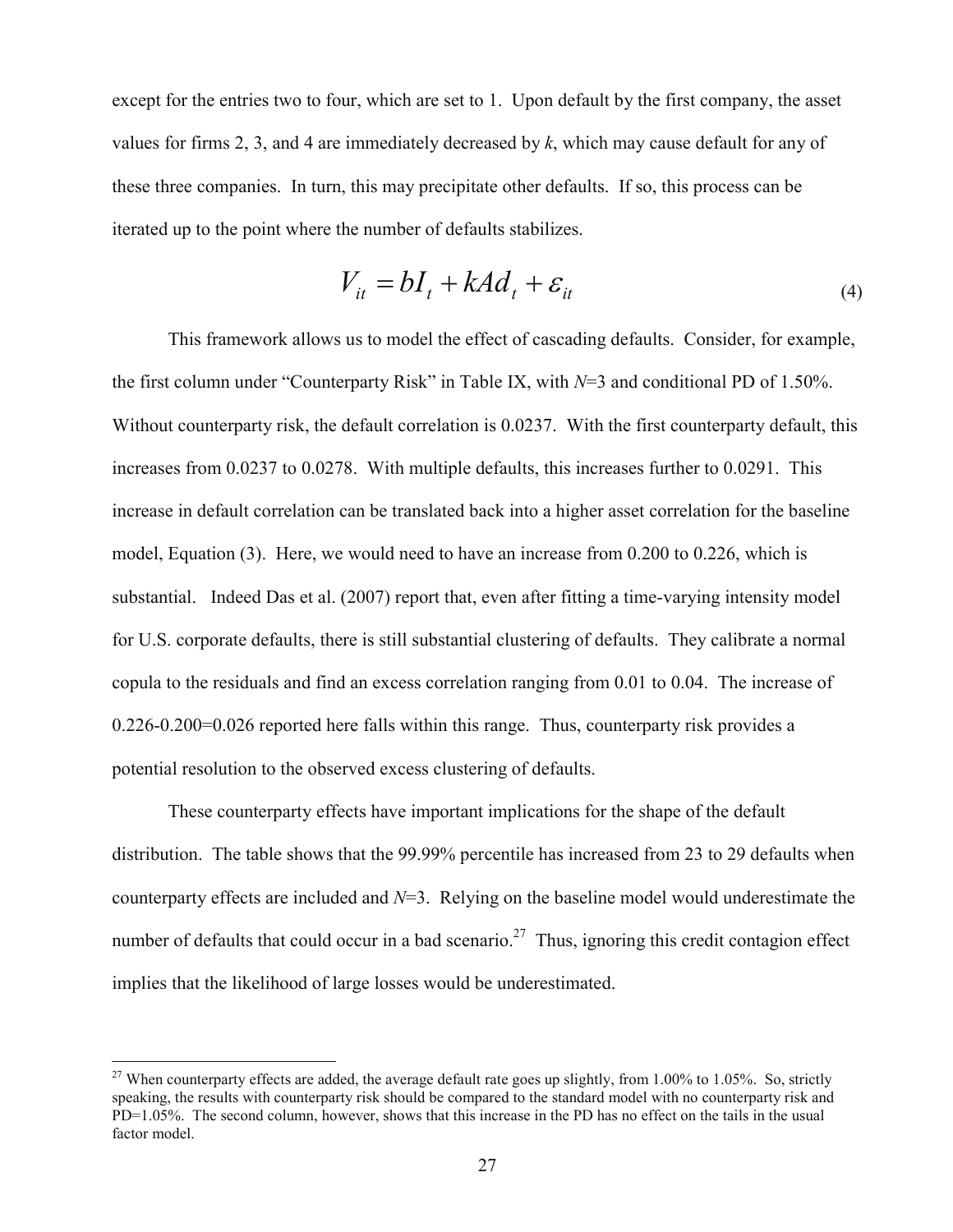The rest of the table explores the effect of alternative parameters. The default distribution has longer tails when the conditional probability increases. For instance, going from 1.50% to 2.00% increases the 99.99% percentile from 29 to 35. Similarly, the tails extend when the number of counterparties increases. For instance, going from *N*=3 to *N*=10 increases the 99.99% percentile from 29 to 65. This will substantially increase the default probability of the senior tranche. Consider for example a portfolio structured to ensure an AAA rating for the senior tranche. Without counterparty risk, this requires the junior tranche to absorb the first 23 defaults. With counterparty risk and *N*=10, however, the senior tranche effectively has the default probability of a BBB bond.<sup>28</sup>

All in all, these simulations calibrated to the data in this paper indicate that counterparty credit risk is an important channel of credit contagion. Ignoring credit contagion would understate the amount of economic capital in credit portfolios.

### **VI. Conclusions**

This paper is part of an emerging literature that attempts to build bottom-up models of default correlations that focus on structural interactions between creditors and borrowers. It is motivated by the observation that the usual factor models apparently cannot explain the observed clustering of defaults. Higher default correlations imply greater probabilities of extreme losses on the portfolio. If so, standard models of portfolio credit risk may be seriously misspecified.

Clustering can occur within or across industries via common shocks to cash flows, or via counterparty effects. So far, however, there has been limited empirical evidence of this second channel of credit contagion, which arises from trade credit between industrial partners or from lending by financial institutions.

<sup>&</sup>lt;sup>28</sup> The default probability increases from 0.01% to 0.27%, which is the annual default rate of BBB-rated bonds, according to Standard and Poor's (2007) transition matrices, Table 23.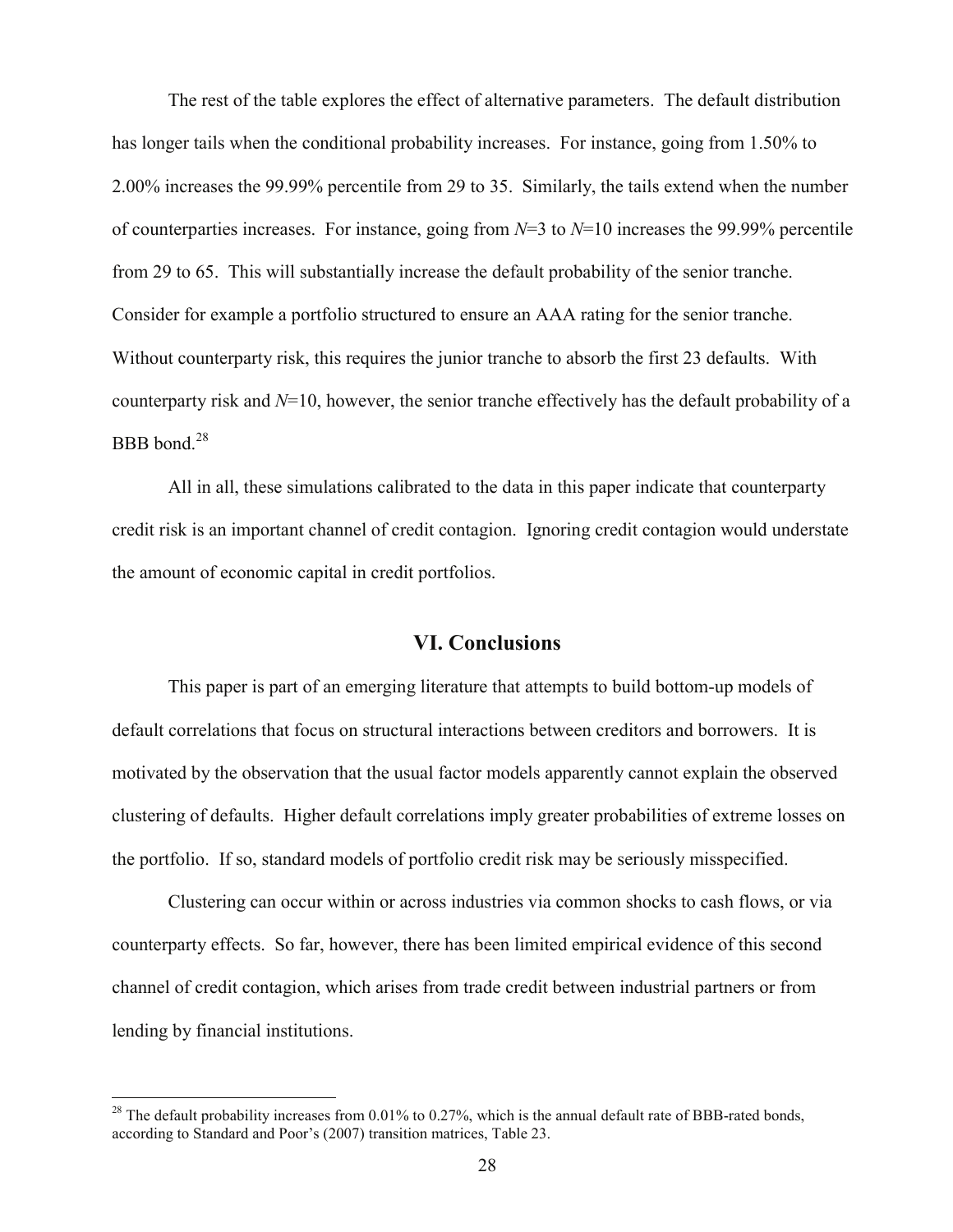This paper attempts to fill this important gap. We examine how a borrower's financial distress affects its creditors in a large sample of bankruptcy announcements listing the top creditors. Creditors experience negative abnormal equity returns and increases in their credit spreads. This loss of value reflects both the direct credit exposure at default and the loss of valuable customer relationships. Even though these losses are small on average, they are very high for firms with larger exposures.

Conditional on having experienced a credit loss, we find that the creditor is more likely to suffer from financial distress as well. The conditional probability of subsequent downgrades is significantly higher than in a control sample. Thus, counterparty risk is an important driver of default correlations.

We also find that the wealth and distress effects are stronger for industrials than for financials. This can be explained by the fact that industrials are less diversified and also suffer a greater loss of on-going business relationship, especially when the bankrupt firm is likely to liquidate and when the bankrupt firm represents a large fraction of sales of creditor firms. Hence, to protect against credit risk, industrials would be well advised to purchase credit protection in the form of credit default swaps.

Finally, we illustrate the economic importance of counterparty credit risk by showing its effect on the distribution of defaults in a portfolio. Using simulations calibrated to the empirical data in this paper, we show that the excess clustering observed in defaults can be explained by counterparty risk. Such results should be useful to develop improved portfolio credit risk models.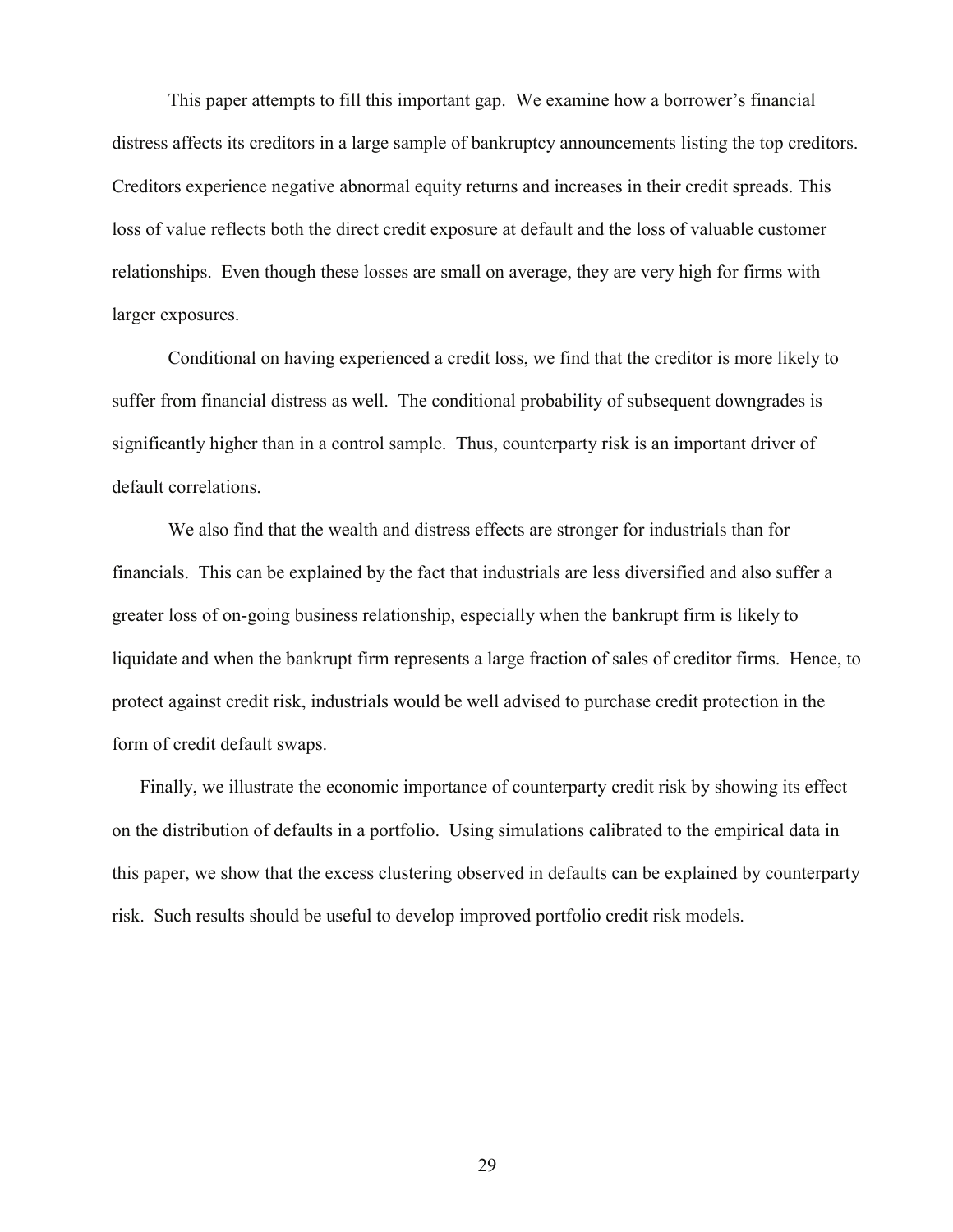### **References**

- Allen, F. and D. Gale, 2000, Financial Contagion, Journal of Political Economy 108 (1). 1-33.
- Biais, B. and Gollier, C., 1997, Trade Credit and Credit Rationing, Review of Financial Studies 4, 903-937.
- Boissay, F., 2006, Credit Chains and the Propagation of Financial Distress, Working Paper, European Central Bank.
- Brennan, Michael, Maksimovic, Vojislav and Josef Zechner, 1988, Vendor Financing, Journal of Finance 43(5), 1127-1141.
- Collin-Dufresne, P., Goldstein, R., Helwege, J., 2003, Are jumps in corporate bond yields priced? Modeling contagion via the updating of beliefs, Working Paper, University of California at Berkeley.
- Cunat, V., 2007, Trade Credit: Suppliers as Debt Collectors and Insurance Providers, Review of Financial Studies 20 (2), 491-527.
- Dahiya, S., A. Saunders, and A. Srinivasan, 2003, Financial Distress and Bank Lending Relationships, Journal of Finance 58 (1), 375-399.
- Das, S., D. Duffie, N. Kapadia, and L. Saita, 2007, Common failings: How corporate defaults are correlated, Journal of Finance 62 (1), 93-117.
- Davis, M. and V. Lo, 2001, Infectious Defaults, Quantitative Finance 1, 382-387.
- De Servigny, A., and O. Renault, 2004, Measuring and Managing Credit Risk, McGrawHill: New York.
- Duffie, D., Eckner, A., Horel, G., and L. Saita, 2006, Frailty Correlated Default, Working Paper, Stanford University.
- Ferris, J., 1981, A Transaction Theory of Trade Credit Use, Quarterly Journal of Economics 94.
- Fitch, 2005, The Role of Recovery Rates in CDS Pricing, Fitch Report, New York.
- Franks, J. and W. Torous, 1994, A Comparison of Financial Recontracting in Distressed Exchanges and Chapter 11 Reorganizations, Journal of Financial Economics 35, 349-370.
- Giesecke, K. and S. Weber, 2004, Cyclical Correlations, Credit Contagion, and Portfolio Losses, Journal of Banking and Finance 25, 3009—3036.
- Gupton, G., D. Gates, and L. Carty, 2000, Bank Loan Loss Given Default, Moody's Investors Service Global Credit Research Special Comment, November.

IACPM and ISDA, 2006, Convergence of Credit Capital Models. ISDA, NY.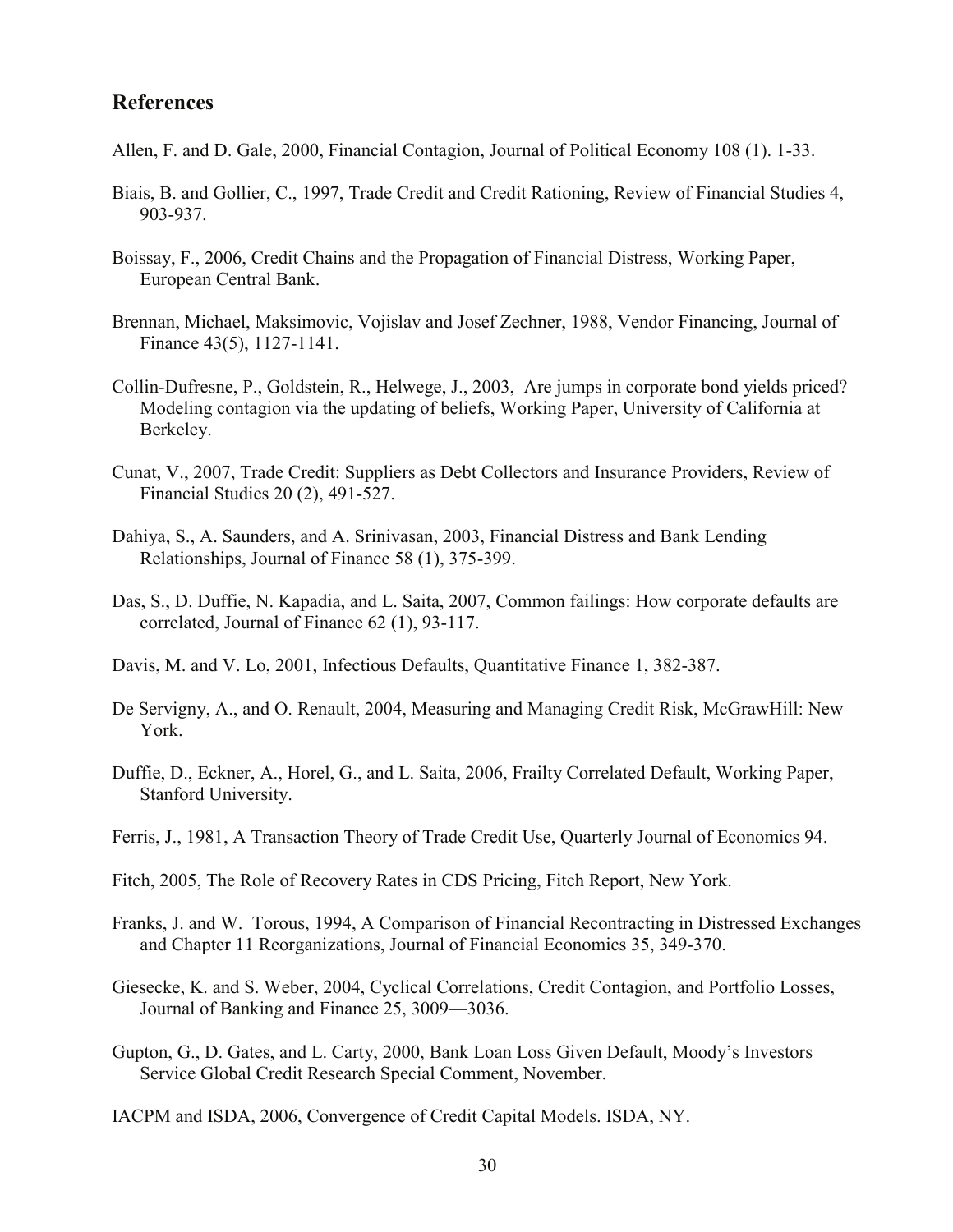- Jarrow, R. and F. Yu, 2001, Counterparty Risk and the Pricing of Defaultable Securities, Journal of Finance 56, 1765-1800.
- Jorion, P. and G. Zhang, 2007, Good and Bad Credit Contagion: Evidence from Credit Default Swaps, Journal of Financial Economics 84, 860-883.
- Kiyotaki, N. and J. Moore, 1997, Credit Chains, Working Paper, London School of Economics.
- Kracaw, W. and M. Zenner, 1996, The Wealth Effects of Bank Financing Announcement in Highly Leveraged Transactions, Journal of Finance 51, 1931-1946.
- Lang, L. and R. Stulz, 1992, Contagion and Competitive Intra-Industry Effects of Bankruptcy Announcements, Journal of Financial Economics 8, 45-60.
- Lee, Y. and J. Stowe, 1993, Product Risk, Asymmetric information, and Trade Credit, Journal of Financial and Quantitative Analysis 28 (2), 285-299.
- MacKinlay, C., 1997, Event Studies in Economics and Finance, Journal of Economic Literature 35 (1), 13-39.
- Mian, S. and C. Smith, 1992, Extending Trade Credit and Financing Receivables, Journal of Applied Corporate Finance, 74-84.
- Micu, M., E. Remolona, and P. Wooldridge, 2004, The Pricing Impact of Rating Announcements: Evidence from the Credit Default Swap Market, BIS Quarterly Review.
- Moody's, 1999, Debt Recoveries for Corporate Bankruptcies, Moody's: New York.
- Petersen, M. and R. Rajan, 1997, Trade Credit: Theories and Evidence, Review of Financial Studies 10 (3), 661-691.
- Standard and Poor's, 2007, Annual 2006 Global Corporate Default Study and Rating Transitions, S&P: New York.
- Upper, Christian, 2007, Using counterfactual simulations to assess the danger of contagion in interbank markets, BIS Working Paper, Basel.
- Vasicek, O. 1991, Limiting Loan Loss Probability Distribution, Working Paper, KMV Corporation.
- Weiss, L., 1990, Bankruptcy Resolution, Direct Costs and Violation of Priority of in Claims, Journal of Financial Economics 27, 285-314.
- Zhu, H., 2006, An Empirical Comparison of Credit Spreads Between The Bond Market and the Credit Default Swap Market, Journal of Financial Services Research 29 (3), 211-235.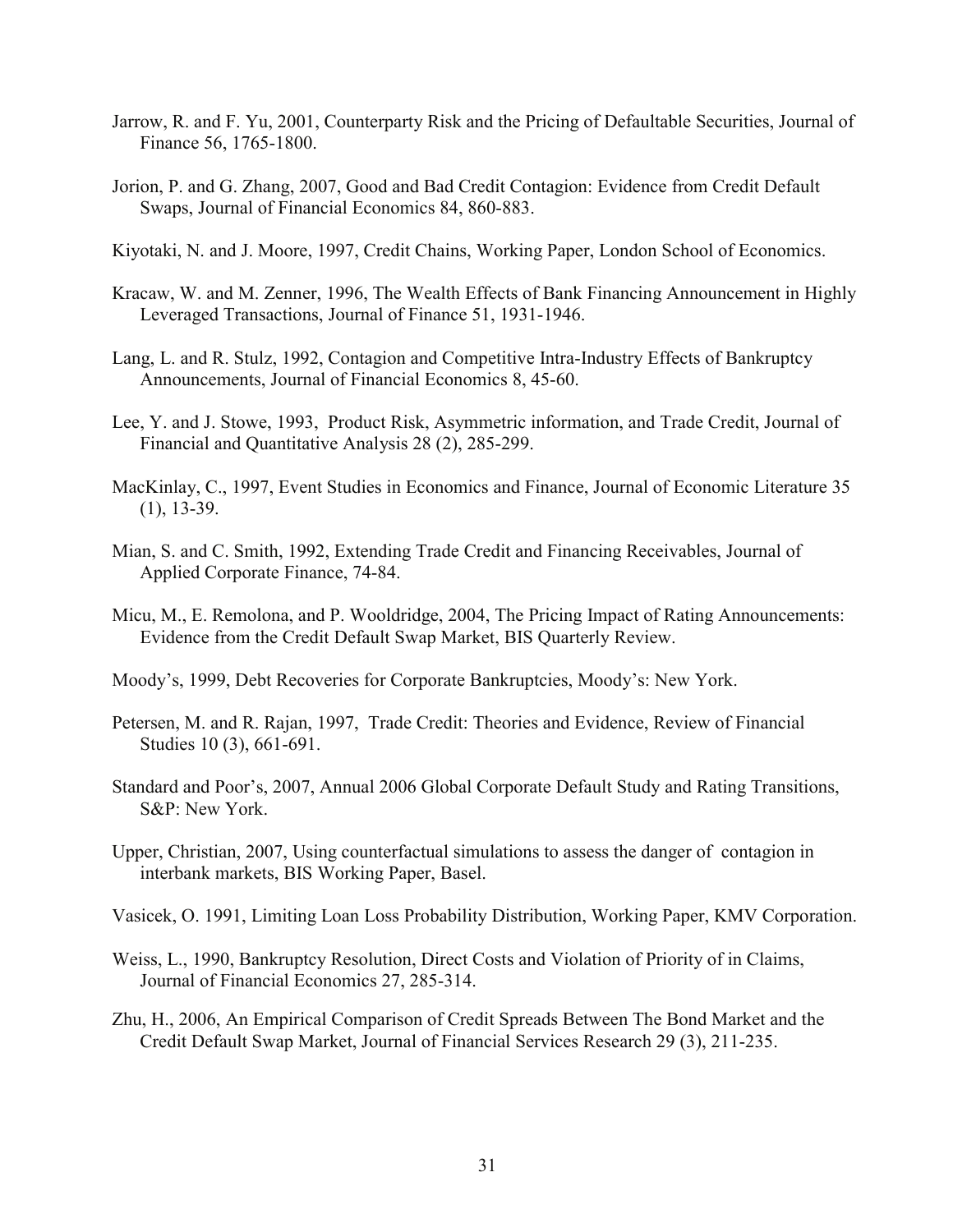### **Table I Distribution of Bankruptcy Events in Sample**

This table describes the distribution of final sample of bankruptcies used with equity returns. The sample runs from January 1999 to December 2005 and includes 251 events with complete creditor information including credit amount and credit type, and data on CRSP and COMPUSTAT. Panel A reports the number of bankruptcy events, the industry coverage in terms of 4-digit SIC code, the number of event-creditor observations, the number of creditors, and the credit claims by year for the companies in this sample. Panel B presents summary statistics for the number of creditors associated with a bankruptcy event. Panel C reports summary statistics for the number of credit claims per creditor.

| <b>Panel A: Number of Creditors within a Creditor Portfolio</b> |                   |                |                                                                 |                  |                     |  |  |  |  |
|-----------------------------------------------------------------|-------------------|----------------|-----------------------------------------------------------------|------------------|---------------------|--|--|--|--|
|                                                                 | Nb. of            | Nb. of         | Nb. of Event-                                                   | Nb. of           | <b>Total Credit</b> |  |  |  |  |
|                                                                 | <b>Bankruptcy</b> |                |                                                                 |                  | <b>Amount</b>       |  |  |  |  |
| Year                                                            | <b>Events</b>     | Industry       | <b>Creditors</b>                                                | <b>Creditors</b> | (\$ million)        |  |  |  |  |
| 1999                                                            | 34                | 29             | 99                                                              | 91               | 292                 |  |  |  |  |
| 2000                                                            | 35                | 30             | 76                                                              | 73               | 585                 |  |  |  |  |
| 2001                                                            | 44                | 37             | 145                                                             | 140              | 4,405               |  |  |  |  |
| 2002                                                            | 23                | 20             | 65                                                              | 60               | 852                 |  |  |  |  |
| 2003                                                            | 41                | 32             | 128                                                             | 122              | 536                 |  |  |  |  |
| 2004                                                            | 35                | 34             | 84                                                              | 77               | 198                 |  |  |  |  |
| 2005                                                            | 39                | 35             | 97                                                              | 89               | 1,136               |  |  |  |  |
| Total                                                           | 251               | 146            | 694                                                             | 570              | 8,004               |  |  |  |  |
|                                                                 |                   |                |                                                                 |                  |                     |  |  |  |  |
|                                                                 |                   |                | <b>Panel B: Number of Creditors within a Creditor Portfolio</b> |                  |                     |  |  |  |  |
| Nb. of Events                                                   | Mean              | <b>Std Dev</b> | Median                                                          | Max              | Min                 |  |  |  |  |
| 251                                                             | 2.8               | 1.8            | 2.0                                                             | 10               | 1                   |  |  |  |  |
|                                                                 |                   |                |                                                                 |                  |                     |  |  |  |  |
| Panel C: Number of Credit Claims per Creditor                   |                   |                |                                                                 |                  |                     |  |  |  |  |
| Nb. of Creditors                                                | Mean              | <b>Std Dev</b> | Median                                                          | Max              | Min                 |  |  |  |  |
| 570                                                             | 1.2               | 1.0            | 1.0                                                             | 19               | 1                   |  |  |  |  |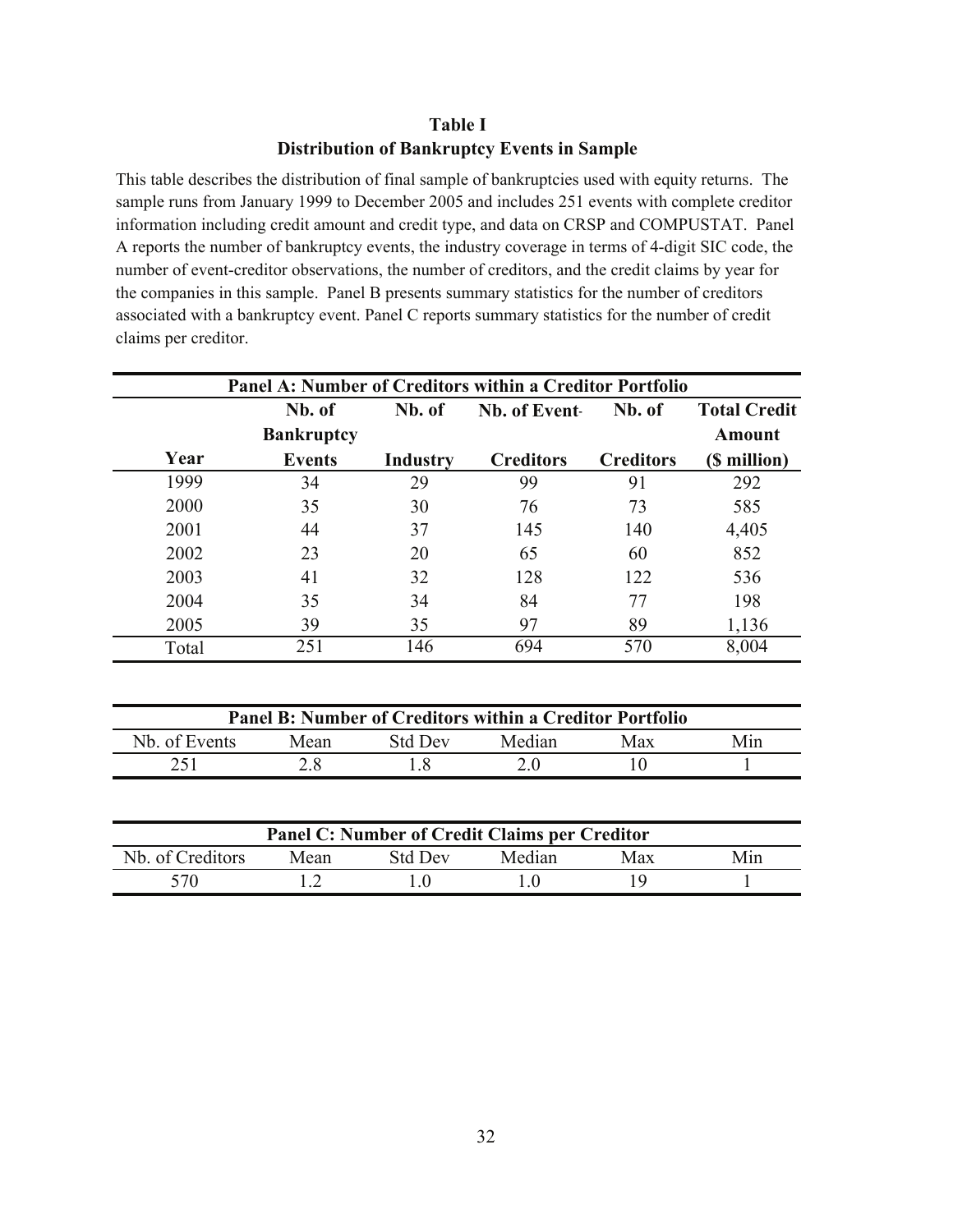### **Table II Summary Statistics for Credit Amounts**

This table provides summary statistics for credit amounts in our final sample. Panel A breaks down the sample into credit types: trade credit, bond, and loan. It describes the number of event-creditor observations and the distribution of credit amounts. Panel B partitions the sample by the type of creditors, i.e., industrials or financials, and by credit type.

| <b>Panel A: Credit Amount by Credit Type</b>                |                  |              |       |                |        |            |     |  |  |  |
|-------------------------------------------------------------|------------------|--------------|-------|----------------|--------|------------|-----|--|--|--|
| <b>Distribution of Amount (\$ million)</b><br>Nb. of Event- |                  |              |       |                |        |            |     |  |  |  |
| <b>Credit Type</b>                                          | <b>Creditors</b> | <b>Total</b> | Mean  | <b>Std Dev</b> | Median | <b>Max</b> | Min |  |  |  |
| Trade credit                                                | 635              | 2,014        | 3.2   | 8.8            | 0.5    | 79         |     |  |  |  |
| Bond                                                        | 25               | 429          | 17.1  | 25.4           | 5.5    | 91         |     |  |  |  |
| Loan                                                        | 34               | 5,561        | 163.6 | 338.2          | 66.4   | .750       | 2.4 |  |  |  |
| Total                                                       | 694              | 8,004        | 115   | 82.1           | 0.6    | .750       |     |  |  |  |

| <b>Panel B: Credit Amount by Creditor</b> |                          |                  |              |       |                                            |               |            |     |  |
|-------------------------------------------|--------------------------|------------------|--------------|-------|--------------------------------------------|---------------|------------|-----|--|
|                                           |                          | Nb. of Event-    |              |       | <b>Distribution of Amount (\$ million)</b> |               |            |     |  |
| Creditor                                  | <b>Credit Type</b>       | <b>Creditors</b> | <b>Total</b> | Mean  | <b>Std Dev</b>                             | <b>Median</b> | <b>Max</b> | Min |  |
|                                           | Industrials Trade credit | 570              | 1,838        | 3.2   | 8.8                                        | 0.6           | 79         |     |  |
|                                           | Bond                     | 13               | 76           | 5.9   | 7.3                                        | 1.5           | 23         |     |  |
|                                           | Total                    | 583              | 1,914        | 3.3   | 8.7                                        | 0.6           | 79         |     |  |
| <b>Financials</b>                         | Trade credit             | 65               | 176          | 2.7   | 9.2                                        | 0.3           | 66         |     |  |
|                                           | Bond                     | 12               | 352          | 29.4  | 32.3                                       | 16.1          | 91         |     |  |
|                                           | Loan                     | 34               | 5,561        | 163.6 | 338.2                                      | 66.4          | 1,750      | 2.4 |  |
|                                           | Total                    | 111              | 6,090        | 54.9  | 199.5                                      |               | 1,750      |     |  |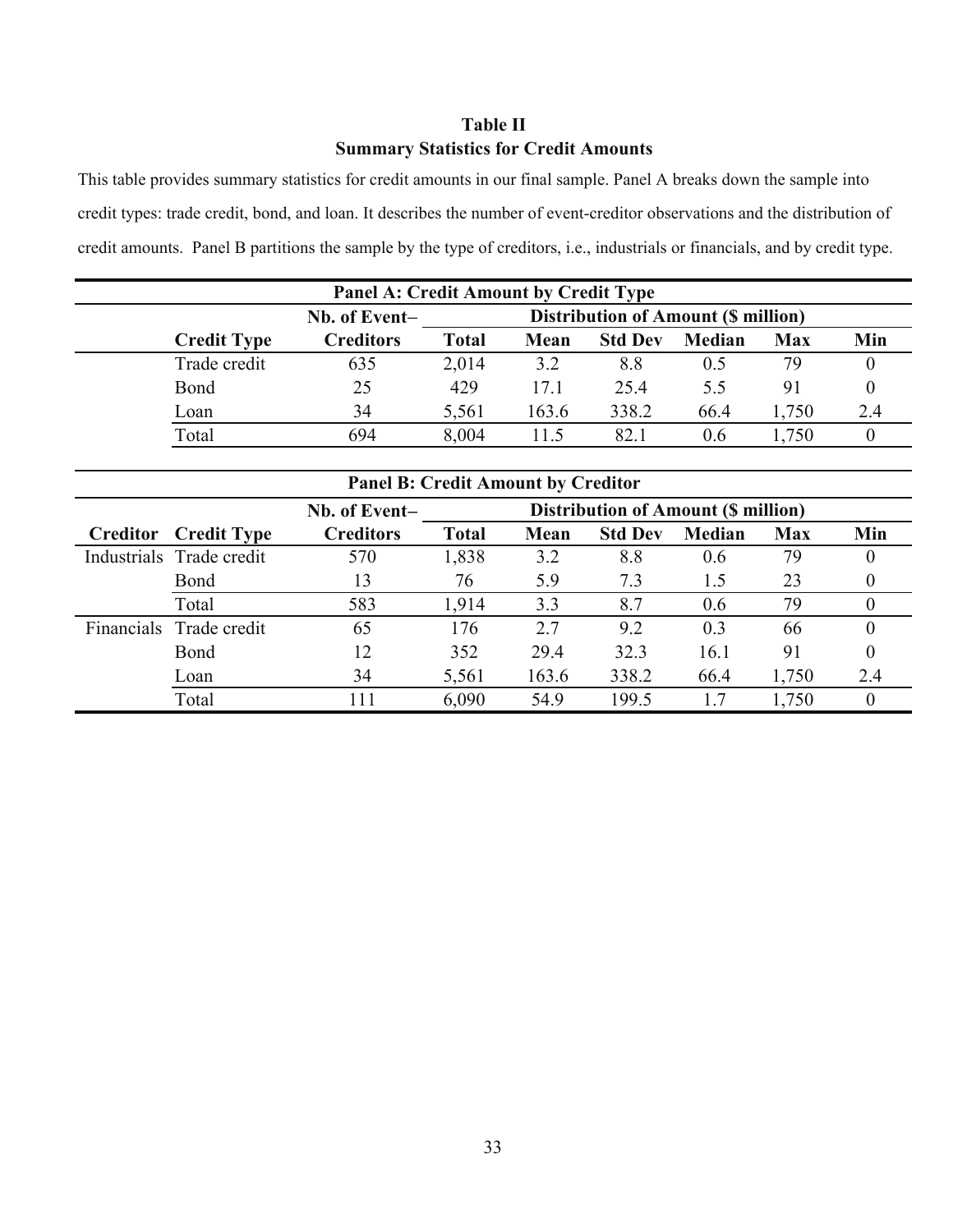### **Table III Contagion Effect of Chapter 11 Bankruptcy on Creditors Stock Prices**

The entire sample (Panel A) contains 251 Chapter 11 bankruptcies. Panel B breaks down the sample across industrials and financial firms. Panel C reports t-test statistics (Wilcoxon statistics) of statistical significance in mean (median) differences of CARs between two portfolios. The table presents abnormal equity returns (AR) and cumulative abnormal returns (CAR) for major unsecured creditors of the firms filing for Chapter 11 bankruptcy over the period 1999-2005 in our final sample. The creditor portfolio return is constructed in two steps. First, we construct a portfolio of equally-weighted equity returns of publicly-traded creditors for each bankruptcy event. Second, we average these returns across events. AR (CAR) is the industry-adjusted cumulative abnormal returns (in percent) of the creditor, defined from an industry market model estimated over the period (-273, -21). The industry index is constructed from a portfolio of value-weighted industry equity returns for all firms having the same three-digit SIC code as the creditor. t-statistics are computed from the portfolio time-series standard devaition to account for any possible event clustering. The superscripts \*\*\*, \*\*, and \* indicate significance at 1%, 5% and 10% levels, respectively. Standard errors are derived from the portfolio time series. The "%  $(\leq 0)$ " entry indicates the percentage of observations with negative or

|                | All Creditors $(N=251)$ |                    |           |  |  |  |  |  |
|----------------|-------------------------|--------------------|-----------|--|--|--|--|--|
| Day            | Mean $(\% )$            | <b>T-statistic</b> | $\%$ (<0) |  |  |  |  |  |
| $-5$           | $-0.11$                 | $-0.88$            | 45.8      |  |  |  |  |  |
| $-4$           | 0.00                    | 0.02               | 51.5      |  |  |  |  |  |
| $-3$           | $-0.17$                 | $-1.32$            | 57.1      |  |  |  |  |  |
| $-2$           | $-0.15$                 | $-1.14$            | 53.6      |  |  |  |  |  |
| $-1$           | $-0.29$                 | $-2.27**$          | 57.0      |  |  |  |  |  |
| $\overline{0}$ | $-0.33$                 | $-2.59***$         | 52.7      |  |  |  |  |  |
| 1              | $-0.30$                 | $-2.32**$          | 57.8      |  |  |  |  |  |
| 2              | $-0.04$                 | $-0.34$            | 47.9      |  |  |  |  |  |
| 3              | $-0.26$                 | $-2.03**$          | 57.6      |  |  |  |  |  |
| 4              | $-0.09$                 | $-0.67$            | 55.4      |  |  |  |  |  |
| 5              | $-0.19$                 | $-1.50$            | 51.7      |  |  |  |  |  |
| $-1,1$         | $-0.90$                 | $-4.09***$         | 57.6      |  |  |  |  |  |
| $-5,5$         | $-1.90$                 | $-4.51***$         | 55.6      |  |  |  |  |  |
| $-5,65$        | $-7.93$                 | $-7.41***$         | 61.7      |  |  |  |  |  |

### **Panel A: Abnormal Equity Returns, Entire Sample**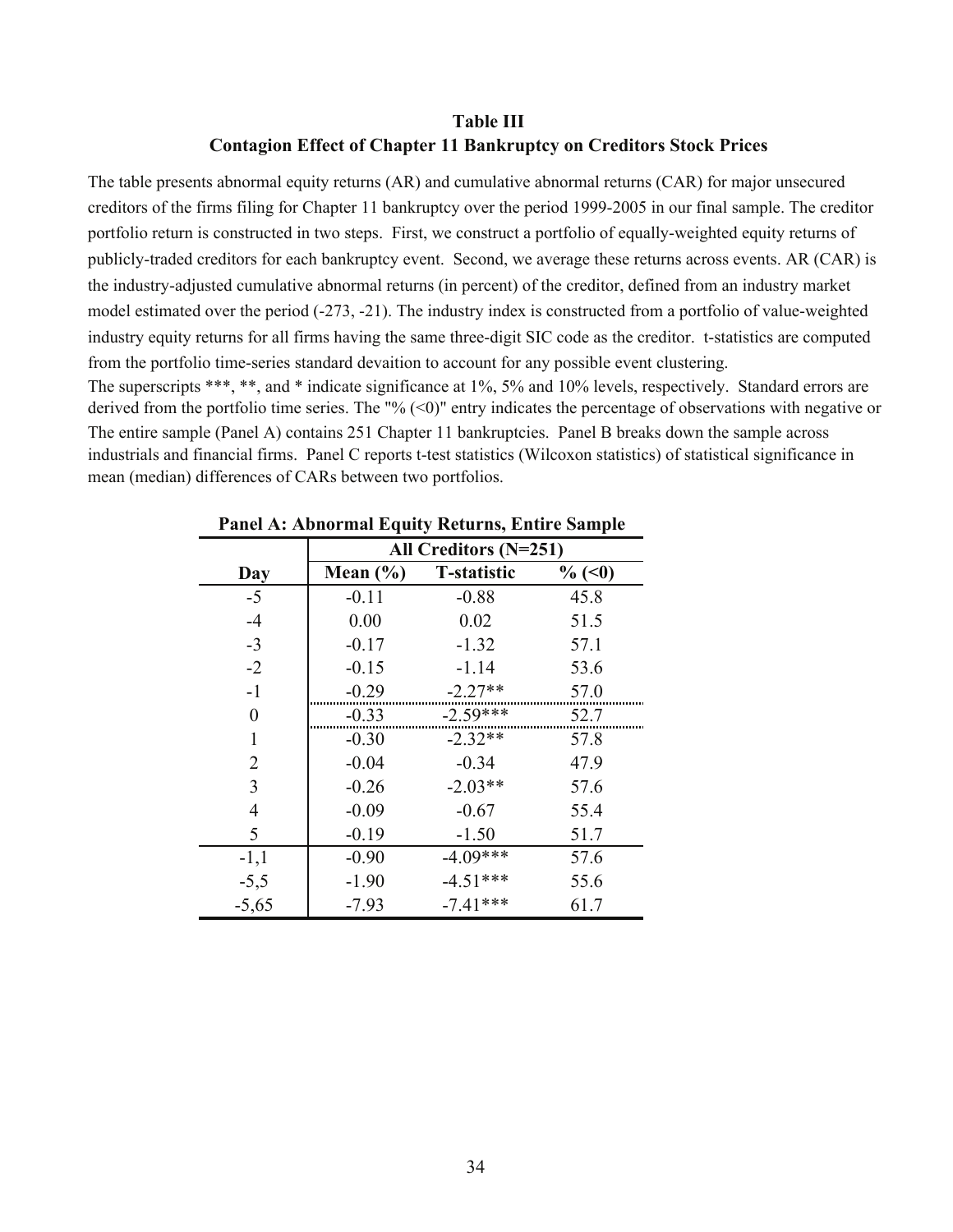# **Table III (Continued)**

|          |              | <b>Industrial Firms (N=230)</b> |           |              | Financial Institutions $(N=76)$ |           |
|----------|--------------|---------------------------------|-----------|--------------|---------------------------------|-----------|
| Day      | Mean $(\% )$ | <b>T-statistic</b>              | $\%$ (<0) | Mean $(\% )$ | <b>T-statistic</b>              | $\%$ (<0) |
| $-5$     | $-0.22$      | $-1.49$                         | 49.1      | 0.15         | 0.74                            | 49.2      |
| $-4$     | 0.00         | 0.02                            | 53.1      | $-0.04$      | $-0.18$                         | 50.0      |
| $-3$     | $-0.20$      | $-1.37$                         | 58.1      | 0.21         | 1.05                            | 51.5      |
| $-2$     | $-0.27$      | $-1.84*$                        | 56.4      | 0.16         | 0.80                            | 51.5      |
| $-1$     | $-0.30$      | $-2.07**$                       | 55.8      | $-0.14$      | $-0.70$                         | 59.4      |
| $\theta$ | $-0.34$      | $-2.30**$                       | 52.3      | $-0.27$      | $-1.31$                         | 53.7      |
|          | $-0.29$      | $-1.99**$                       | 55.1      | $-0.33$      | $-1.62$                         | 59.1      |
| 2        | 0.00         | $-0.02$                         | 48.4      | 0.05         | 0.26                            | 42.9      |
| 3        | $-0.28$      | $-1.89*$                        | 58.3      | $-0.06$      | $-0.31$                         | 56.3      |
| 4        | $-0.18$      | $-1.24$                         | 55.0      | 0.28         | 1.38                            | 50.8      |
| 5        | $-0.21$      | $-1.45$                         | 51.0      | $-0.36$      | $-1.77*$                        | 54.8      |
| $-1,1$   | $-0.93$      | $-3.68***$                      | 56.6      | $-0.74$      | $-2.09**$                       | 61.2      |
| $-5,5$   | $-2.29$      | $-4.73***$                      | 57.0      | $-0.34$      | $-0.50$                         | 53.7      |
| $-5,65$  | $-9.56$      | $-7.77***$                      | 62.4      | $-0.65$      | $-0.38$                         | 55.2      |

**Panel B: Abnormal Equity Returns by Type of Creditors**

# **Panel C: Comparisons of Abnormal Equity Returns across Creditor Types**

|                         | CAR(3 days) |           | CAR (11 days) |           | $CAR(70 \text{ days})$ |              |
|-------------------------|-------------|-----------|---------------|-----------|------------------------|--------------|
|                         | Mean        | Median    | Mean          | Median    | Mean                   | Median       |
| Industrials             | $-0.93$     | $-0.38$   | $-2.29$       | $-0.83$   | $-9.56$                | $-3.97$      |
| Financials              | $-0.74$     | $-0.35$   | $-0.34$       | $-0.11$   | $-0.65$                | $-1.5$       |
| Difference              | $-0.19$     | $-0.03$   | $-1.95$       | $-0.72$   | $-8.91$                | $-2.47$      |
| T Statistic<br>Wilcoxon | $(-0.50)$   |           | $(-2.44)$ *** |           | $(-4.31)$ ***          |              |
| <b>Statistic</b>        |             | $(-0.10)$ |               | $(-1.52)$ |                        | $(-2.26)$ ** |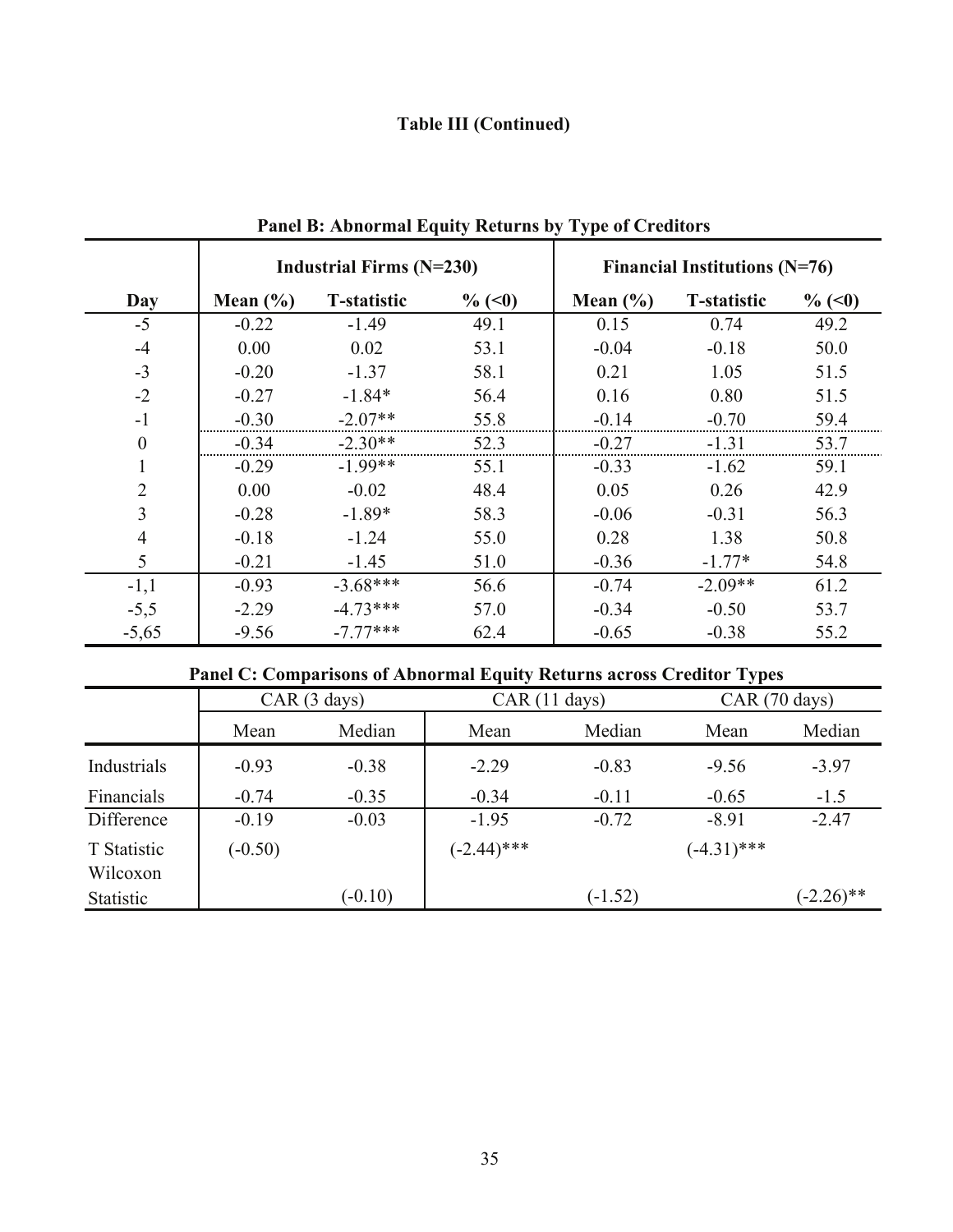### **Table IV Contagion Effect of Chapter 11 Bankruptcy on Creditors' CDS Spreads**

The table presents the effects on credit default swap (CDS) spreads of major unsecured creditors of firms filing for Chapter 11 bankruptcy over the period 2001 to 2005. The creditor portfolio is constructed as an equally-weighted average of spread changes for each bankruptcy event. The cumulative adjusted spread change (CASC) is measured in basis points (bp) and is adjusted for movements in the investment-grade (speculative-grade) CDS index level, according to the rating of the creditor. t-statistics are computed from the portfolio time-series standard devaition to account for any possible event clustering.

The superscripts \*\*\*, \*\*, and \* indicate significance at 1%, 5% and 10% levels, respectively. The "% (>0)" entry indicates the percentage of observations with positive or zero values.

The entire sample (Panel A) contains 128 Chapter 11 bankruptcies. Panel B breaks down the sample across industrials and financial firms. Panel C reports t-test statistics (Wilcoxon statistics) of statistical significance in mean(median) differences of CASCs between two portfolios.

| <b>Entire Sample</b> |                         |                    |           |  |  |  |  |  |  |
|----------------------|-------------------------|--------------------|-----------|--|--|--|--|--|--|
|                      | All Creditors $(N=128)$ |                    |           |  |  |  |  |  |  |
| Day                  | <b>CASC</b>             | <b>T-statistic</b> | $\%$ (>0) |  |  |  |  |  |  |
| $-5$                 | 0.25                    | 0.66               | 56.8      |  |  |  |  |  |  |
| $-4$                 | 0.31                    | 0.81               | 61.9      |  |  |  |  |  |  |
| $-3$                 | 0.50                    | 1.33               | 54.0      |  |  |  |  |  |  |
| $-2$                 | 0.12                    | 0.33               | 59.2      |  |  |  |  |  |  |
| $-1$                 | 0.54                    | 1.43               | 65.9      |  |  |  |  |  |  |
| $\boldsymbol{0}$     | 0.81                    | $2.16**$           | 65.9      |  |  |  |  |  |  |
| 1                    | 0.76                    | $2.03**$           | 67.2      |  |  |  |  |  |  |
| 2                    | 0.67                    | $1.77*$            | 63.8      |  |  |  |  |  |  |
| 3                    | 0.28                    | 0.73               | 59.7      |  |  |  |  |  |  |
| 4                    | 0.13                    | 0.34               | 54.5      |  |  |  |  |  |  |
| 5                    | 0.81                    | $2.16**$           | 57.6      |  |  |  |  |  |  |
| $-1,1$               | 2.11                    | $3.24***$          | 68.0      |  |  |  |  |  |  |
| $-5,5$               | 5.17                    | 4.15***            | 67.2      |  |  |  |  |  |  |
| $-5,65$              | 13.33                   | $4.21***$          | 60.5      |  |  |  |  |  |  |

| Panel A: Abnormal CDS Spread Changes (bp), |
|--------------------------------------------|
| <b>Entire Sample</b>                       |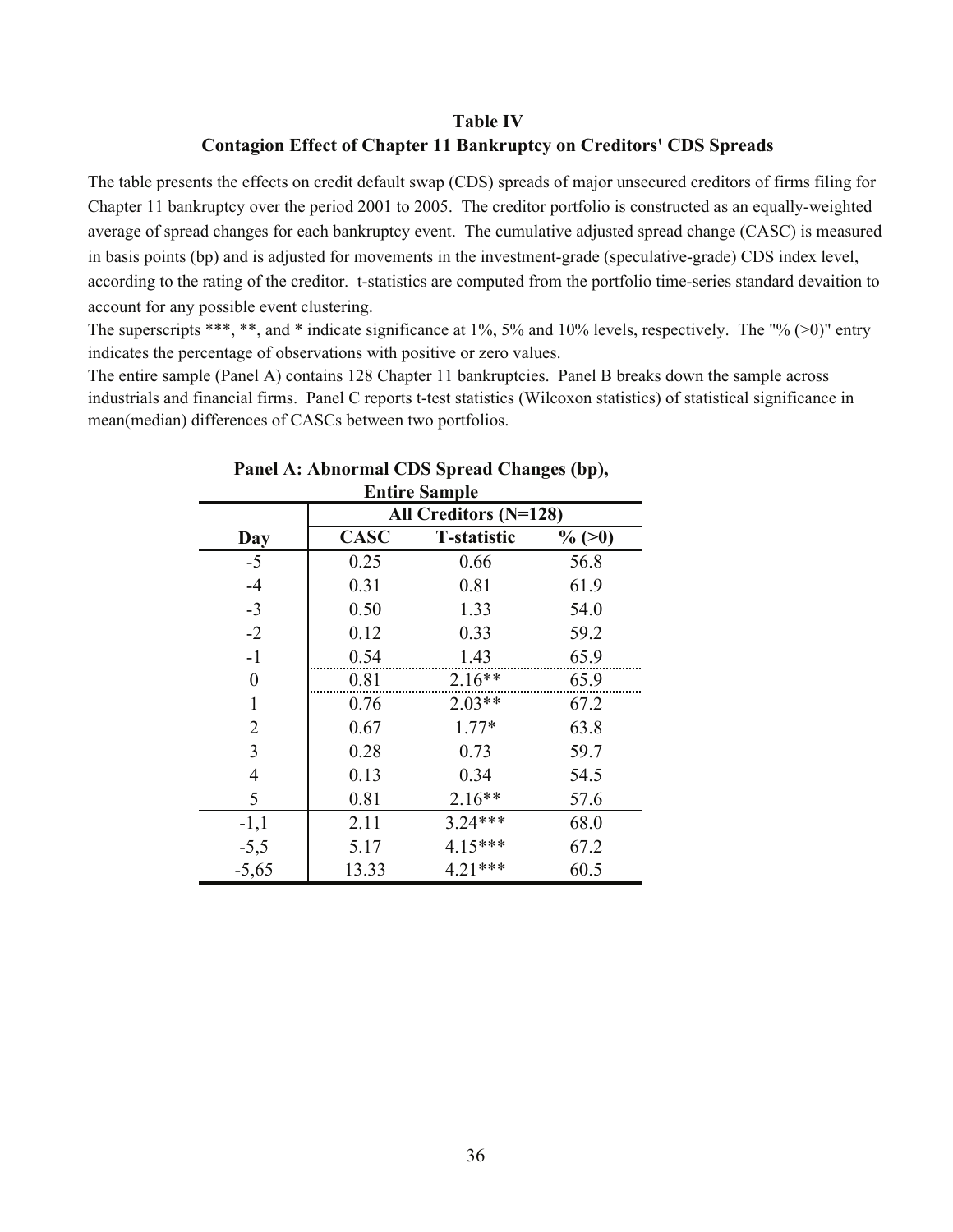# **Table IV (Continued)**

|                |             | <b>Industrial Firms (N=111)</b> |           |             | <b>Financial Institutions (N=30)</b> |           |
|----------------|-------------|---------------------------------|-----------|-------------|--------------------------------------|-----------|
| Day            | <b>CASC</b> | <b>T-statistic</b>              | $\%$ (>0) | <b>CASC</b> | <b>T-statistic</b>                   | $\%$ (>0) |
| $-5$           | 0.31        | 0.68                            | 55.6      | $-0.02$     | $-0.03$                              | 65.5      |
| $-4$           | 0.22        | 0.49                            | 60.9      | 0.36        | 0.63                                 | 72.4      |
| $-3$           | 0.17        | 0.38                            | 53.2      | 1.44        | $2.51**$                             | 58.6      |
| $-2$           | 0.26        | 0.58                            | 55.1      | $-0.05$     | $-0.09$                              | 72.4      |
| $-1$           | 0.66<br>    | 1.46                            | 66.4      | $-0.14$     | $-0.24$                              | 65.5      |
| $\theta$       | 0.93<br>    | $2.06**$                        | 68.8      | 0 1 1       | 0.18                                 | 56.7      |
|                | 0.88        | $1.96**$                        | 64.9      | 0.17        | 0.29                                 | 66.7      |
| $\overline{2}$ | 0.73        | 1.63                            | 62.7      | 0.25        | 0.43                                 | 63.3      |
| 3              | 0.28        | 0.62                            | 56.6      | 0.03        | 0.06                                 | 63.3      |
|                | 0.21        | 0.47                            | 56.6      | $-0.25$     | $-0.43$                              | 50.0      |
| 5              | 0.93        | $2.07**$                        | 55.6      | 0.77        | 1.34                                 | 63.3      |
| $-1,1$         | 2.47        | $3.17***$                       | 70.3      | 0.13        | 0.13                                 | 56.7      |
| $-5,5$         | 5.58        | $3.74***$                       | 66.7      | 2.66        | 1.40                                 | 70.0      |
| $-5,65$        | 15.41       | $4.06***$                       | 58.8      | 5.34        | 1.11                                 | 66.7      |

**Panel B: Abnormal CDS Spread Changes (bp) by Type of Creditors**

# **Panel C: Comparisons of Abnormal CDS Spread Changes (bp) across Creditor Types**

|                         | CASC (3 days) |            |            | CASC (11 days) | CASC (70 days) |        |
|-------------------------|---------------|------------|------------|----------------|----------------|--------|
|                         | Mean          | Median     | Mean       | Median         | Mean           | Median |
| Industrials             | 2.47          | 0.918      | 5.49       | 2.08           | 15.41          | 3.49   |
| Financials              | 0.13          | 0.06       | 2.61       | 1.66           | 5.34           | 2.67   |
| Difference              | 2.34          | 0.858      | 2.88       | 0.42           | 10.06          | 0.82   |
| T Statistic<br>Wilcoxon | $(2.90)$ ***  |            | $(1.74)^*$ |                | $(1.93)*$      |        |
| Statistic               |               | $(1.97)^*$ |            | (0.30)         |                | (0.11) |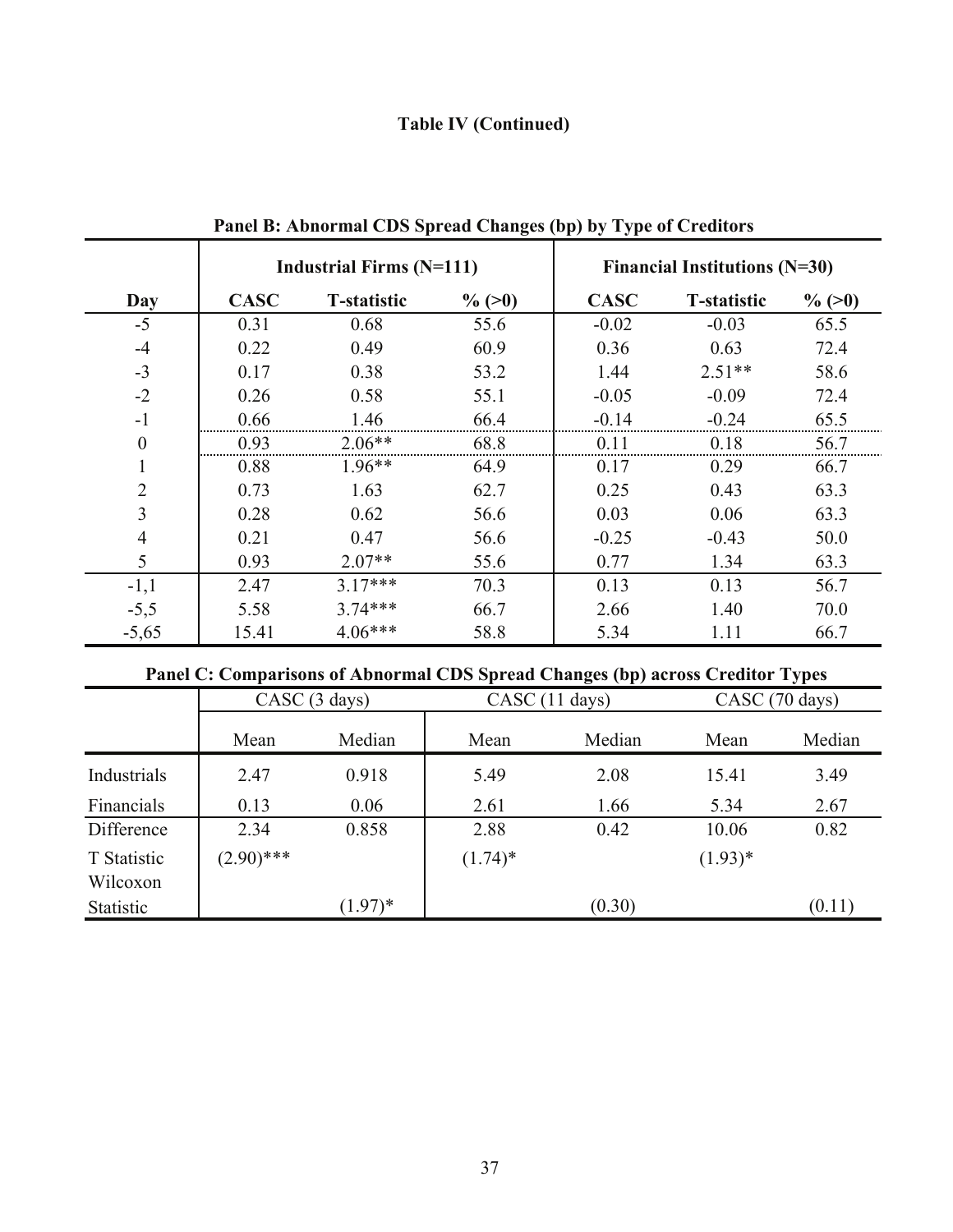|                            | Panel A: All (N=694) |                                                    |              |                                              |           |  |
|----------------------------|----------------------|----------------------------------------------------|--------------|----------------------------------------------|-----------|--|
| Variable                   | Mean                 | <b>Std Dev</b>                                     | Min          | Median                                       | Max       |  |
| EXP $(\% )$                | 0.32                 | 1.70                                               | 0.00         | 0.01                                         | 37.34     |  |
| <b>REC</b>                 | 0.30                 | 0.12                                               | 0.12         | 0.28                                         | 0.66      |  |
| <b>CORR</b>                | 0.08                 | 0.08                                               | $-0.23$      | 0.08                                         | 0.40      |  |
| <b>VOL</b>                 | 0.48                 | 0.29                                               | 0.11         | 0.41                                         | 2.05      |  |
| <b>LEV</b>                 | 0.28                 | 0.23                                               | 0.00         | 0.22                                         | 0.94      |  |
| MVE (\$ million)           | 47,201               | 86,950                                             | 3            | 9,167                                        | 521,260   |  |
| SIZE (\$ million)          | 97,947               | 195,362                                            | 6            | 17,647                                       | 1,199,241 |  |
| BRSIZE (\$ million)        | 1,889                | 4,706                                              | 1            | 455                                          | 63,577    |  |
| <b>RATING</b>              | 9.3                  | 3.9                                                | 2.0          | 9.0                                          | 20.0      |  |
|                            |                      |                                                    |              | Panel B: Creditors: Industrial Firms (N=583) |           |  |
| Variable                   | Mean                 | <b>Std Dev</b>                                     | Min          | Median                                       | Max       |  |
| EXP $(\% )$                | 0.32                 | 1.84                                               | 0.00         | 0.01                                         | 37.34     |  |
| <b>REC</b>                 | 0.29                 | 0.11                                               | 0.12         | 0.28                                         | 0.66      |  |
| <b>CORR</b>                | 0.08                 | 0.08                                               | $-0.23$      | 0.08                                         | 0.40      |  |
| <b>VOL</b>                 | 0.51                 | 0.30                                               | 0.11         | 0.42                                         | 2.05      |  |
| <b>LEV</b>                 | 0.25                 | 0.22                                               | 0.00         | 0.18                                         | 0.91      |  |
| MVE (\$ million)           | 46,728               | 90,778                                             | 3            | 7,923                                        | 521,260   |  |
| SIZE (\$ million)          | 55,943               | 124,174                                            | 6            | 12,323                                       | 736,928   |  |
| BRSIZE (\$ million)        | 1,448                | 3,551                                              | 1            | 427                                          | 33,333    |  |
| <b>RATING</b>              | 9.7                  | 4.2                                                | 2.0          | 10.0                                         | 20.0      |  |
|                            |                      | Panel C: Creditors: Financial Institutions (N=111) |              |                                              |           |  |
| Variable                   | Mean                 | <b>Std Dev</b>                                     | Min          | Median                                       | Max       |  |
| EXP $(\% )$                | 0.16                 | 0.33                                               | 0.00         | 0.02                                         | 2.39      |  |
| <b>REC</b>                 | 0.32                 | 0.15                                               | 0.12         | 0.29                                         | 0.65      |  |
| <b>CORR</b>                | 0.08                 | 0.09                                               | $-0.15$      | 0.08                                         | 0.31      |  |
| <b>VOL</b>                 | 0.35                 | 0.13                                               | 0.13         | 0.36                                         | 0.71      |  |
| <b>LEV</b>                 | 0.40                 | 0.21                                               | 0.00         | 0.38                                         | 0.94      |  |
| MVE (\$ million)           | 49,684               | 63,637                                             | 130          | 38,170                                       | 257,539   |  |
| SIZE (\$ million)          | 318,565              | 316,860                                            | 184          | 189,306                                      | 1,199,241 |  |
| <b>BRSIZE</b> (\$ million) | 4,204                | 8,147                                              | $\mathbf{1}$ | 726                                          | 63,577    |  |
| <b>RATING</b>              | 7.6                  | 1.9                                                | 6.0          | 7.0                                          | 17.0      |  |

**Table V Descriptive Cross-Sectional Statistics**

Variable definitions:

 EXP is the exposure ratio, calculated by dividing the credit amount extended to the bankrupt firm by market value of equity of the creditor as reported for the year before the year of bankruptcy; REC is the industry recovery rate obtained from Fitch; CORR is the correlation of equity returns between the creditor and the 'event' firm for 252 days preceding the event; VOL is the annual equity return volatility of the creditor for 252 days preceding the event; LEV is the average leverage ratio of the creditor over four quarters during the preceding year, defined as the ratio of book value of debt over the market value of assets, taken as the market value of equity plus the book value of debt; MVE is the market value of equity for the creditors; SIZE is the book value of total assets of the creditors; BRSIZE is the book value of total assets of the 'event' firms; RATING is the creditor's credit rating on a cardinal scale, ranging from 1 for AAA, 2 for AA+, to 21 for C. The number of observations for firms with RATING is 561, 461 and 100 for the full sample, the industrials, and financials respectively.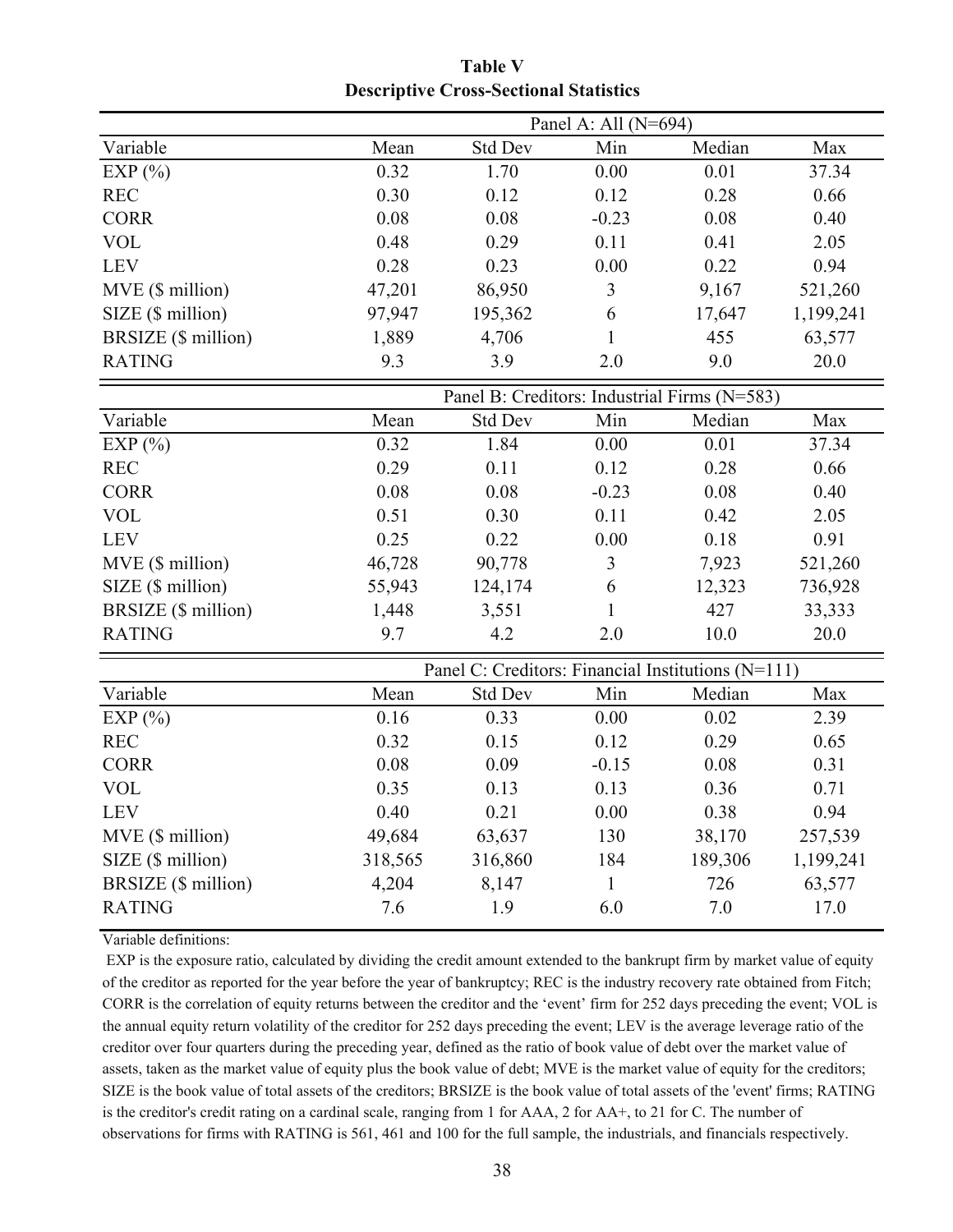#### **Table VI**

### **Cross-Sectional Analysis of Creditors' Abnormal Equity Returns**

This table presents coefficient estimates of the cross-sectional regression and its variations:

$$
CAR = \alpha + \beta_1 EXP + \beta_2 REC + \beta_1^* EXP(1-REC) + \beta_3 CORR + \beta_4 VOL + \beta_5 LEV + \varepsilon
$$

CAR is defined as the cumulated abnormal stock returns for the creditor for the [-1,1] daily interval around the bankruptcy event from an industry market model; other variables are defined in Table V. The estimates are from an OLS regression. Reported in parentheses are t-statistics based on clustered standard errors, which are robust standard errors adjusted for clustering by events. In addition to the reported variables, yearly dummies and industry dummies based on the one digit of SIC code of the bankrupt firm are also included in the regressions. The superscripts \*\*\*, \*\*, and \* indicate significance at 1%, 5% and 10% levels, respectively.

| Independent<br><b>Variables</b> | <b>Expected</b><br><b>Sign</b> | <b>Model 1</b><br><b>Model 2</b> |               | <b>Model 3</b> | Model 4       |
|---------------------------------|--------------------------------|----------------------------------|---------------|----------------|---------------|
|                                 |                                | Coefficient                      | Coefficient   | Coefficient    | Coefficient   |
|                                 |                                | $(t-stat.)$                      | $(t-stat.)$   | $(t-stat.)$    | $(t-stat.)$   |
| <b>Constant</b>                 |                                | $-0.75$                          | $-1.55$       | $-0.78$        | 2.66          |
|                                 |                                | $(-3.90)$ ***                    | $(-2.94)$ *** | $(-4.06)$ ***  | $(3.11)$ ***  |
| <b>EXP</b>                      |                                | $-0.84$                          | $-0.83$       |                |               |
|                                 |                                | $(-3.11)$ ***                    | $(-3.08)$ *** |                |               |
| <b>REC</b>                      | $+$                            |                                  | 2.69          |                |               |
|                                 |                                |                                  | $(1.83)$ *    |                |               |
| $EXP(1-REC)$                    |                                |                                  |               | $-1.01$        | $-0.81$       |
|                                 |                                |                                  |               | $(-2.97)$ ***  | $(-2.57)$ *** |
| <b>CORR</b>                     |                                |                                  |               |                | $-6.42$       |
|                                 |                                |                                  |               |                | $(-3.03)$ *** |
| <b>VOL</b>                      |                                |                                  |               |                | $-2.82$       |
|                                 |                                |                                  |               |                | $(-2.29)$ **  |
| <b>LEV</b>                      |                                |                                  |               |                | $-0.61$       |
|                                 |                                |                                  |               |                | $(-0.69)$     |
| R-square $(\% )$                |                                | 9.28                             | 9.74          | 8.86           | 14.97         |
| R-square adj. (%)               |                                | 9.14                             | 9.48          | 8.73           | 12.70         |
| <b>P-value for F-stat</b>       |                                | 0.0021                           | 0.0025        | 0.0032         | 0.0000        |
| <b>Nb. of Clusters</b>          |                                | 251                              | 251           | 251            | 251           |

### **Panel A: Full Sample (N=694)**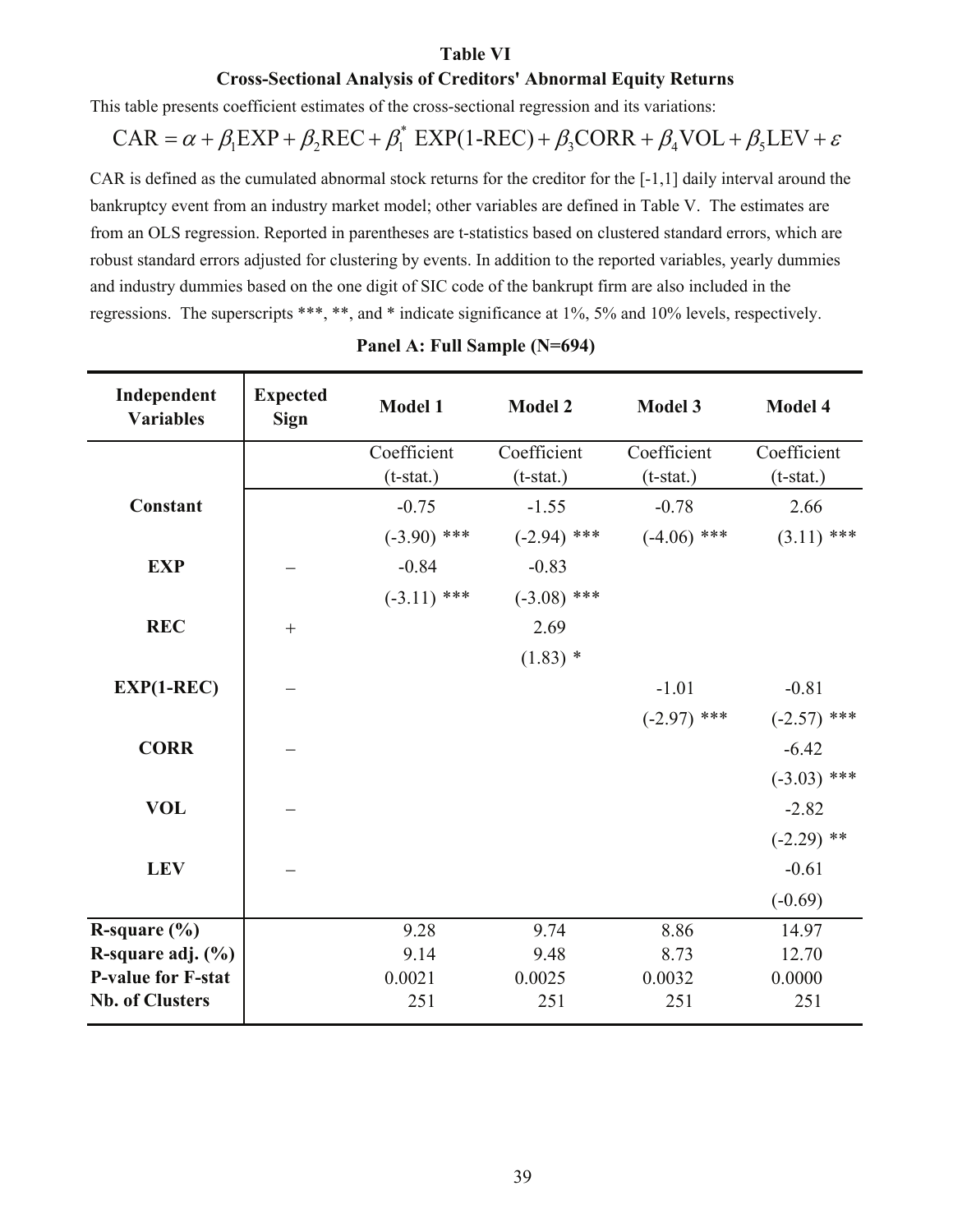# **Table VI (Continued)**

| Independent<br><b>Variables</b> | <b>Model 1</b>             | <b>Model 2</b>              | Model 3                     | Model 4                     | <b>Model 1</b>             | <b>Model 2</b>                                 | <b>Model 3</b>                         | Model 4      |
|---------------------------------|----------------------------|-----------------------------|-----------------------------|-----------------------------|----------------------------|------------------------------------------------|----------------------------------------|--------------|
|                                 | Coefficient<br>$(t-stat.)$ | Coefficient<br>$(t-stat.)$  | Coefficient<br>$(t-stat.)$  | Coefficient<br>$(t-stat.)$  | Coefficient<br>$(t-stat.)$ | Coefficient<br>$(t-stat.)$                     | Coefficient Coefficient<br>$(t-stat.)$ | $(t-stat.)$  |
| <b>Constant</b>                 | $-0.85$                    | $-1.63$                     | $-0.88$                     | 2.88                        | $-0.20$                    | $-1.01$                                        | $-0.17$                                | $-0.01$      |
|                                 | $(-3.84)$ **               |                             | $(-2.51)$ *** $(-3.96)$ *** | $(3.19)$ ***                | $(-0.94)$                  | $(-2.58)$ ***                                  | $(-0.81)$                              | $(-0.01)$    |
| <b>EXP</b>                      | $-0.84$                    | $-0.82$                     |                             |                             |                            |                                                |                                        |              |
|                                 |                            | $(-3.09)$ *** $(-3.07)$ *** |                             |                             |                            | $-1.00$ $-1.39$<br>$(-2.75)$ *** $(-3.83)$ *** |                                        |              |
| <b>REC</b>                      |                            | 2.66                        |                             |                             |                            | 2.67                                           |                                        |              |
|                                 |                            | (1.41)                      |                             |                             |                            | $(2.40)$ ***                                   |                                        |              |
| $EXP(1-REC)$                    |                            |                             | $-0.996$                    | $-0.81$                     |                            |                                                | $-2.09$                                | $-1.91$      |
|                                 |                            |                             |                             | $(-2.97)$ *** $(-2.61)$ *** |                            |                                                | $(-4.07)$ *** $(-1.77)$ *              |              |
| <b>CORR</b>                     |                            |                             |                             | $-7.73$                     |                            |                                                |                                        | $-3.89$      |
|                                 |                            |                             |                             | $(-3.02)$ ***               |                            |                                                |                                        | $(-1.36)$    |
| <b>VOL</b>                      |                            |                             |                             | $-2.59$                     |                            |                                                |                                        | $-2.39$      |
|                                 |                            |                             |                             | $(-1.89)$ *                 |                            |                                                |                                        | $(-1.66)$ *  |
| <b>LEV</b>                      |                            |                             |                             | $-1.05$                     |                            |                                                |                                        | $-0.30$      |
|                                 |                            |                             |                             | $(-0.89)$                   |                            |                                                |                                        | $(-0.34)$    |
| R-square $(\% )$                | 9.33                       | 9.67                        | 8.88                        | 15.94                       | 3.64                       | 7.95                                           | 5.07                                   | 22.15        |
| (%)                             | 9.17                       | 9.36                        | 8.73                        | 13.26                       | 2.65                       | 2.64                                           | 4.20                                   | 6.92         |
| <b>P-value for F-</b>           |                            |                             |                             |                             |                            |                                                |                                        |              |
| stat<br><b>Nb. of Clusters</b>  | 0.0022<br>230              | 0.0039<br>230               | 0.0032<br>230               | 0.0000<br>230               | 0.0075<br>76               | 0.0012<br>76                                   | 0.0001<br>76                           | 0.0000<br>76 |
|                                 |                            |                             |                             |                             |                            |                                                |                                        |              |

### **Panel B: Industrial Firms (N=583)**

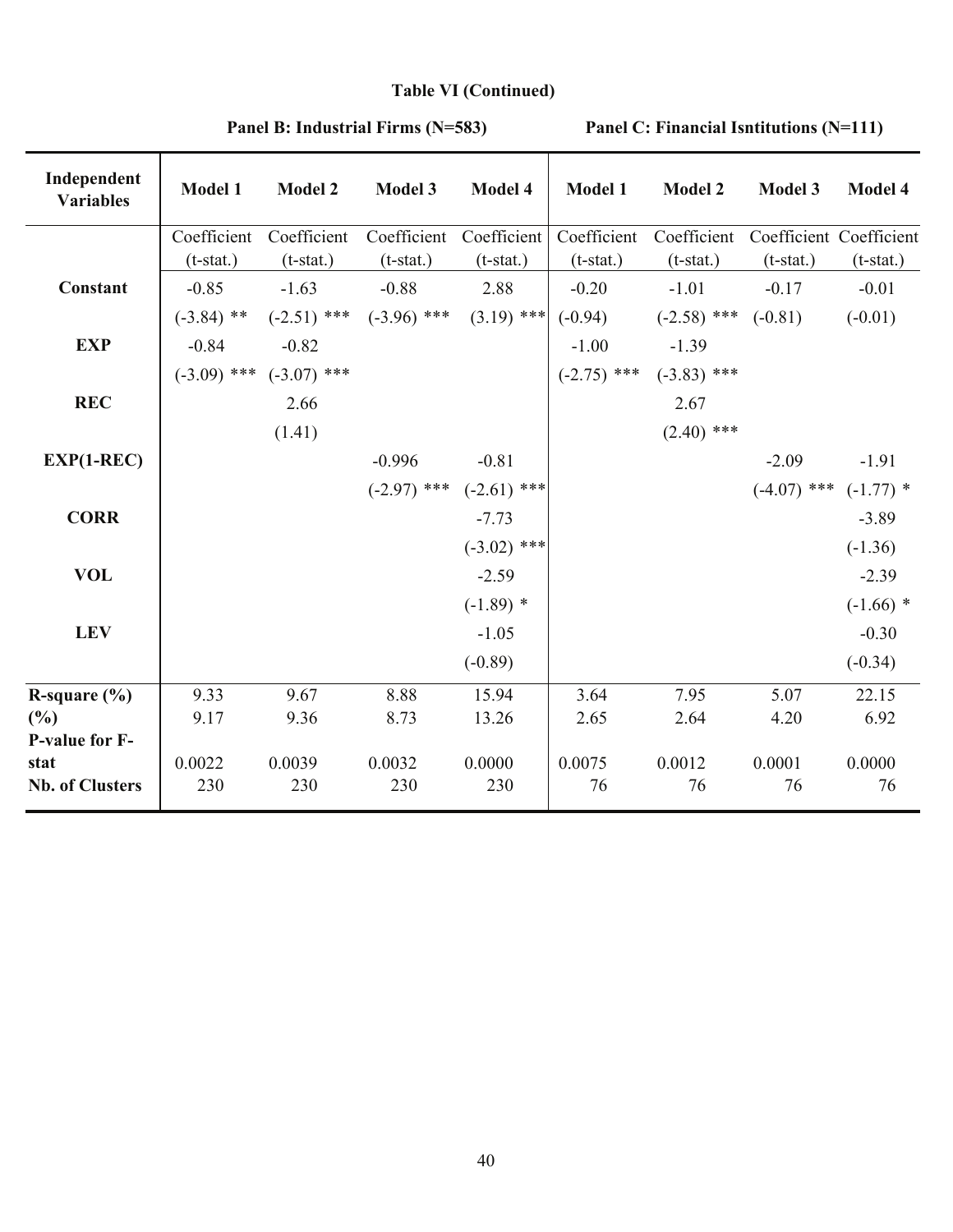#### **Table VII**

#### **Cross-Sectional Analysis of Creditors' Abnormal CDS Spread Changes**

This table presents coefficient estimates of the cross-sectional regression and its variations:

$$
CASC = \alpha + \beta_1 EXP + \beta_2 REC + \beta_1^* EXP(1-REC) + \beta_3 CORR + \beta_4 VOL + \beta_5 LEV + \varepsilon
$$

CASC is defined as the cumulated abnormal CDS spread change for the creditor for the [-1,1] daily interval around the bankruptcy event, adjusted for the average spread for the same credit rating; other variables are defined in Table V. The estimates are from an OLS regression. Reported in parentheses are t-statistics based on clustered standard errors, which are robust standard errors adjusted for clustering by events. In addition to the reported variables, yearly dummies and industry dummies based on the one digit of SIC code of the bankrupt firm are also included in the regressions. The superscripts \*\*\*, \*\*, and \* indicate significance at 1%, 5% and 10% levels, respectively.

| Independent<br><b>Variables</b> | <b>Expected</b><br><b>Sign</b> | Model 1      | <b>Model 2</b> | <b>Model 3</b> | Model 4       |
|---------------------------------|--------------------------------|--------------|----------------|----------------|---------------|
|                                 |                                | Coefficient  | Coefficient    | Coefficient    | Coefficient   |
|                                 |                                | $(t-stat.)$  | $(t-stat.)$    | $(t$ -stat.)   | $(t-stat.)$   |
| Constant                        |                                | 1.82         | 3.48           | 1.79           | $-3.82$       |
|                                 |                                | $(3.72)$ *** | $(2.59)$ ***   | $(3.72)$ ***   | $(-2.77)$ *** |
| <b>EXP</b>                      | $\! + \!$                      | 8.01         | 8.84           |                |               |
|                                 |                                | $(3.59)$ *** | $(4.16)$ ***   |                |               |
| <b>REC</b>                      |                                |              | $-5.44$        |                |               |
|                                 |                                |              | $(-1.47)$      |                |               |
| $EXP(1-REC)$                    | $^{+}$                         |              |                | 14.71          | 11.01         |
|                                 |                                |              |                | $(2.52)$ ***   | $(2.00)$ **   |
| <b>CORR</b>                     | $^{+}$                         |              |                |                | 10.97         |
|                                 |                                |              |                |                | $(2.11)$ **   |
| <b>VOL</b>                      | $^{+}$                         |              |                |                | 11.93         |
|                                 |                                |              |                |                | $(1.95)$ **   |
| <b>LEV</b>                      | $\boldsymbol{+}$               |              |                |                | 2.87          |
|                                 |                                |              |                |                | (0.73)        |
| R-square $(\% )$                |                                | 2.55         | 3.27           | 2.37           | 11.08         |
| R-square adj. (%)               |                                | 2.08         | 2.33           | 1.90           | 9.33          |
| <b>P-value for F-stat</b>       |                                | 0.0005       | 0.0000         | 0.0129         | 0.0007        |
| <b>Nb. of Clusters</b>          |                                | 128          | 128            | 128            | 128           |

| Panel A: Full Sample (N=209) |  |  |  |
|------------------------------|--|--|--|
|------------------------------|--|--|--|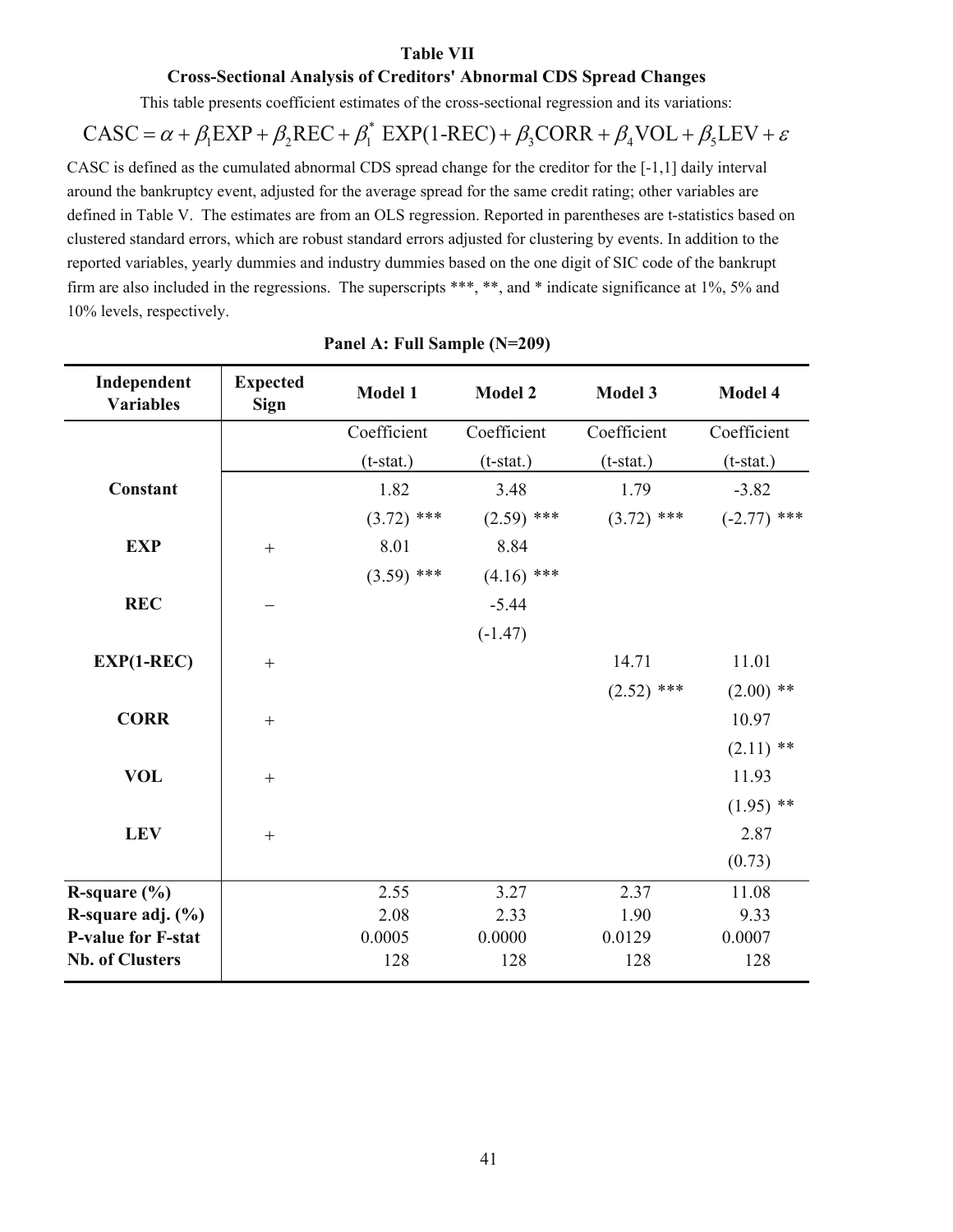# **Table VII (Continued)**

| Independent<br><b>Variables</b> | Model 1      | <b>Model 2</b> | Model 3      | Model 4                 | Model 1      | <b>Model 2</b> | Model 3                 | Model 4     |
|---------------------------------|--------------|----------------|--------------|-------------------------|--------------|----------------|-------------------------|-------------|
|                                 | Coefficient  | Coefficient    |              | Coefficient Coefficient | Coefficient  | Coefficient    | Coefficient Coefficient |             |
|                                 | $(t-stat.)$  | $(t-stat.)$    | $(t-stat.)$  | $(t$ -stat.)            | $(t-stat.)$  | $(t-stat.)$    | $(t-stat.)$             | $(t-stat.)$ |
| Constant                        | 2.17         | 3.82           | 2.13         | $-4.27$                 | $-0.13$      | 0.73           | $-0.12$                 | $-0.87$     |
|                                 | $(3.87)$ *** | $(2.39)$ **    | $(3.86)$ *** | $(-2.88)$ ***           | $(-0.33)$    | (0.73)         | $(-0.31)$               | $(-0.48)$   |
| <b>EXP</b>                      | 9.16         | 9.85           |              |                         | 4.43         | 5.17           |                         |             |
|                                 | $(3.36)$ *** | $(3.78)$ ***   |              |                         | $(3.72)$ *** | $(3.43)$ ***   |                         |             |
| <b>REC</b>                      |              | $-5.44$        |              |                         |              | $-2.74$        |                         |             |
|                                 |              | $(-1.19)$      |              |                         |              | $(-0.99)$      |                         |             |
| $EXP(1-REC)$                    |              |                | 17.08        | 11.82                   |              |                | 7.65                    | 5.09        |
|                                 |              |                | $(2.45)$ *** | $(1.97)$ **             |              |                | $(2.48)$ ***            | (1.01)      |
| <b>CORR</b>                     |              |                |              | 11.98                   |              |                |                         | 5.15        |
|                                 |              |                |              | $(2.06)$ **             |              |                |                         | (0.61)      |
| <b>VOL</b>                      |              |                |              | 12.27                   |              |                |                         | $-3.05$     |
|                                 |              |                |              | $(1.81)$ *              |              |                |                         | $(-0.73)$   |
| <b>LEV</b>                      |              |                |              | 5.61                    |              |                |                         | 3.28        |
|                                 |              |                |              | (1.10)                  |              |                |                         | (1.16)      |
| R-square $(\% )$                | 2.85         | 3.43           | 2.68         | 13.32                   | 9.77         | 12.7           | 8.78                    | 17.13       |
| R-square adj. (%)               | 2.30         | 2.32           | 2.12         | 11.30                   | 6.76         | 6.68           | 5.74                    | 4.85        |
| <b>P-value for F-stat</b>       | 0.0011       | 0.0003         | 0.0160       | 0.0003                  | 0.0009       | 0.0071         | 0.0192                  | 0.3647      |
| <b>Nb. of Clusters</b>          | 111          | 111            | 111          | 111                     | 30           | 30             | 30                      | 30          |

**Panel B: Industrial Firms (N=177) Panel C: Financial Institutions (N=32)**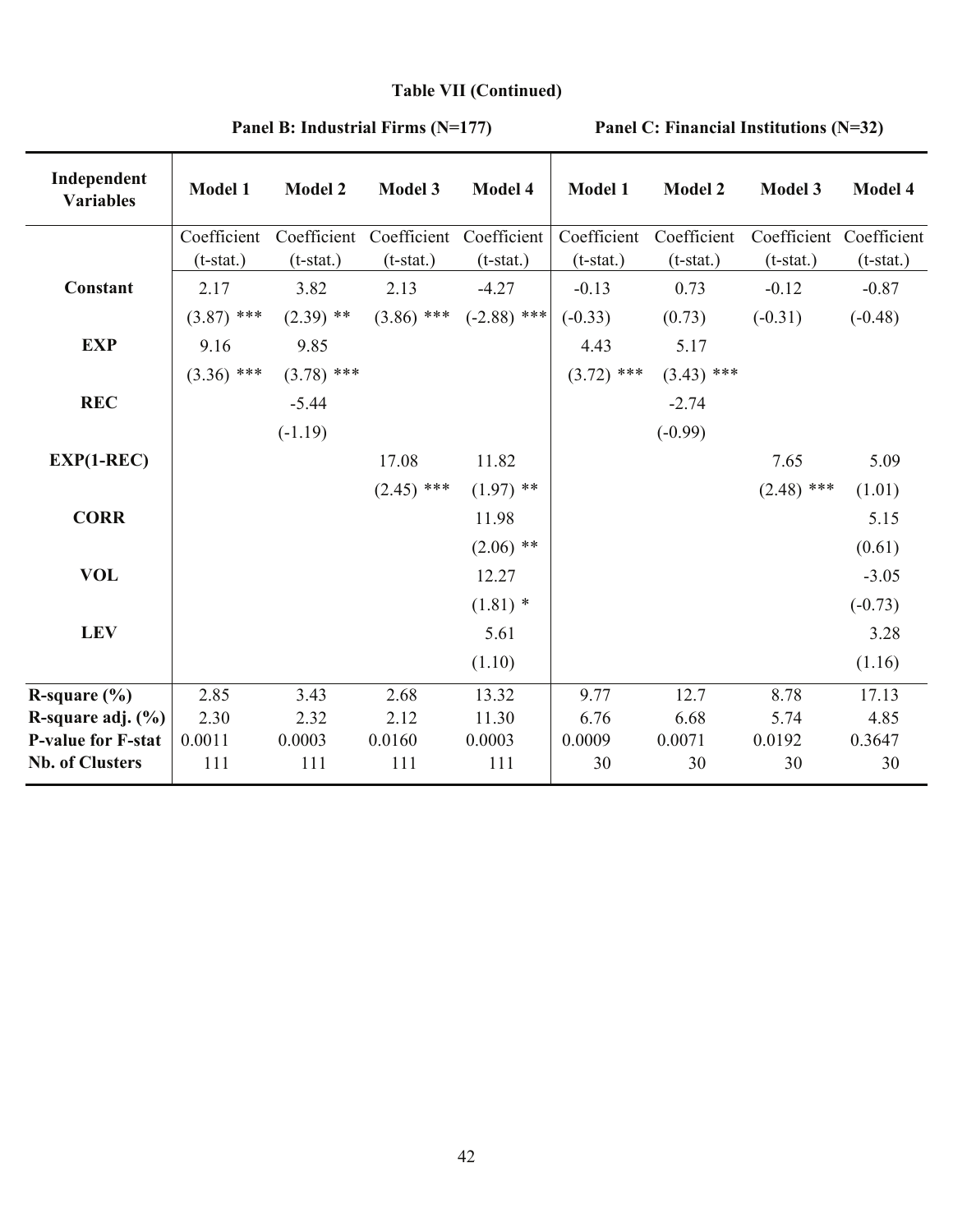### **Financial Distress of Creditor Firms Table VIII**

This table describes the financial distress of creditors subsequent to having suffered a credit loss, as defined by the bankruptcy filing of the debtor. It reports the number and fraction of firms that were delisted within one and two years, and of firms that were downgraded within one or two years, compared to a control sample over the same period. The firms in the control sample have the same 4-digit SIC code and the same credit rating as the creditor, and fall into the same size cohort (partitioned by the median of total assets) as the creditor. All firms in the creditor sample and control sample have a credit rating, which reduces the original creditor sample.

The superscripts \*\*\*, \*\*, and \* indicate significance at 1%, 5% and 10% levels, respectively, for the chi-square test that the fractions for the creditor samples are equal to those for the control samples.

|                   |                 |                 | <b>Industrials</b> |              | <b>Financials</b> |                 |         |             |  |
|-------------------|-----------------|-----------------|--------------------|--------------|-------------------|-----------------|---------|-------------|--|
|                   | Creditor Sample |                 | Control            |              |                   | Creditor Sample | Control |             |  |
|                   |                 | Number Fraction | Sample             | Test         | Number            | Fraction        | Sample  | Test        |  |
| Starting sample   | 461             |                 | 720                |              | 100               |                 | 427     |             |  |
|                   |                 |                 |                    |              |                   |                 |         |             |  |
| Firms delisted:   |                 |                 |                    |              |                   |                 |         |             |  |
| within one year   | 9               | 1.95%           | 0.28%              | $8.77***$    |                   | 1.00%           | 0.23%   | 0.99        |  |
| within two years  | 12              | $2.60\%$        | $0.56\%$           | $9.10***$    |                   | 1.00%           | 0.23%   | 0.99        |  |
|                   |                 |                 |                    |              |                   |                 |         |             |  |
| Firms downgraded: |                 |                 |                    |              |                   |                 |         |             |  |
| within one year   | 109             | 23.64%          | 8.33%              | $104.59$ *** | 14                | 14.00%          | 6.79%   | $12.26$ *** |  |
| within two years  | 149             | 32.32%          | 12.36%             | $175.22$ *** | 20                | 20.00%          | 10.07%  | 22.81 ***   |  |
|                   |                 |                 |                    |              |                   |                 |         |             |  |